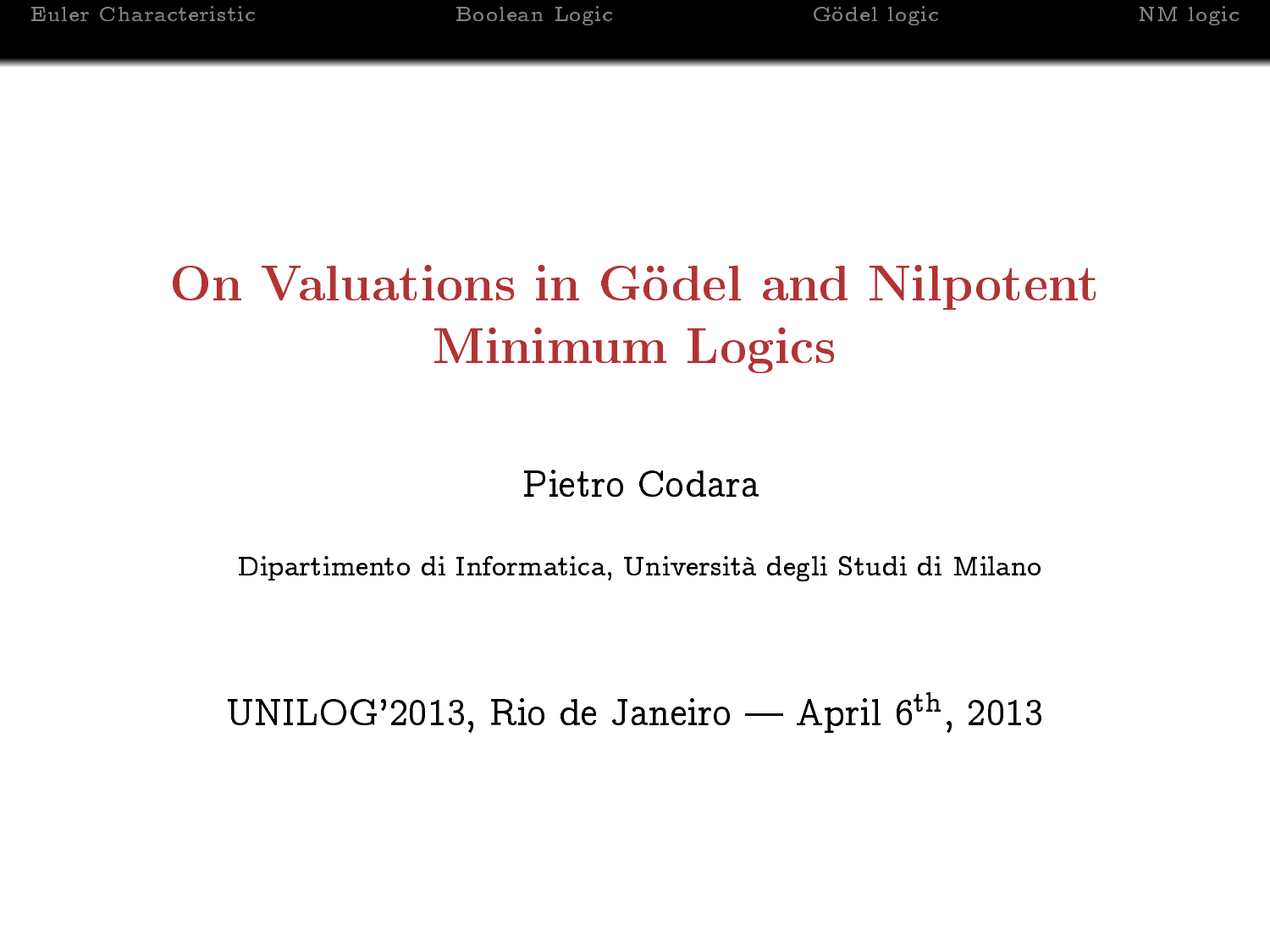## Valuation

Let  $L$  be a (bounded) distributive lattice whose bottom element is denoted  $\perp$ . A function  $\nu: L \to \mathbb{R}$  is a valuation if it satisfies  $\nu(\perp) = 0$ , and

$$
\mathsf{v}(x) + \mathsf{v}(y) = \mathsf{v}(x \vee y) + \mathsf{v}(x \wedge y)
$$

<span id="page-1-0"></span>for all  $x, y \in L$ .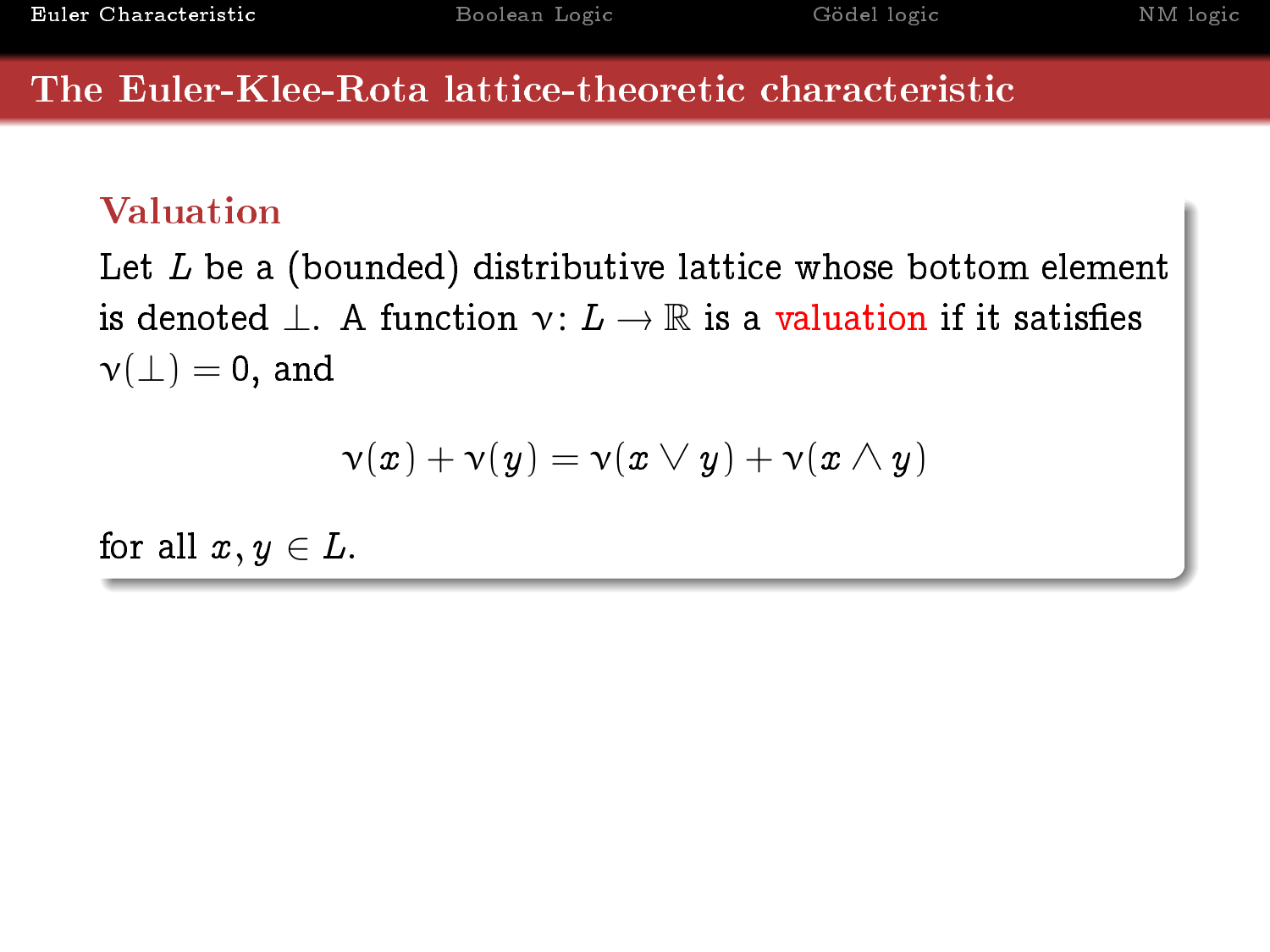### Valuation

Let  $L$  be a (bounded) distributive lattice whose bottom element is denoted  $\perp$ . A function  $\nu: L \to \mathbb{R}$  is a valuation if it satisfies  $\nu(\perp) = 0$ , and

$$
\mathsf{v}(x) + \mathsf{v}(y) = \mathsf{v}(x \vee y) + \mathsf{v}(x \wedge y)
$$

for all  $x, y \in L$ .

### Lemma

Every valuation on a finite distributive lattice  $L$  is uniquely determined by its values at the join-irreducibles of L.

Recall that  $x \in L$  is join-irreducible if it is not the bottom of L, and  $x = y \vee z$  implies  $x = y$  or  $x = z$  for all  $y, z \in L$ .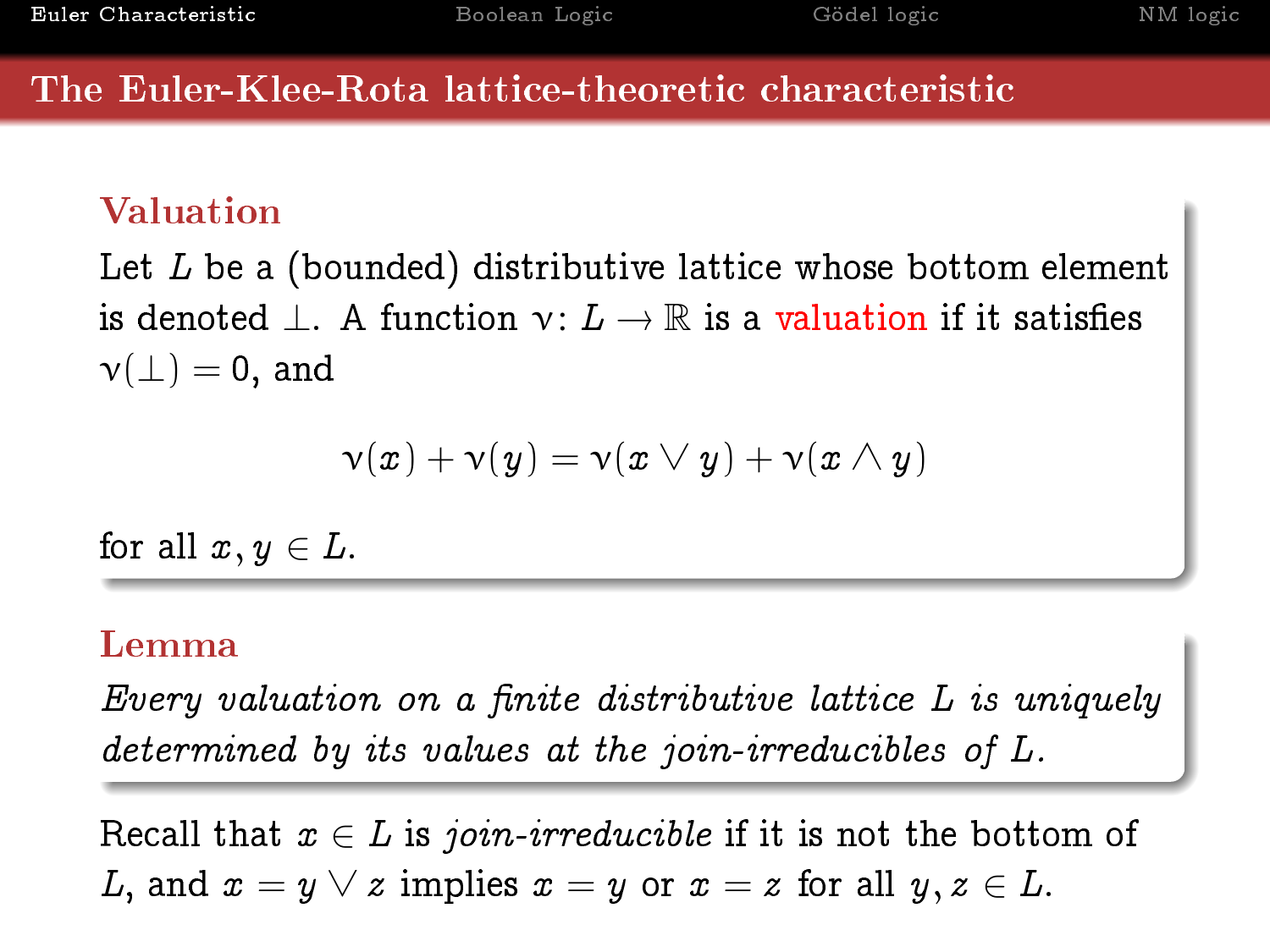### The Euler-Klee-Rota lattice-theoretic characteristic, definition

```
(V. Klee 1963; G.-C. Rota 1974)
```

```
Euler characteristic
```
The Euler characteristic of a finite distributive lattice  $L$  is the unique valuation  $\chi: L \to \mathbb{R}$  such that  $\chi(x) = 1$  for any join-irreducible element  $x \in L$ .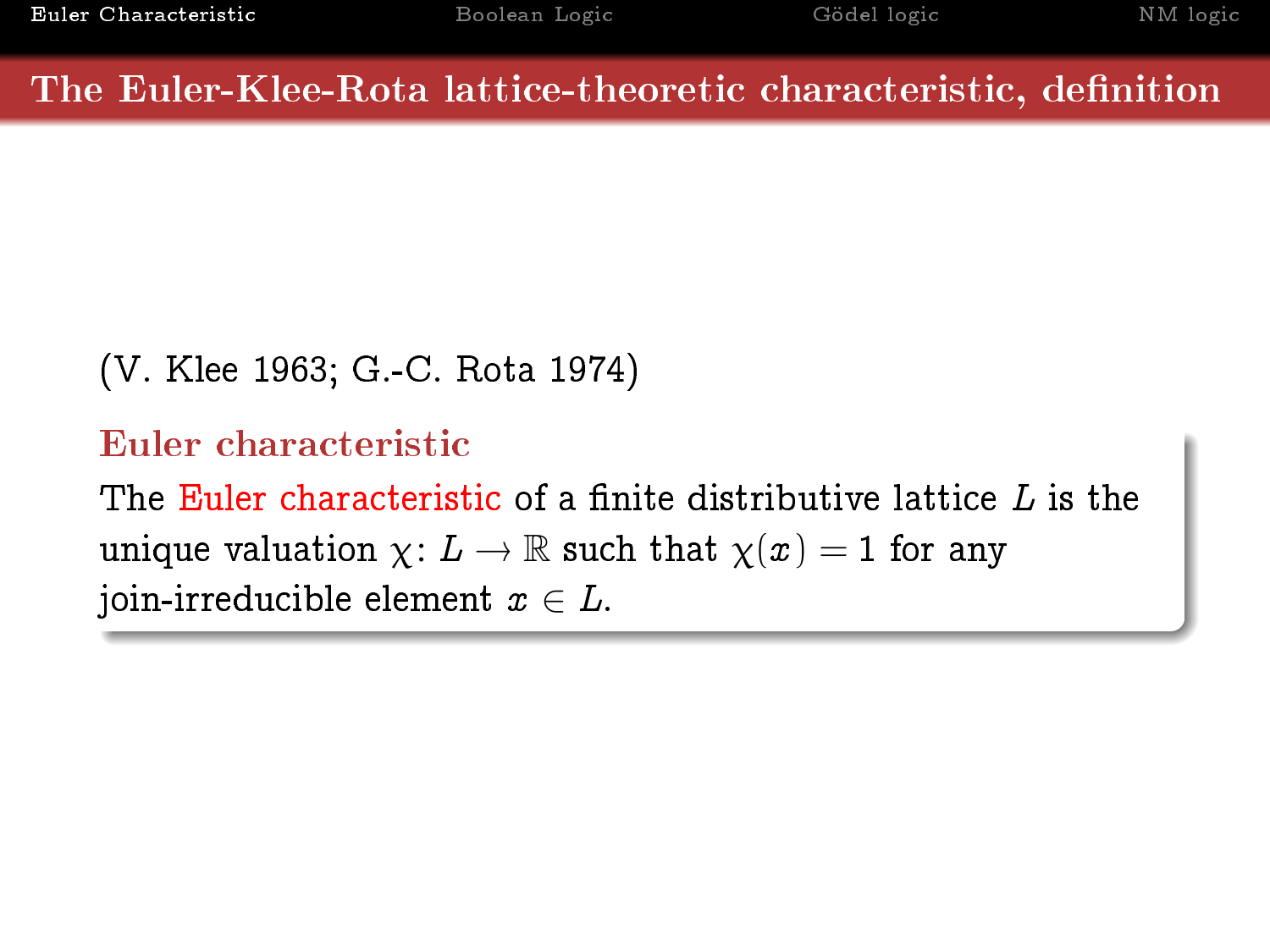Let V be a set of vertices, and let P be the poset of subsets of V ordered by inclusion. The collection  $\mathscr L$  of lower sets of P is a (bounded) distributive lattice under  $\cap$ , ∪.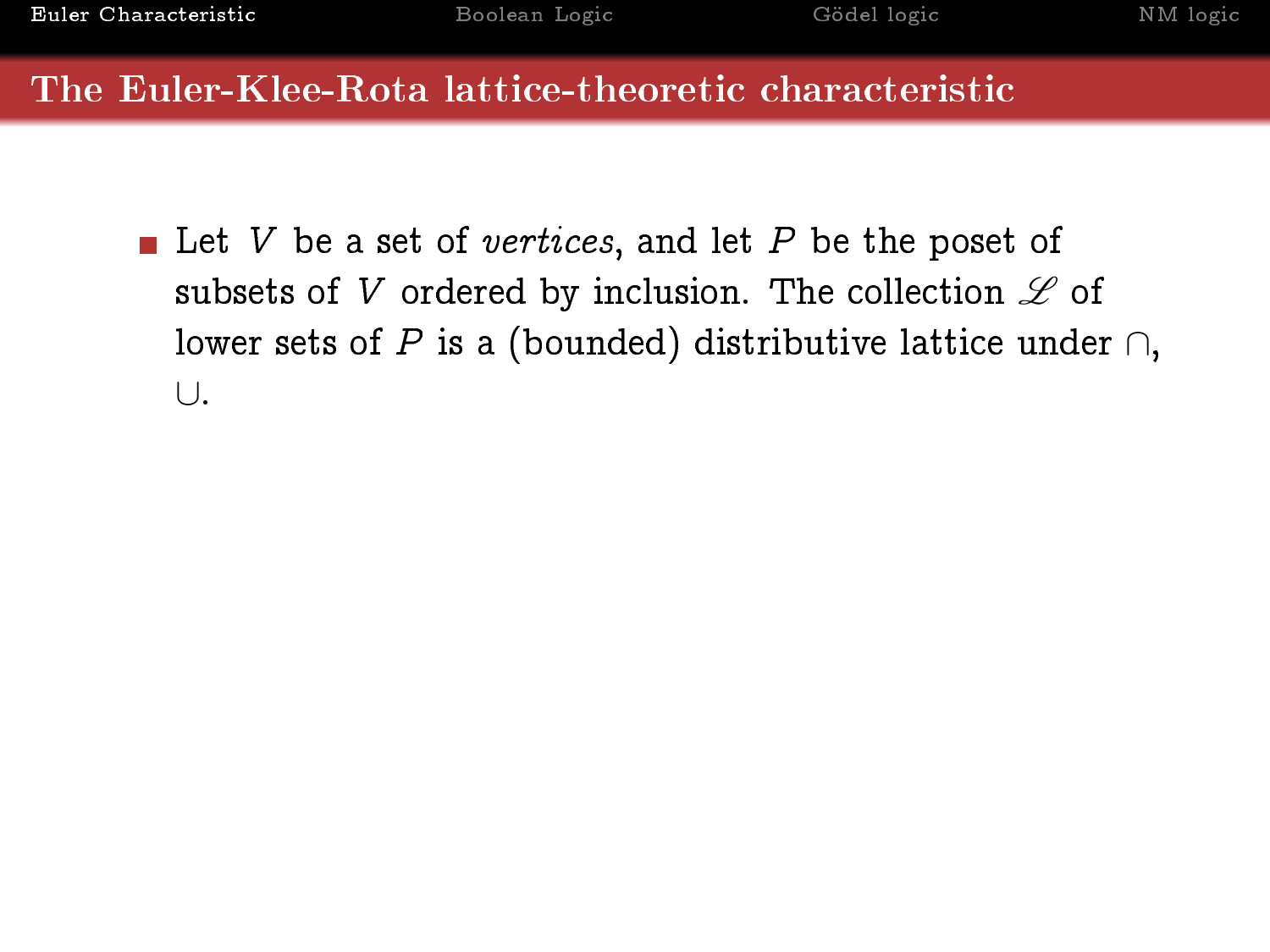- Let V be a set of vertices, and let P be the poset of subsets of V ordered by inclusion. The collection  $\mathscr L$  of lower sets of P is a (bounded) distributive lattice under  $\cap$ , ∪.
- **An** element  $\Sigma \in \mathcal{L}$  is the same thing as a (combinatorial) simplicial complex: a collection of subsets of V such that  $A \subseteq B \in \Sigma \Rightarrow A \in \Sigma$ .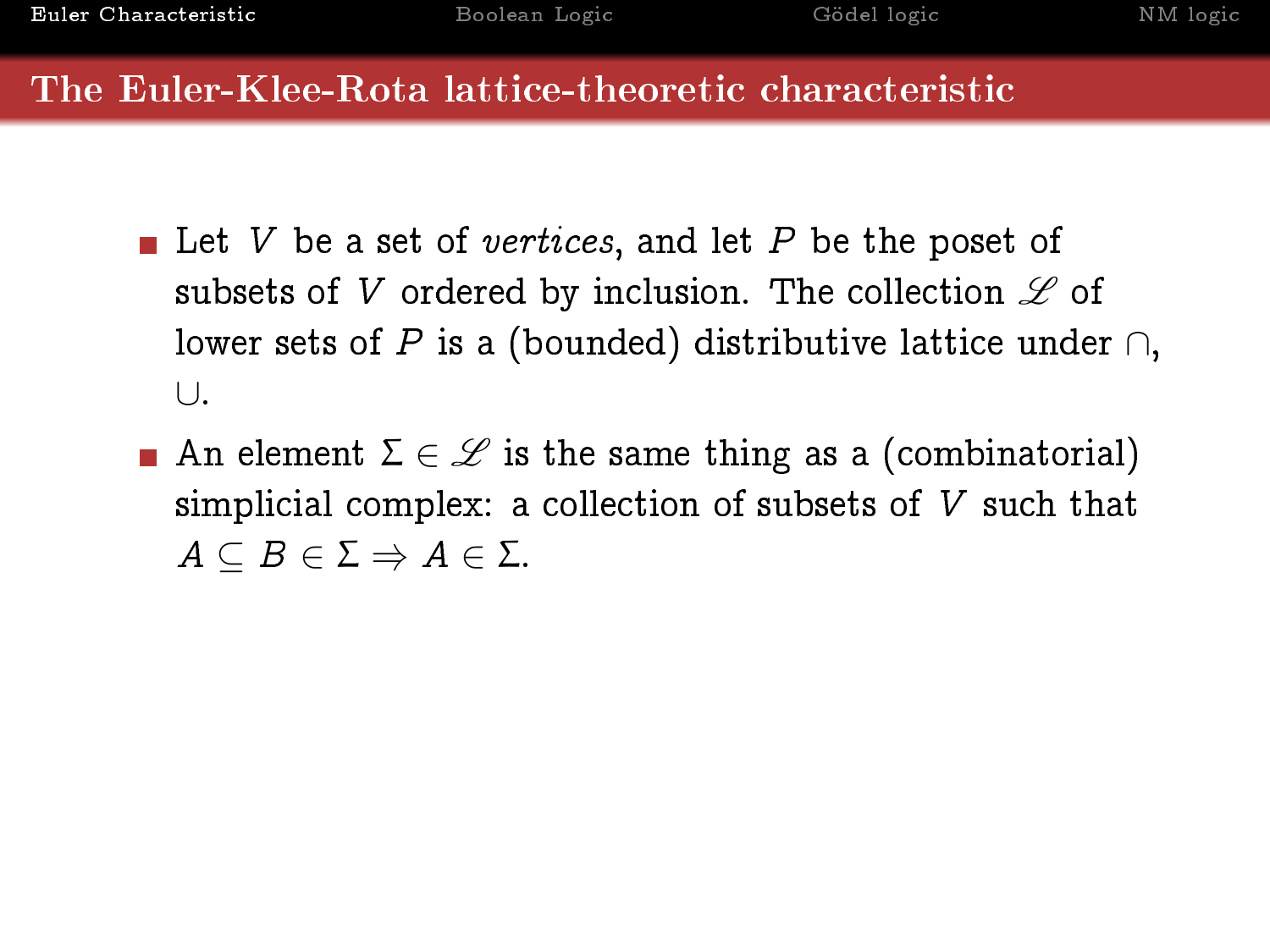- Let V be a set of vertices, and let P be the poset of subsets of V ordered by inclusion. The collection  $\mathscr L$  of lower sets of P is a (bounded) distributive lattice under  $\cap$ , ∪.
- **An** element  $\Sigma \in \mathcal{L}$  is the same thing as a (combinatorial) simplicial complex: a collection of subsets of V such that  $A \subseteq B \in \Sigma \Rightarrow A \in \Sigma$ .
- **The Euler Characteristic on**  $\mathscr L$  **is the unique valuation**  $\chi: \mathscr{L} \to \mathbb{R}$  such that  $\chi(\emptyset) = 0$ , and  $\chi(\Delta) = 1$  whenever  $\Delta$  is a simplex.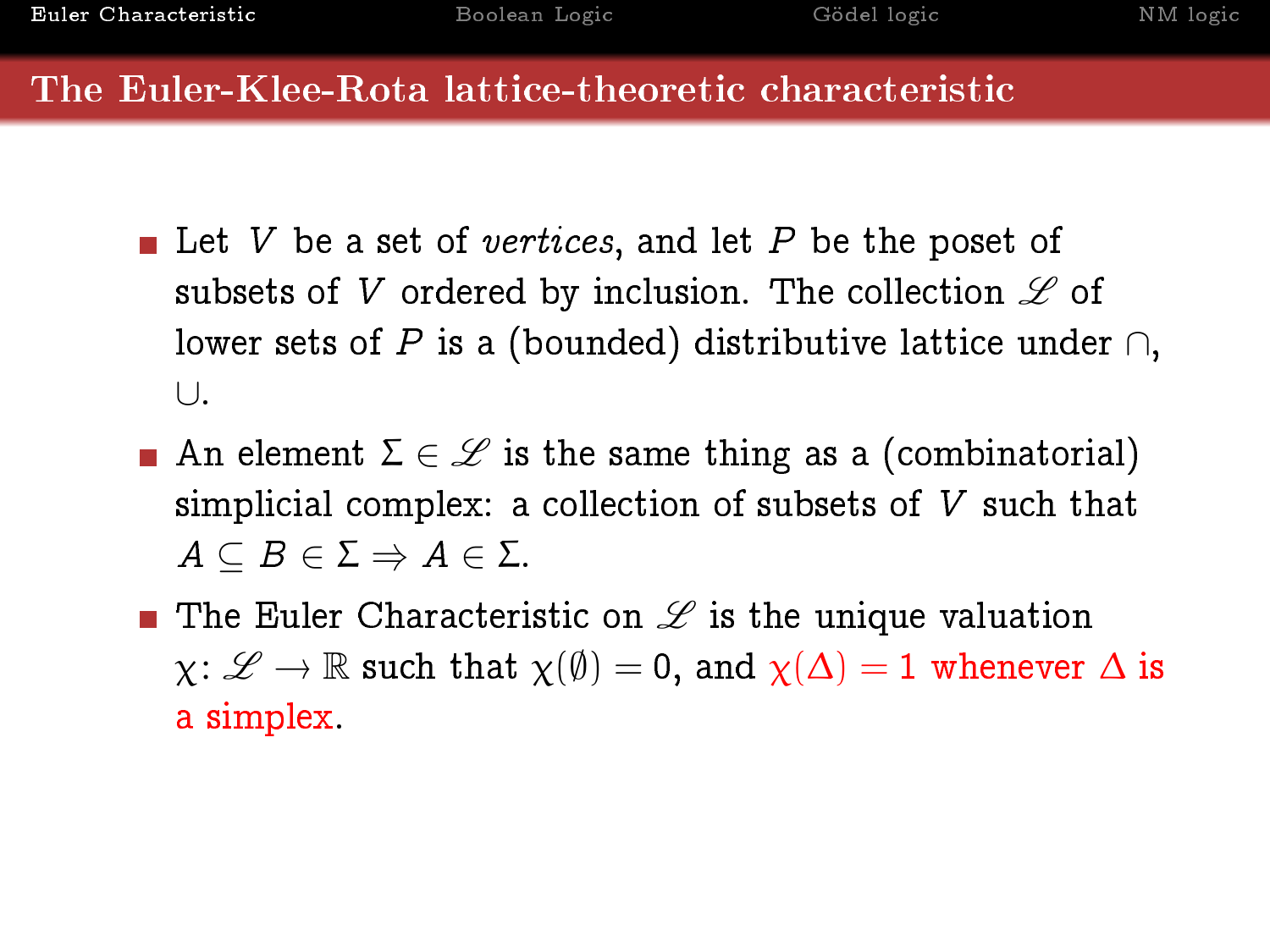- Let V be a set of vertices, and let P be the poset of subsets of V ordered by inclusion. The collection  $\mathscr L$  of lower sets of P is a (bounded) distributive lattice under  $\cap$ , ∪.
- **An** element  $\Sigma \in \mathcal{L}$  is the same thing as a (combinatorial) simplicial complex: a collection of subsets of V such that  $A \subseteq B \in \Sigma \Rightarrow A \in \Sigma$ .
- **The Euler Characteristic on**  $\mathscr L$  **is the unique valuation**  $\chi: \mathscr{L} \to \mathbb{R}$  such that  $\chi(\emptyset) = 0$ , and  $\chi(\Delta) = 1$  whenever  $\Delta$  is a simplex.
- It turns out that  $\chi$  agrees with the classical Euler characteristic on each simplicial complex  $\Sigma \in \mathscr{L}$ .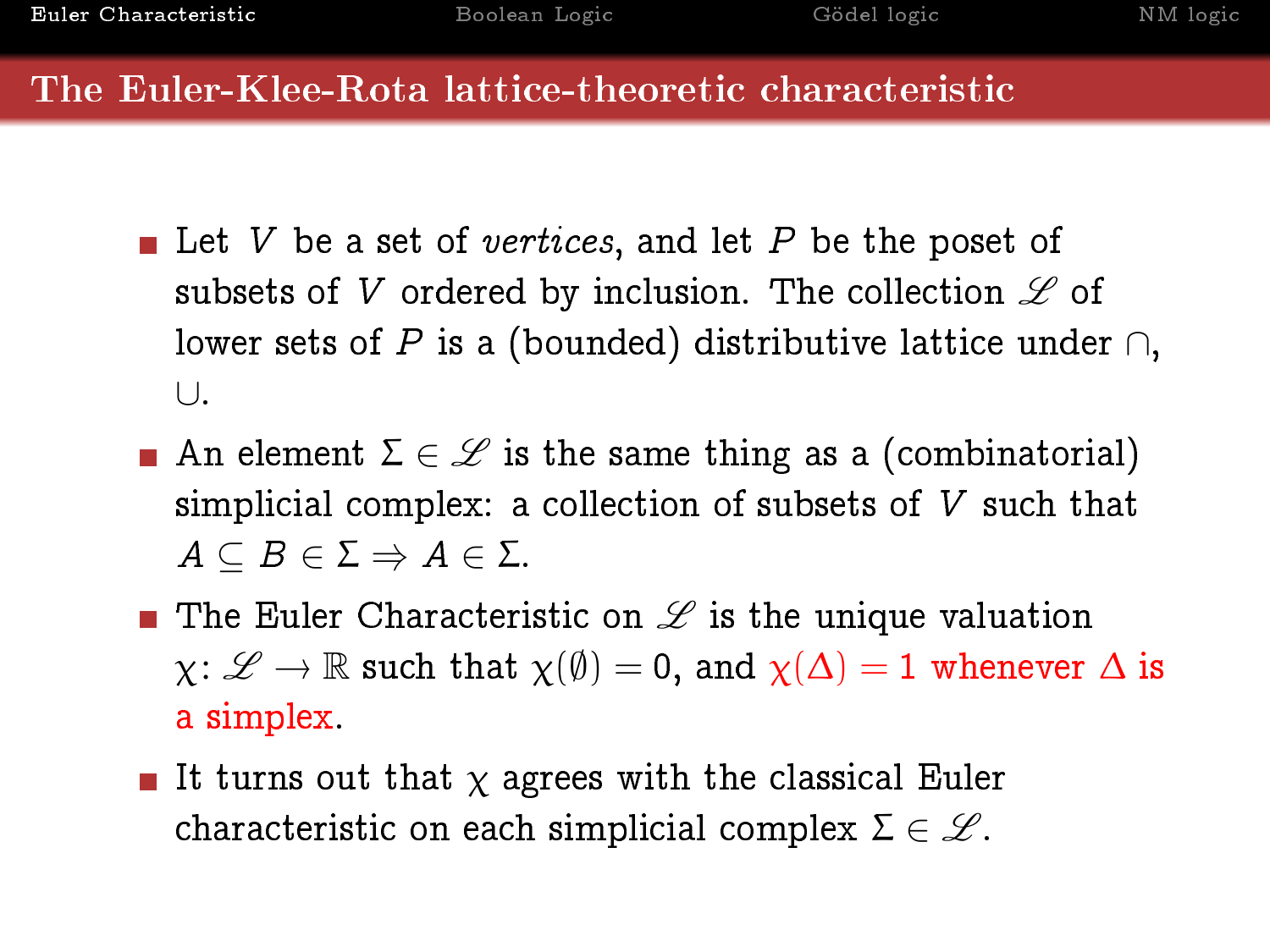## Outline

- **1** Euler Characteristic of a formula in classical propositional logic
- **2** Euler Characteristic of a formula in Gödel logic
- 3 Euler Characteristic of a formula in Nilpotent Minimum logic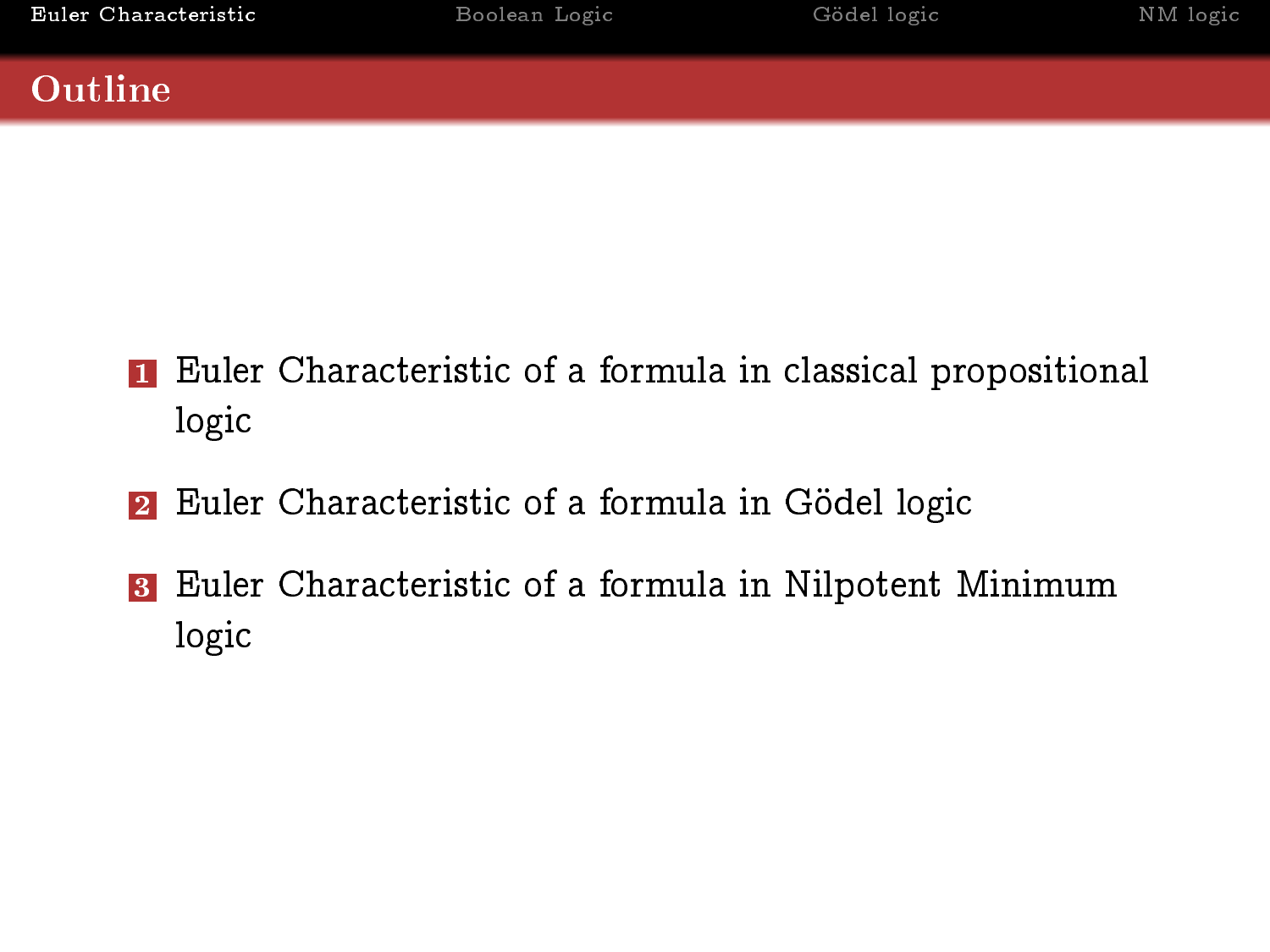<span id="page-9-0"></span>**For an integer**  $n > 0$ , let FORM<sub>n</sub> denote the set of formulæ in classical (propositional) logic over the atomic propositions  $X_1, \ldots, X_n$  and the logical constant  $\perp$ (falsum).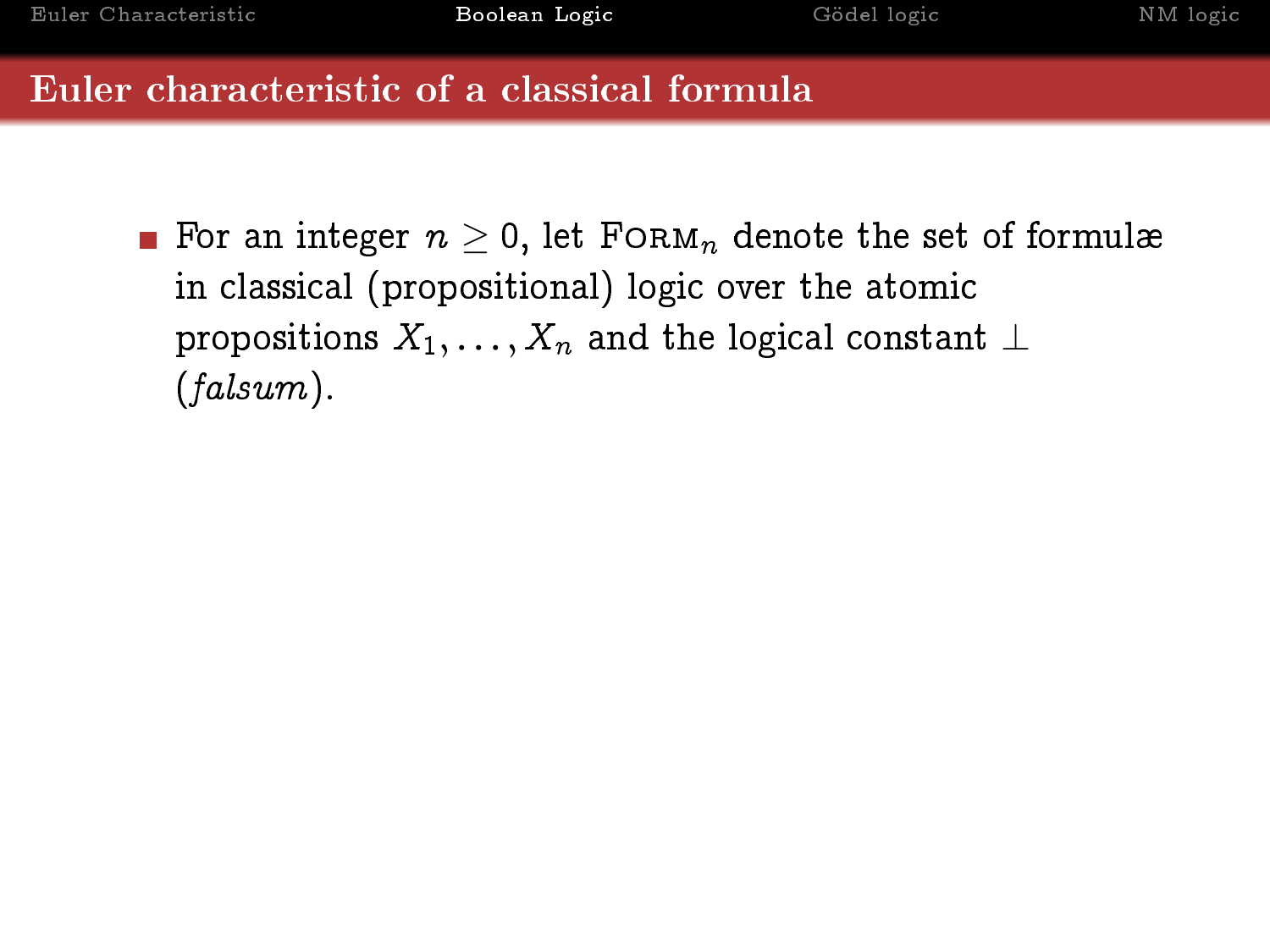- For an integer  $n \geq 0$ , let FORM<sub>n</sub> denote the set of formulæ in classical (propositional) logic over the atomic propositions  $X_1, \ldots, X_n$  and the logical constant  $\perp$ (falsum).
- **Question:** Is there a sensible notion of *Euler characteristic* for a formula  $\varphi \in \text{FoRM}_n$  ?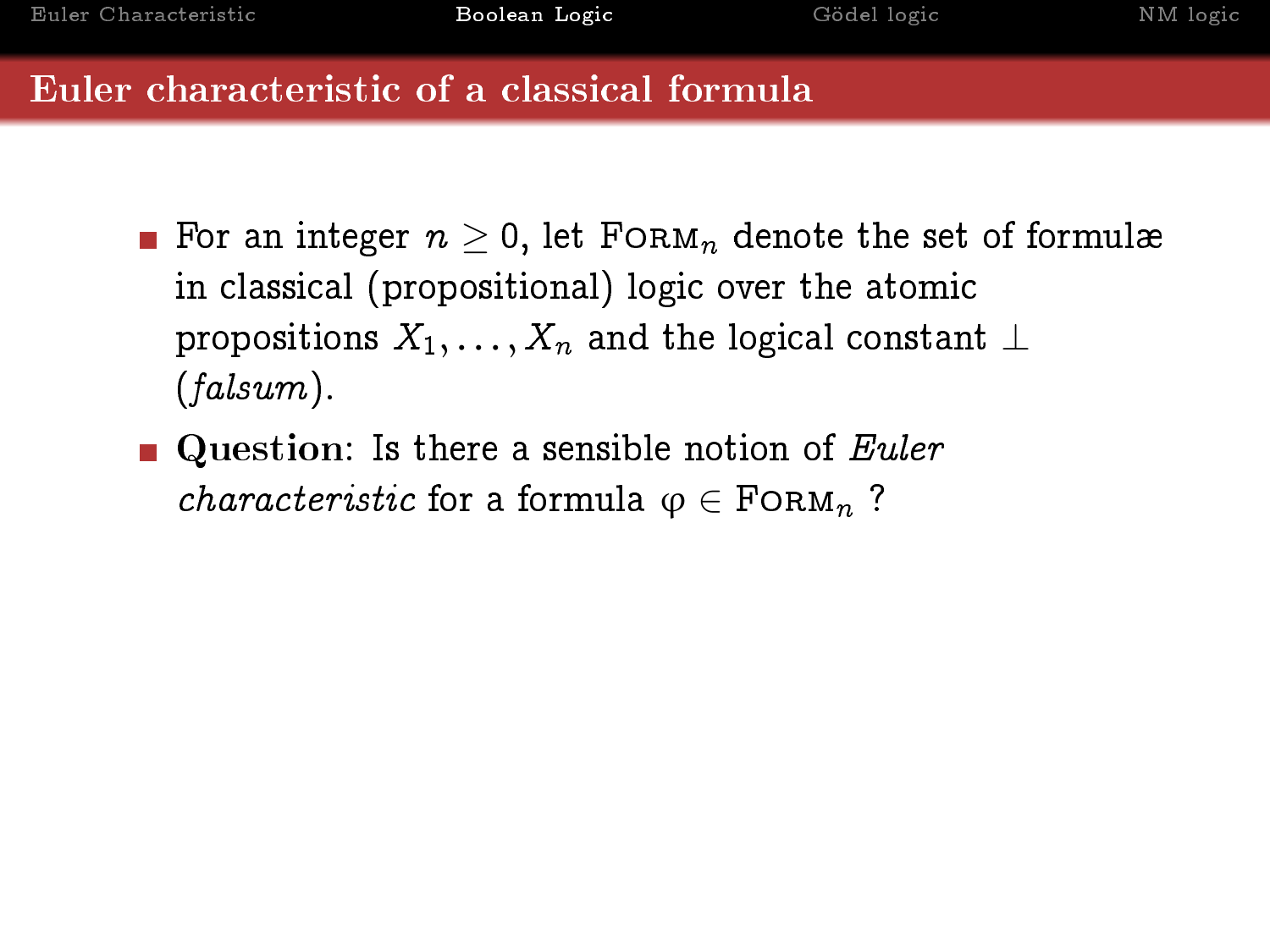- **For an integer**  $n > 0$ , let FORM<sub>n</sub> denote the set of formulæ in classical (propositional) logic over the atomic propositions  $X_1, \ldots, X_n$  and the logical constant  $\perp$ (falsum).
- **Question:** Is there a sensible notion of *Euler characteristic* for a formula  $\varphi \in \text{FoRM}_n$  ?
- Writing  $\equiv$  for the relation of logical equivalence, the quotient set  $FORM_n / \equiv$  is naturally a Boolean algebra.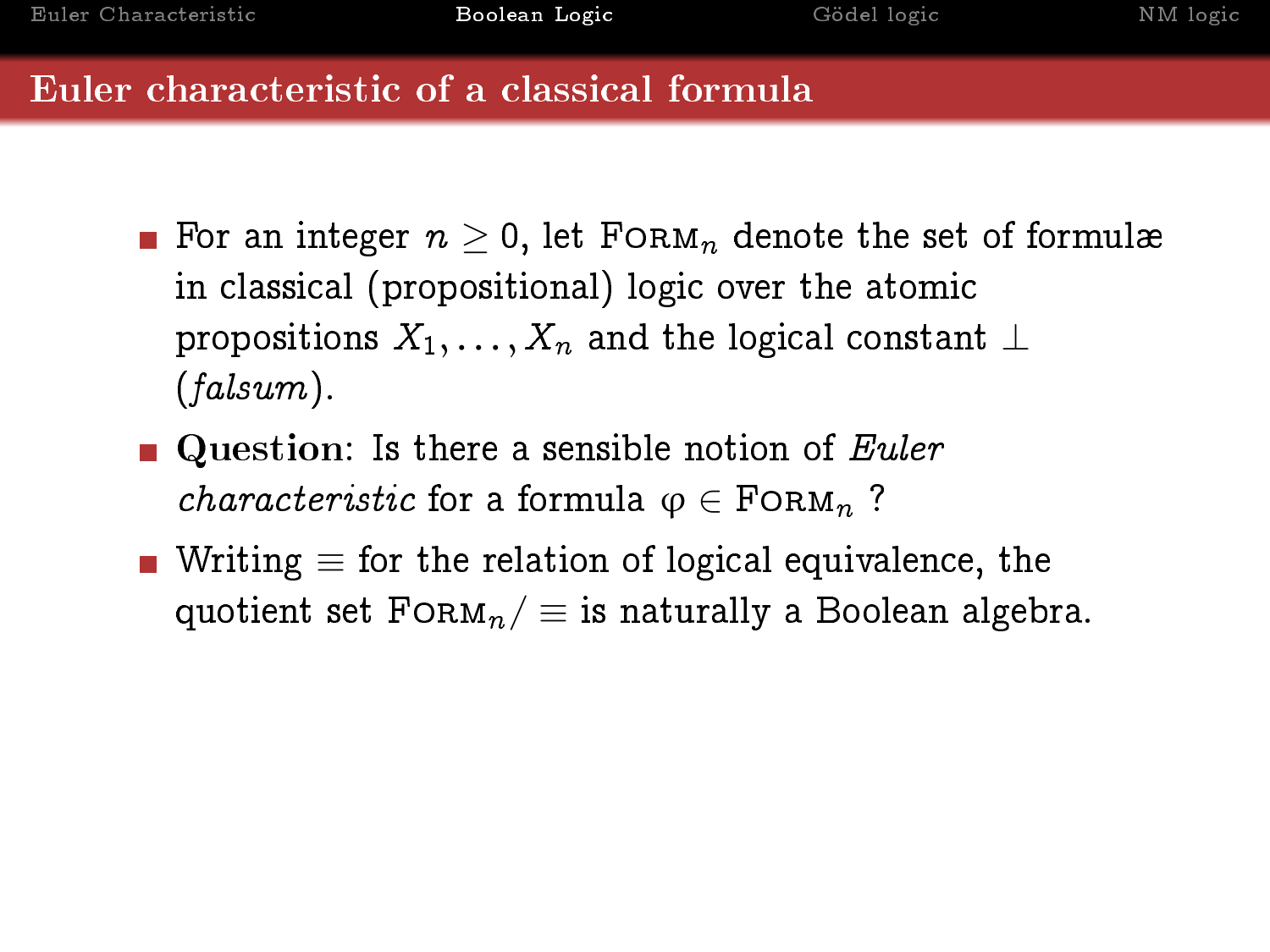- **For an integer**  $n > 0$ , let FORM<sub>n</sub> denote the set of formulæ in classical (propositional) logic over the atomic propositions  $X_1, \ldots, X_n$  and the logical constant  $\perp$ (falsum).
- **Question:** Is there a sensible notion of *Euler characteristic* for a formula  $\varphi \in \text{FoRM}_n$  ?
- Writing  $\equiv$  for the relation of logical equivalence, the quotient set  $FORM_n / \equiv$  is naturally a Boolean algebra.
- So we can consider valuations on  $F\circ RM_n/\equiv$ . In particular, let  $\chi$  be the Euler(-Klee-Rota) characteristic of FORM<sub>n</sub>/  $\equiv$ .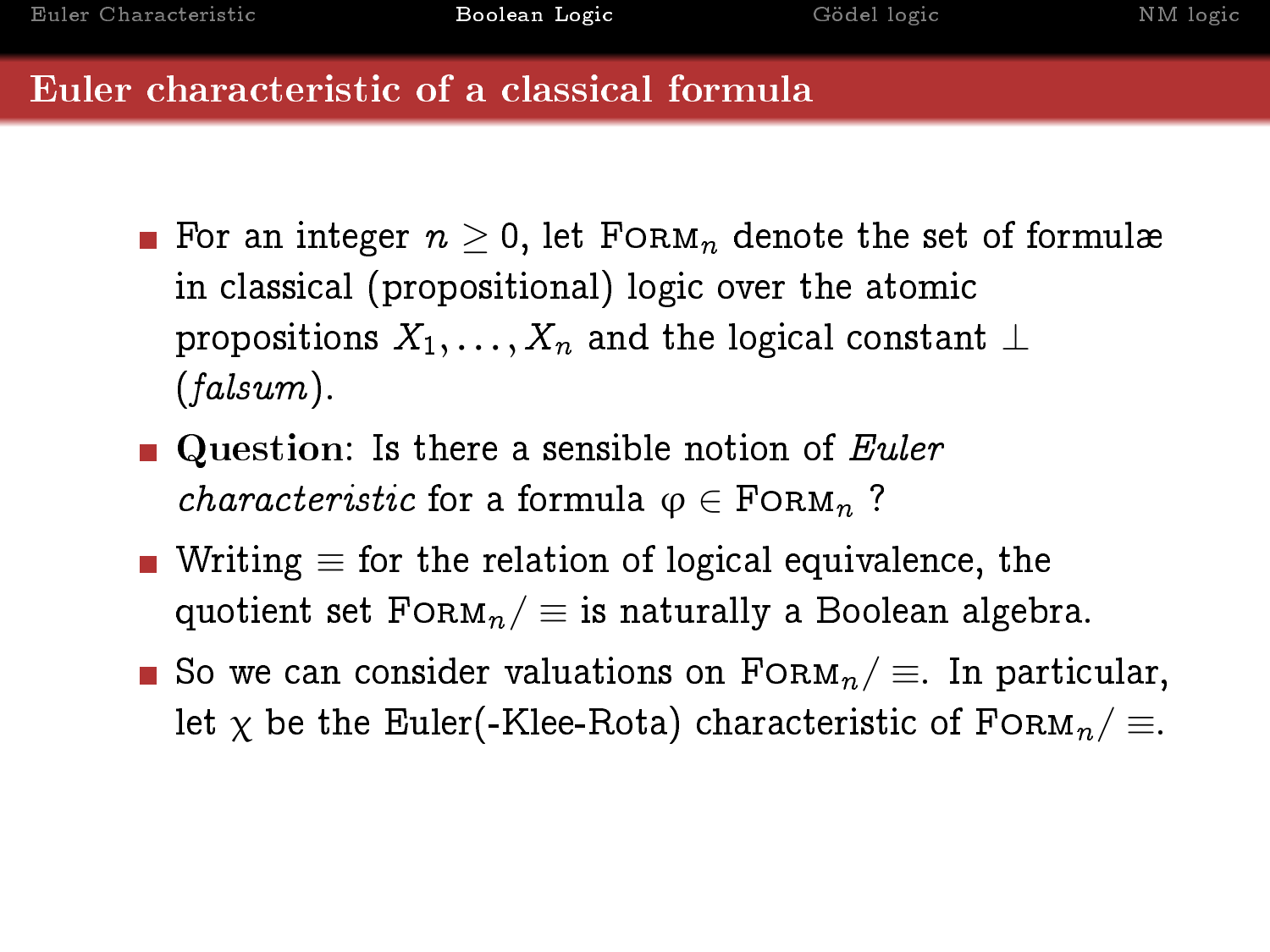- **For an integer**  $n > 0$ , let FORM<sub>n</sub> denote the set of formulæ in classical (propositional) logic over the atomic propositions  $X_1, \ldots, X_n$  and the logical constant  $\perp$ (falsum).
- **Question:** Is there a sensible notion of *Euler characteristic* for a formula  $\varphi \in \text{FoRM}_n$  ?
- Writing  $\equiv$  for the relation of logical equivalence, the quotient set  $FORM_n / \equiv$  is naturally a Boolean algebra.
- So we can consider valuations on  $F\circ RM_n/\equiv$ . In particular, let  $\chi$  be the Euler(-Klee-Rota) characteristic of FORM<sub>n</sub>/  $\equiv$ .
- **Then we say that the Euler characteristic of**  $\varphi$  **is**  $\chi([\varphi]_{=})$ .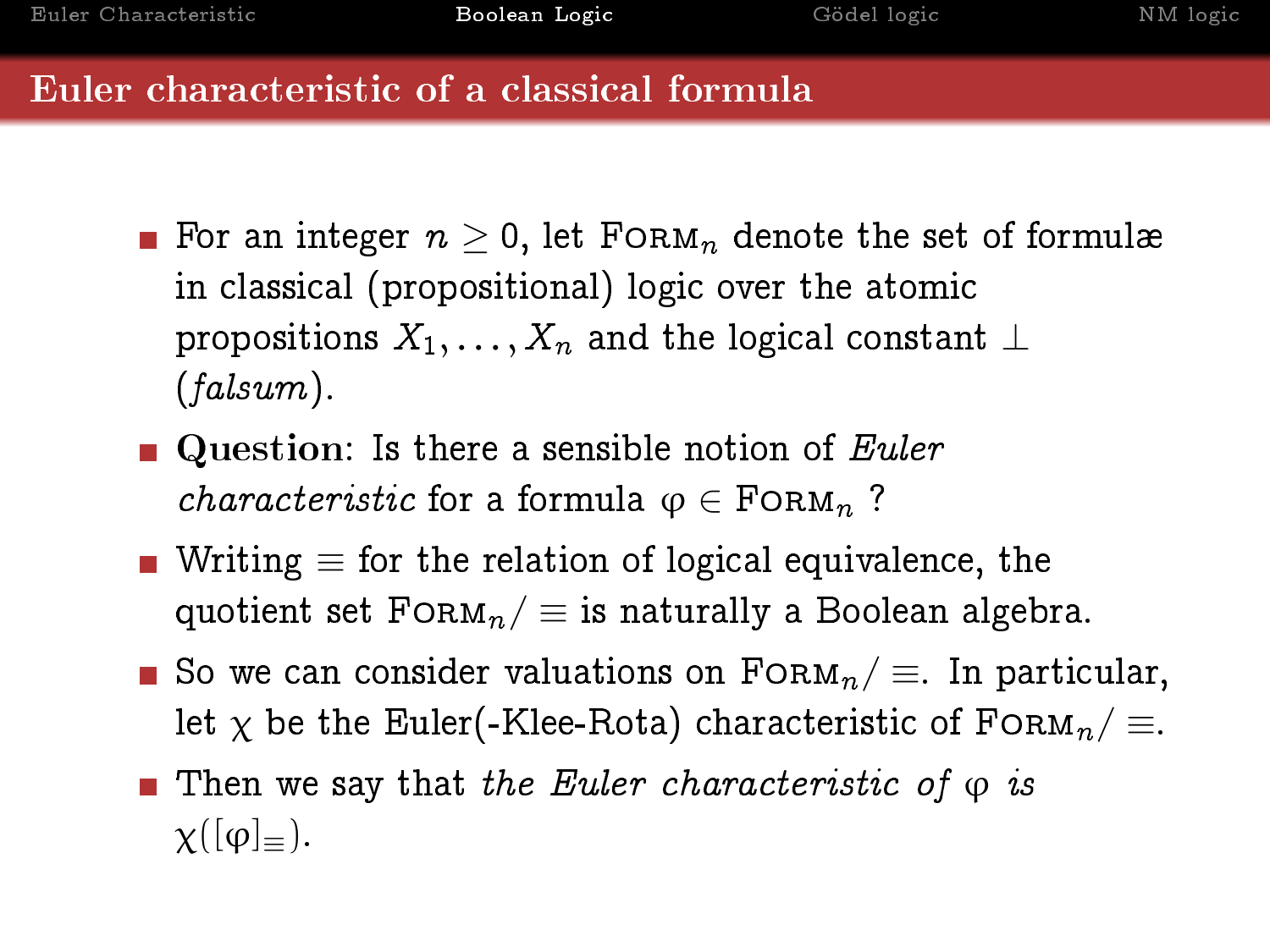In finite Boolean algebras, join-irreducible=atom.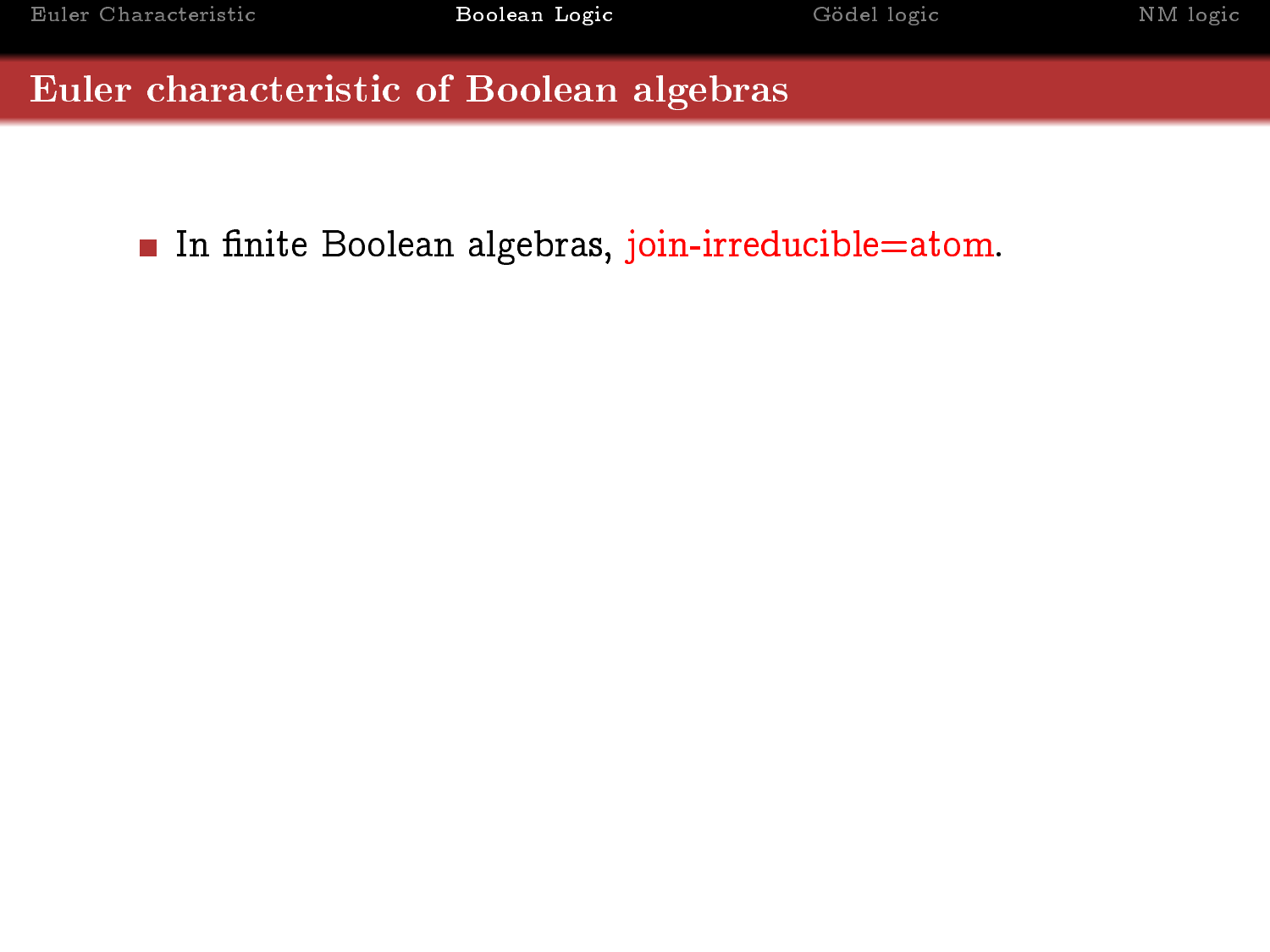- In finite Boolean algebras, join-irreducible=atom.
- So if B is a finite Boolean algebra, and  $x \in B$  is the join of *n* atoms, we have  $\chi(x) = n$  by the valuation property. (The characteristic is additive over disjoint elements.)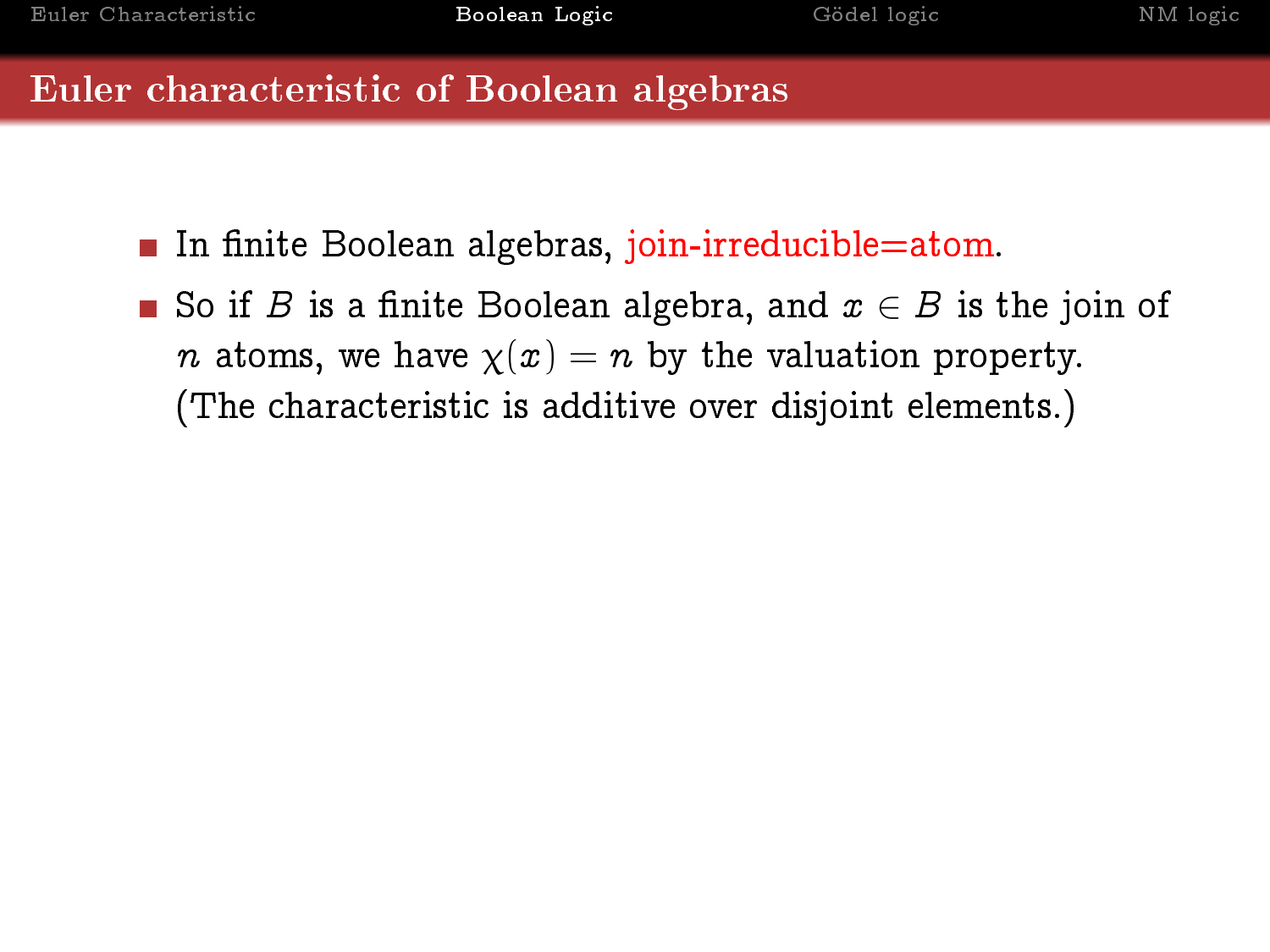- In finite Boolean algebras, join-irreducible=atom.
- So if B is a finite Boolean algebra, and  $x \in B$  is the join of *n* atoms, we have  $\chi(x) = n$  by the valuation property. (The characteristic is additive over disjoint elements.)
- In other words, if B is canonically represented as the Boolean algebra of all subsets of a set  $($ =the set of atoms of B), then  $\chi(S)$ =cardinality of S for all  $S \in B$ .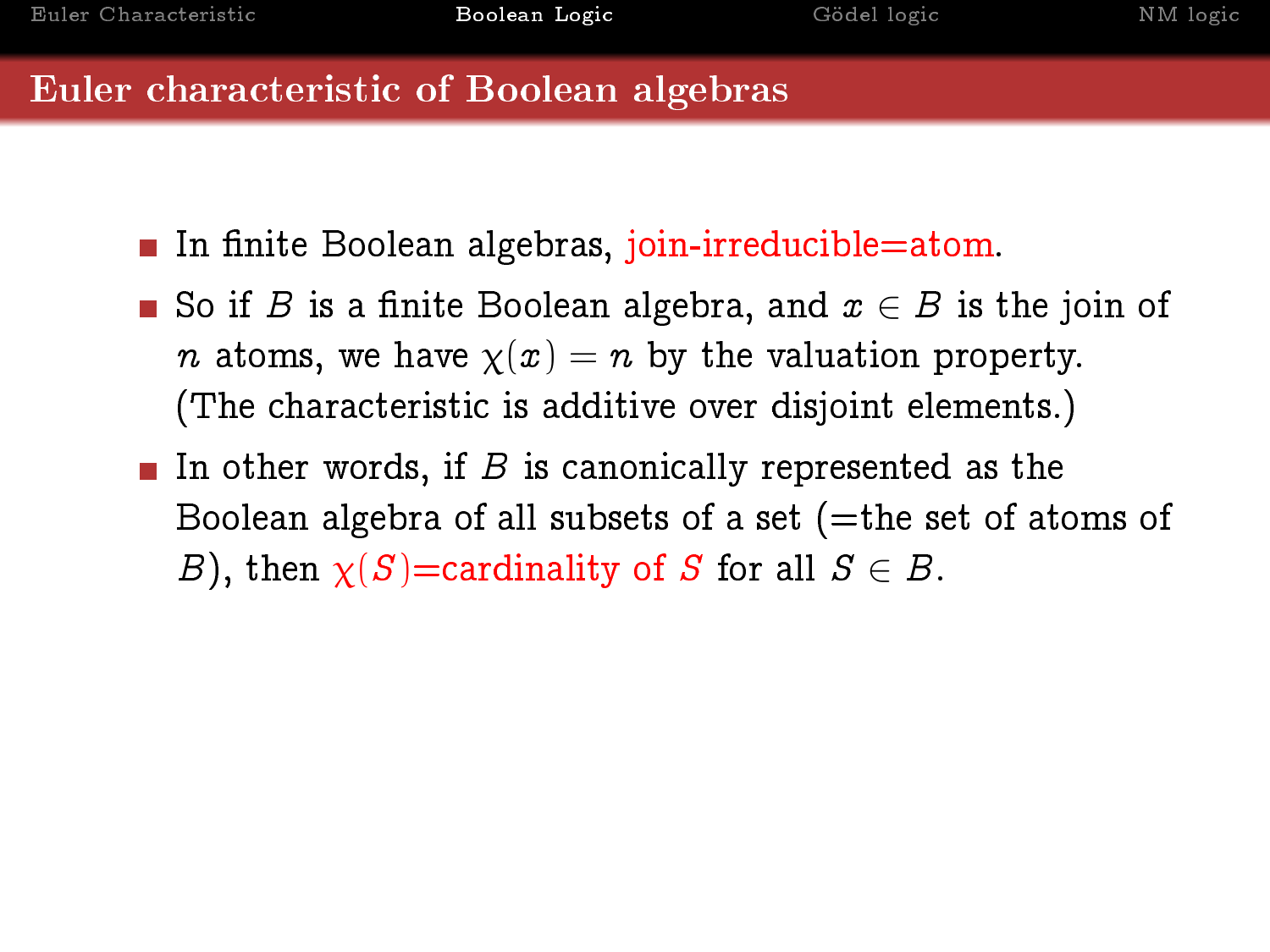- In finite Boolean algebras, join-irreducible=atom.
- So if B is a finite Boolean algebra, and  $x \in B$  is the join of *n* atoms, we have  $\chi(x) = n$  by the valuation property. (The characteristic is additive over disjoint elements.)
- In other words, if B is canonically represented as the Boolean algebra of all subsets of a set  $($ =the set of atoms of B), then  $\chi(S)$ =cardinality of S for all  $S \in B$ .
- Since atoms of  $FORM_n / \equiv$  are in natural bijections with assignments of truth values  $\mu$ : { $X_1, \ldots, X_n$ }  $\to$  {0, 1}, we have: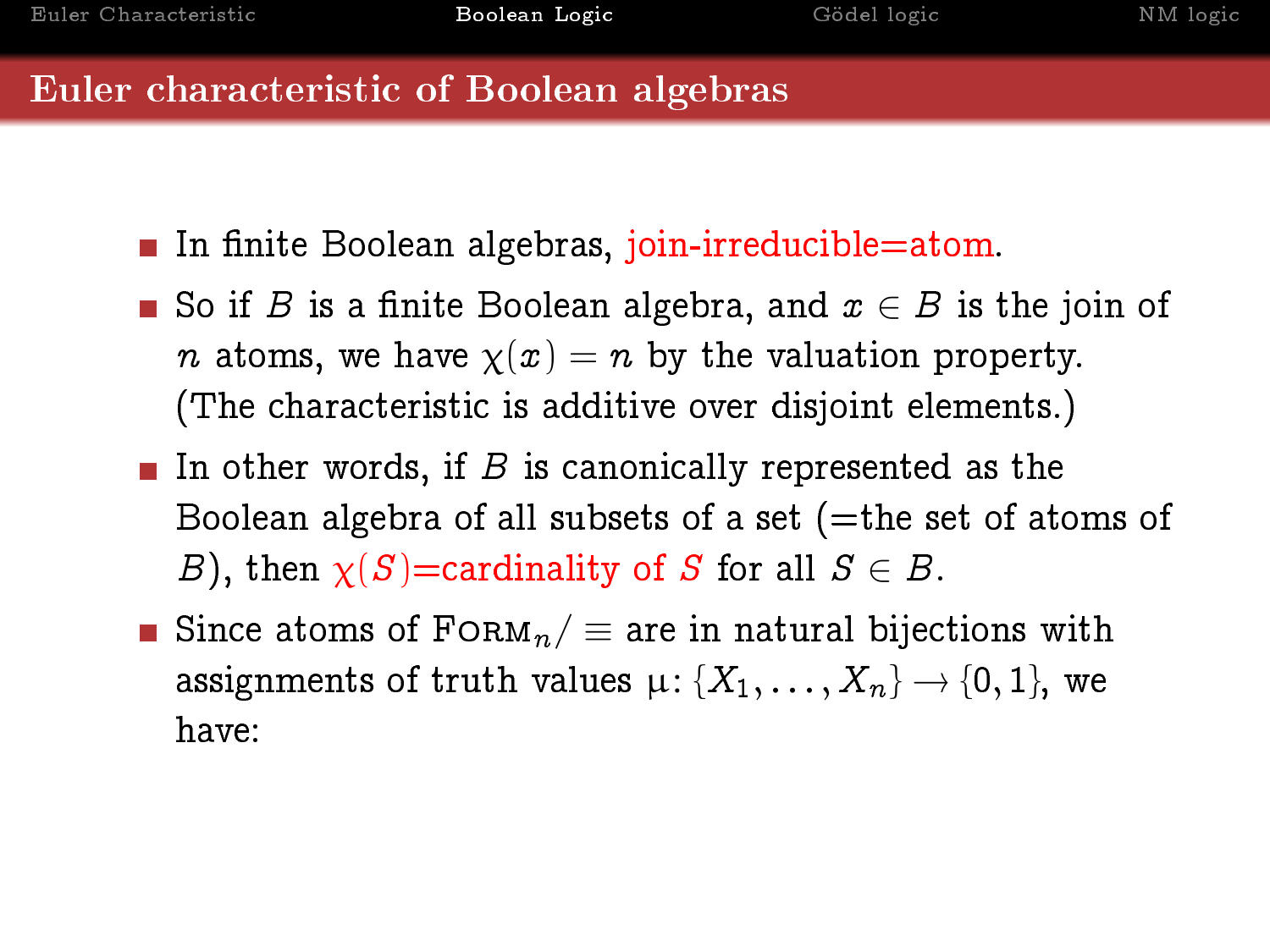- In finite Boolean algebras, join-irreducible=atom.
- So if B is a finite Boolean algebra, and  $x \in B$  is the join of *n* atoms, we have  $\chi(x) = n$  by the valuation property. (The characteristic is additive over disjoint elements.)
- In other words, if B is canonically represented as the Boolean algebra of all subsets of a set  $($ =the set of atoms of B), then  $\chi(S)$ =cardinality of S for all  $S \in B$ .
- Since atoms of  $FORM_n / \equiv$  are in natural bijections with assignments of truth values  $\mu$ : { $X_1, \ldots, X_n$ }  $\to$  {0, 1}, we have:

 $\chi([\varphi]_{=})$  is the number of assignments that satisfy  $\varphi$ .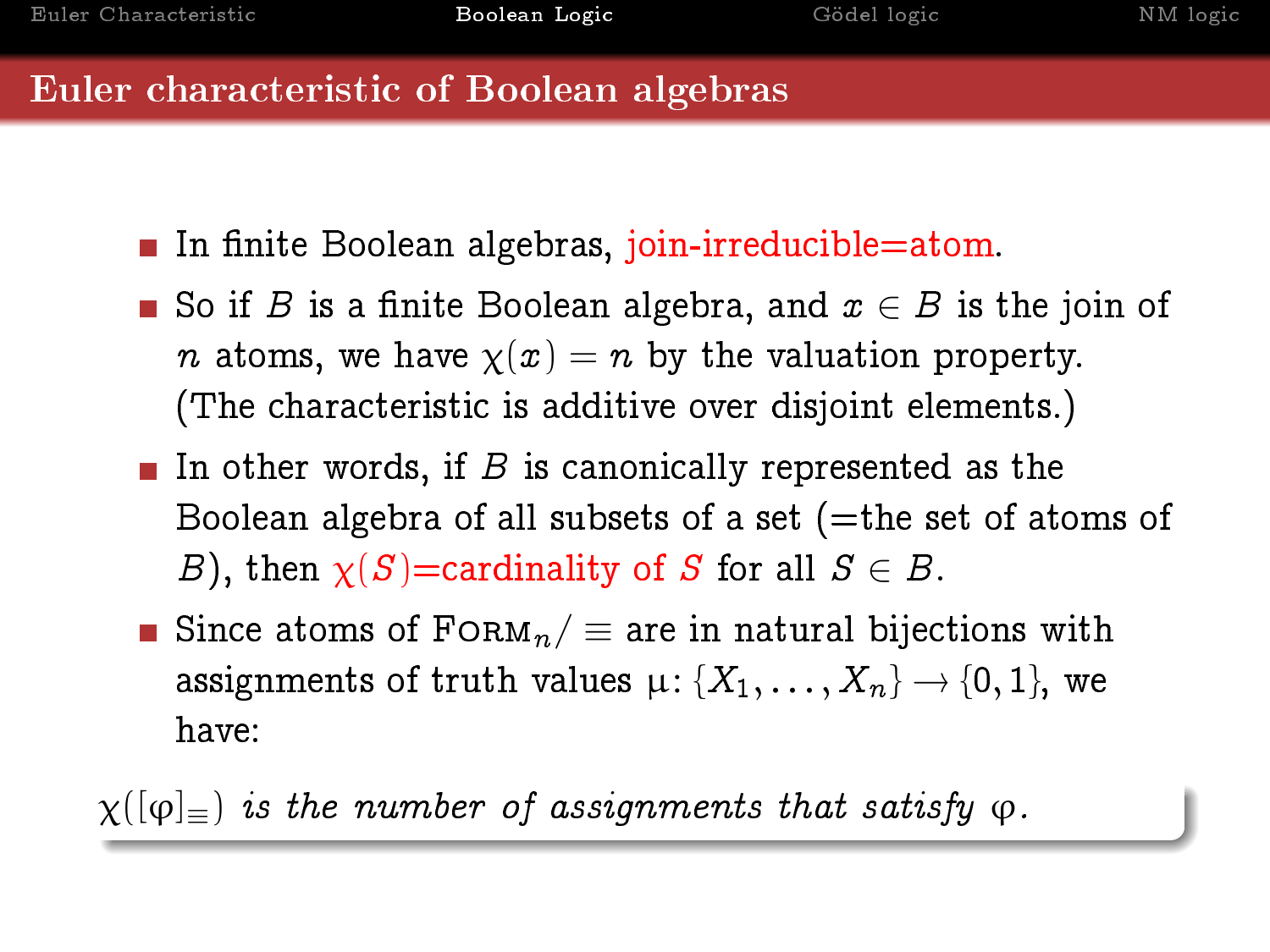<span id="page-19-0"></span>Gödel logic  $\mathbb{G}_{\infty}$  can be semantically defined as a many-valued logic.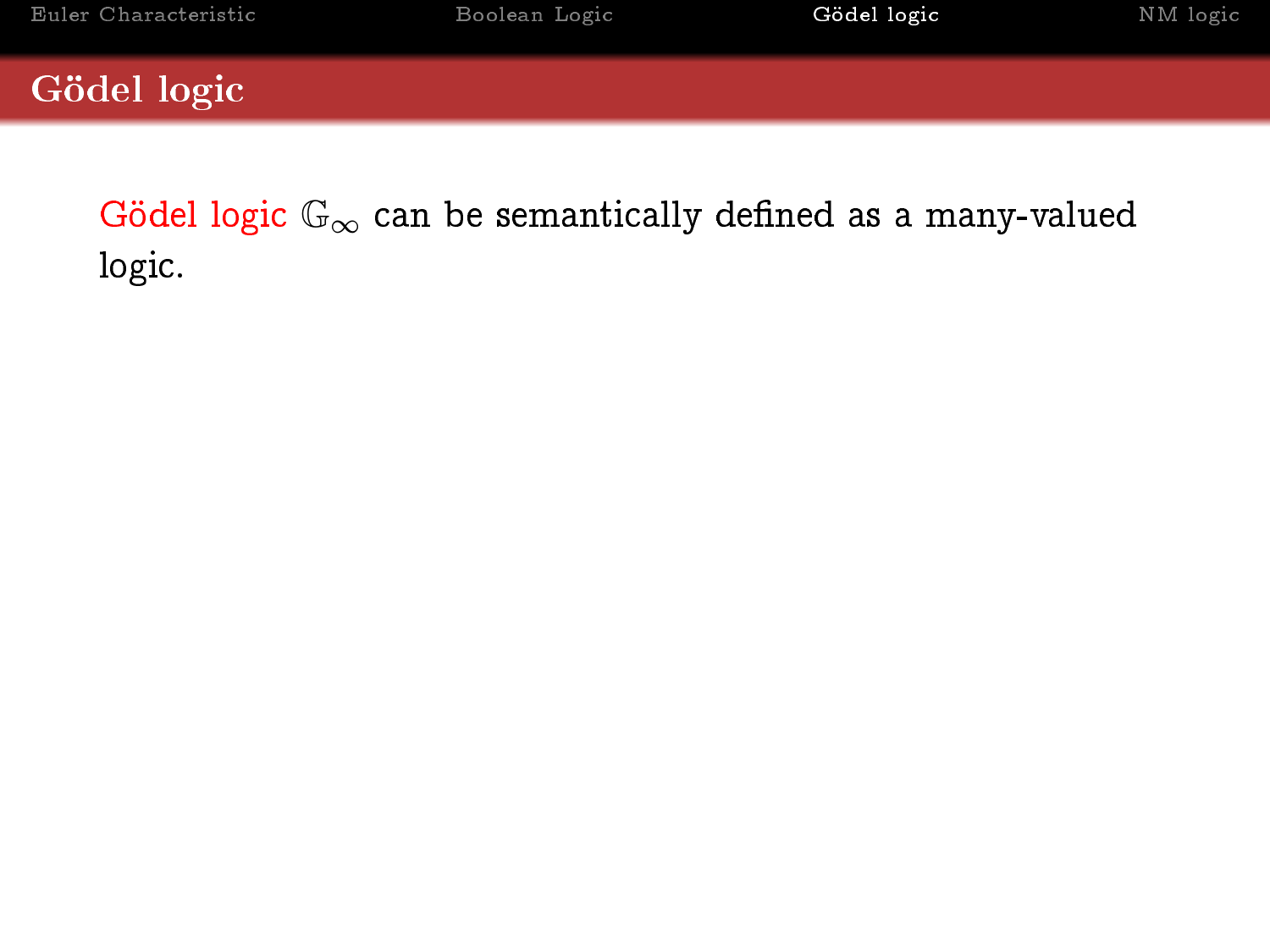Gödel logic  $\mathbb{G}_{\infty}$  can be semantically defined as a many-valued logic.

Let FORM be the set of formulæ over propositional variables

 $X_1, X_2, \ldots$  in the language  $\wedge, \vee, \rightarrow, \neg, \bot, \top$ .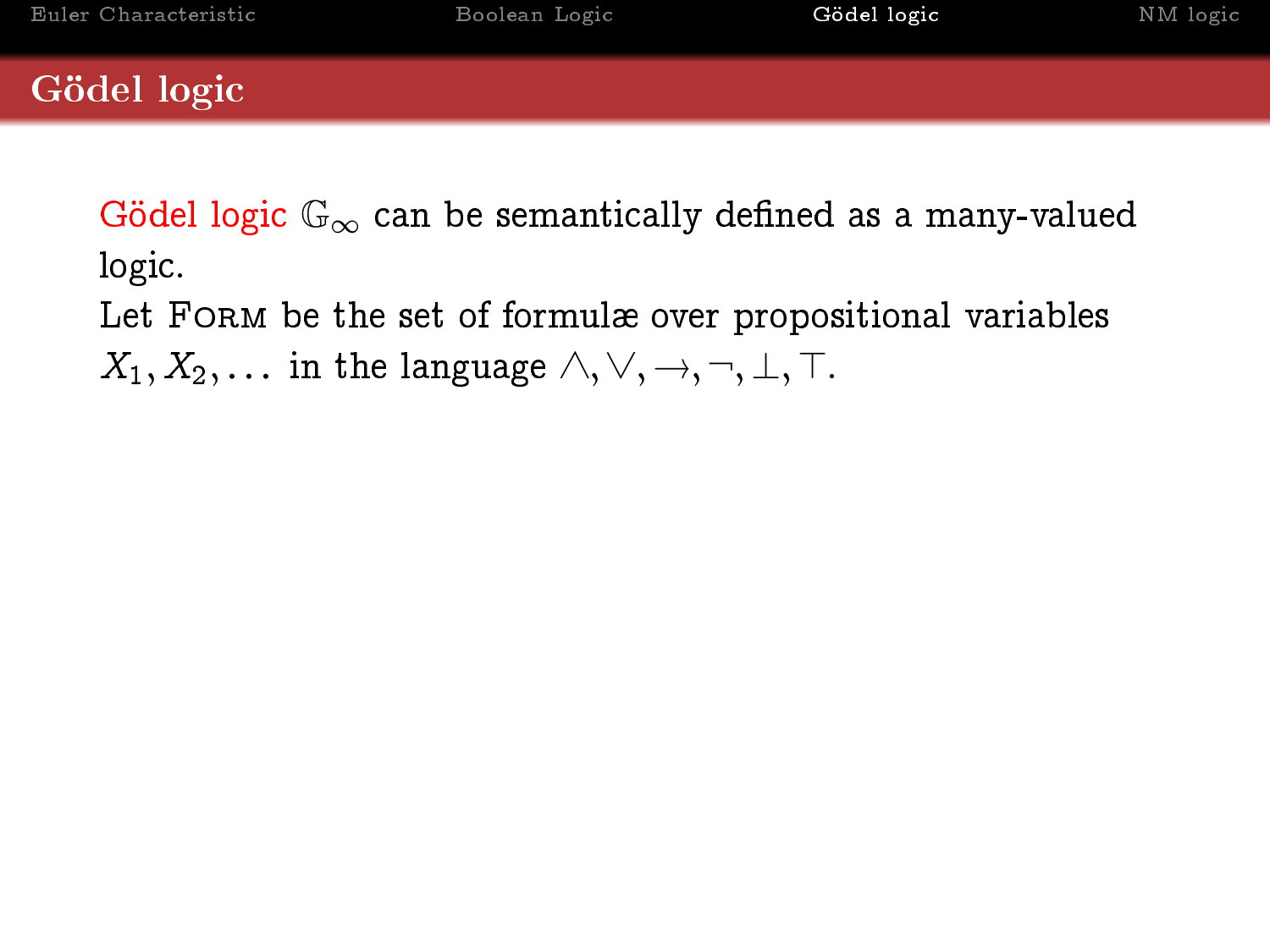Gödel logic  $\mathbb{G}_{\infty}$  can be semantically defined as a many-valued logic.

Let FORM be the set of formulæ over propositional variables  $X_1, X_2, \ldots$  in the language  $\wedge, \vee, \rightarrow, \neg, \perp, \top$ .

An assignment is a function  $\mu$ : FORM  $\rightarrow$  [0, 1]  $\subseteq \mathbb{R}$  with values in the real unit interval such that, for any two  $\alpha, \beta \in$  FORM,

$$
\mu(\alpha \wedge \beta) = \min{\mu(\alpha), \mu(\beta)}
$$

$$
\mu(\alpha \vee \beta) = \max{\mu(\alpha), \mu(\beta)}
$$

$$
\mu(\alpha \rightarrow \beta) = \begin{cases} 1 & \text{if } \mu(\alpha) \le \mu(\beta) \\ \mu(\beta) & \text{otherwise} \end{cases}
$$
and 
$$
\mu(\neg \alpha) = \mu(\alpha \rightarrow \bot), \mu(\bot) = 0, \mu(\top) = 1.
$$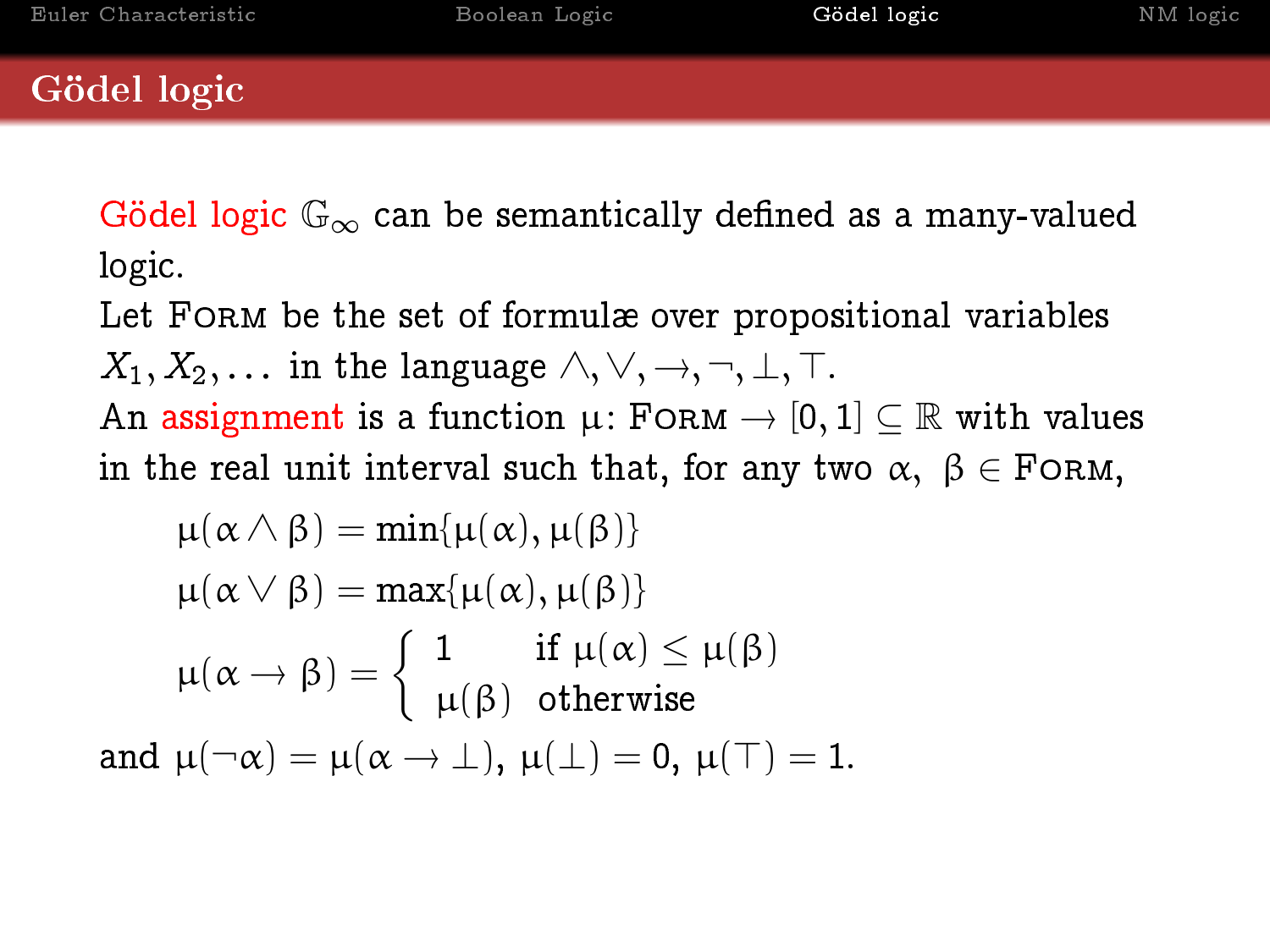Gödel logic  $\mathbb{G}_{\infty}$  can be semantically defined as a many-valued logic.

Let FORM be the set of formulæ over propositional variables  $X_1, X_2, \ldots$  in the language  $\wedge, \vee, \rightarrow, \neg, \perp, \top$ .

An assignment is a function  $\mu$ : FORM  $\rightarrow$  [0, 1]  $\subseteq \mathbb{R}$  with values in the real unit interval such that, for any two  $\alpha$ ,  $\beta \in$  FORM,

$$
\mu(\alpha \wedge \beta) = \min{\mu(\alpha), \mu(\beta)}
$$
  
\n
$$
\mu(\alpha \vee \beta) = \max{\mu(\alpha), \mu(\beta)}
$$
  
\n
$$
\mu(\alpha \rightarrow \beta) = \begin{cases} 1 & \text{if } \mu(\alpha) \le \mu(\beta) \\ \mu(\beta) & \text{otherwise} \end{cases}
$$
  
\nand 
$$
\mu(\neg \alpha) = \mu(\alpha \rightarrow \bot), \mu(\bot) = 0, \mu(\top) = 1.
$$
  
\nA tautology is a formula  $\alpha$  such that  $\mu(\alpha) = 1$  for every assignment  $\mu$ .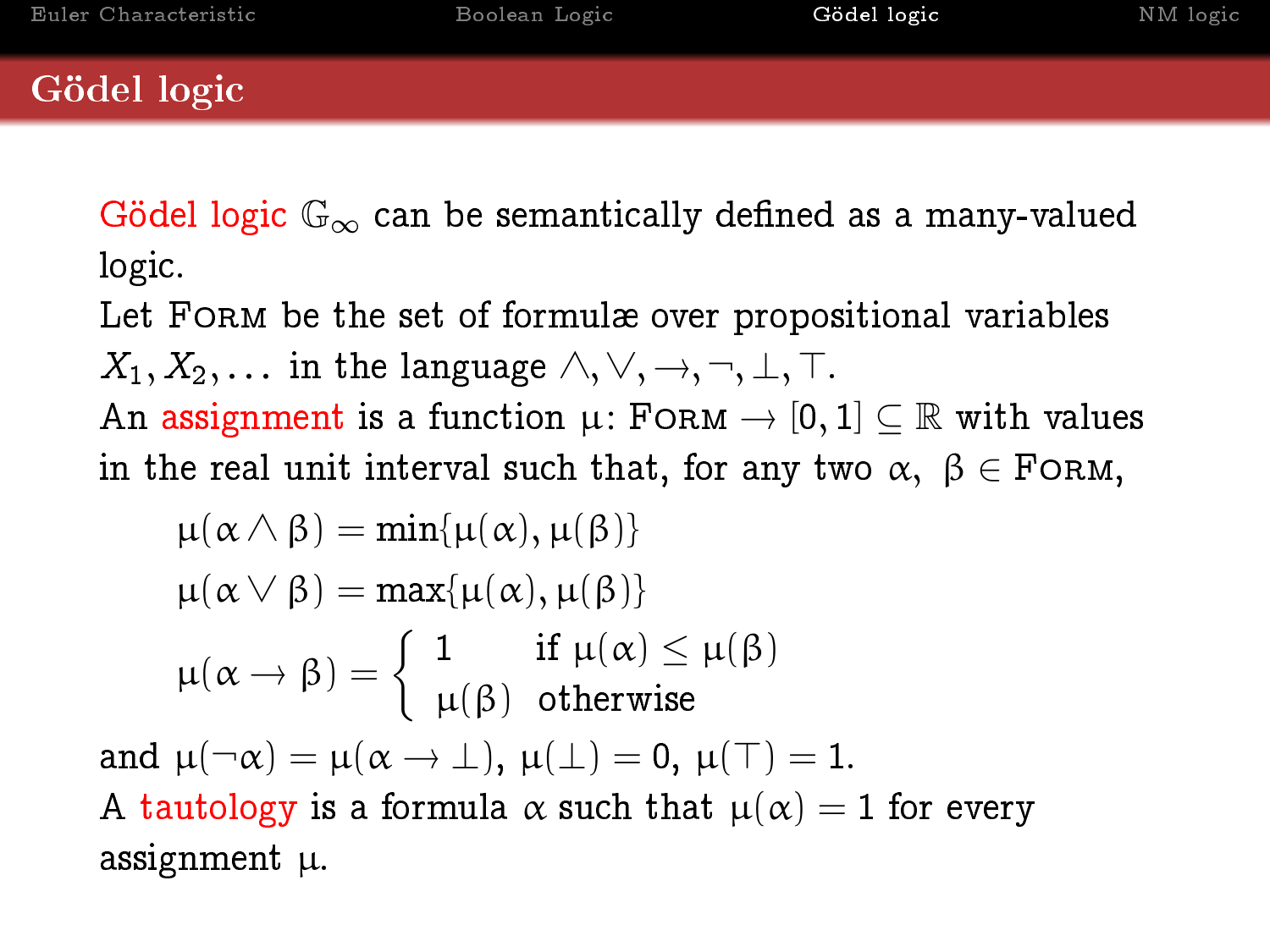### Gödel algebras

Gödel algebras are Heyting algebras (=Tarski-Lindenbaum algebras of intuitionistic propositional calculus) satisfying the prelinearity axiom

$$
(x \to y) \vee (y \to x) = \top.
$$

They provide the equivalent algebraic semantics of Gödel logic. For an integer  $n \geq 0$ , let us write  $\mathscr{G}_n$  for the Tarski-Lindenbaum algebra of Gödel logic over the variables  $X_1, \ldots, X_n$ , that is, the algebra FORM<sub>n</sub> /  $\equiv$ , where  $\equiv$  is the logical equivalence between formulæ.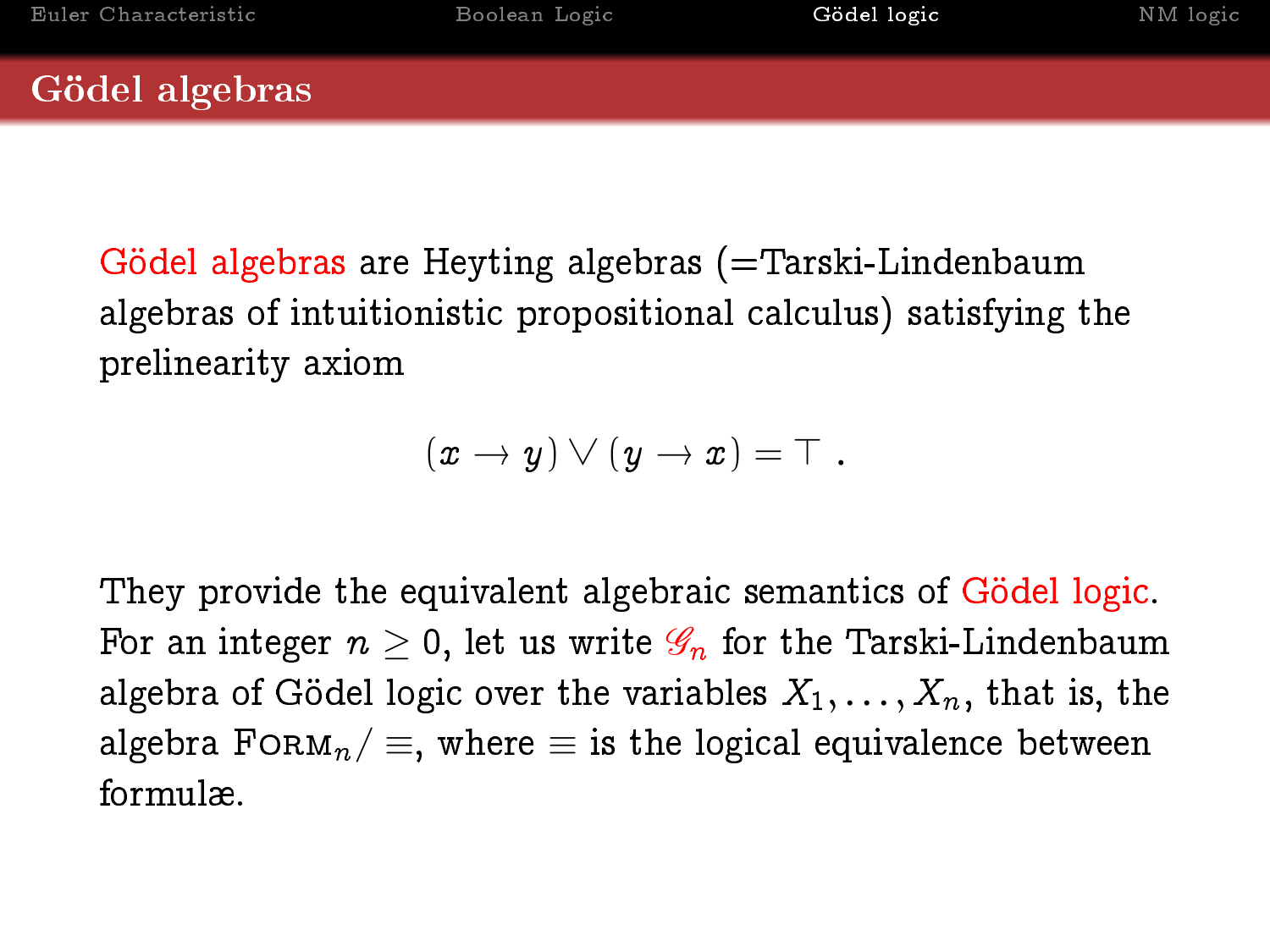## Euler characteristic of a formula in Gödel logic

The Euler characteristic of a formula  $\varphi \in \text{FoRM}_n$ , written  $\chi(\varphi)$ , is the number  $\chi([\varphi]_{\equiv})$ , where  $\chi$  is the Euler characteristic of the finite distributive lattice  $\mathscr{G}_n$ .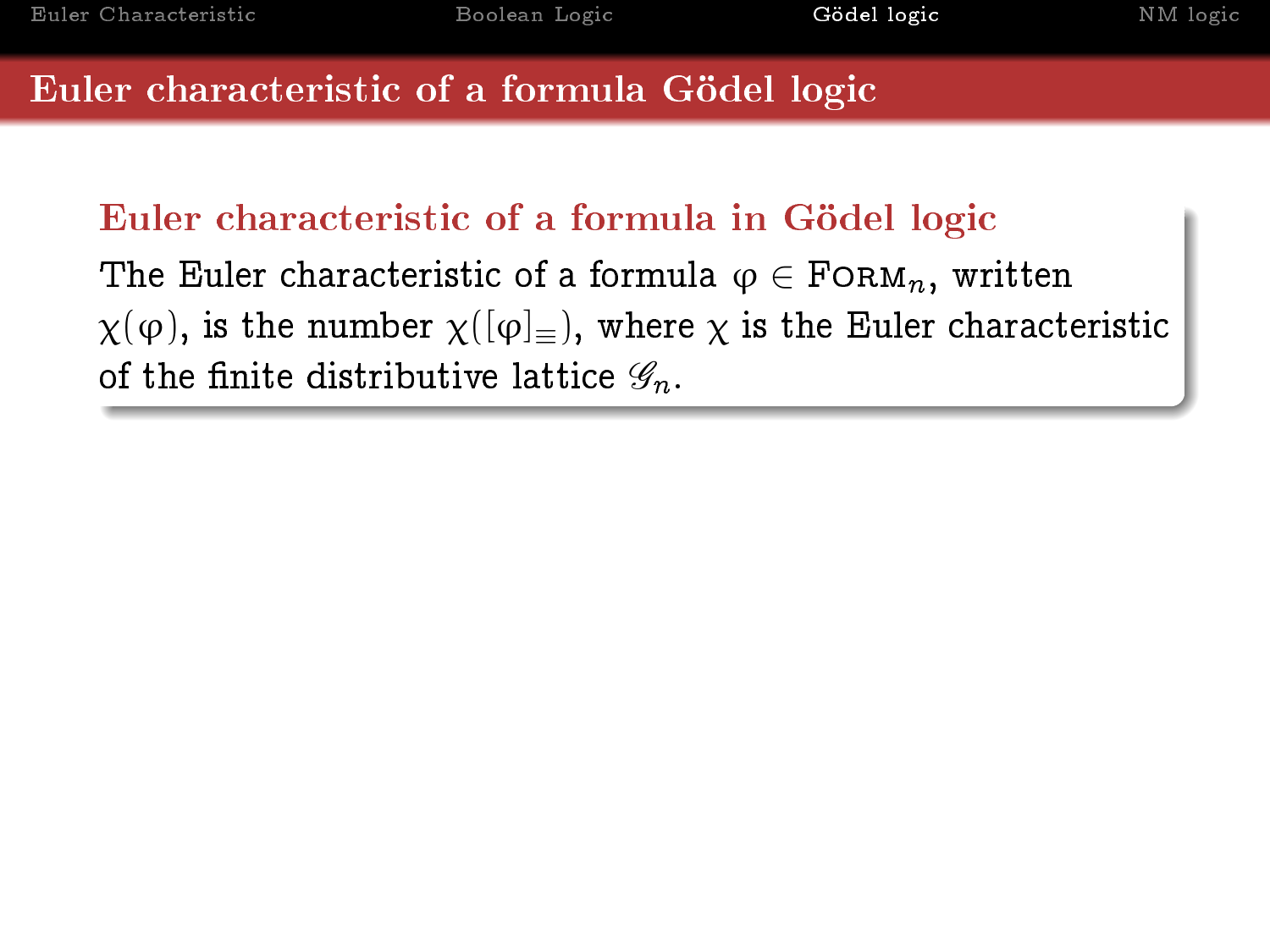## Euler characteristic of a formula in Gödel logic

The Euler characteristic of a formula  $\varphi \in \text{FoRM}_n$ , written  $\chi(\varphi)$ , is the number  $\chi([\varphi]_{\equiv})$ , where  $\chi$  is the Euler characteristic of the finite distributive lattice  $\mathscr{G}_n$ .

Does this notion have any logical content?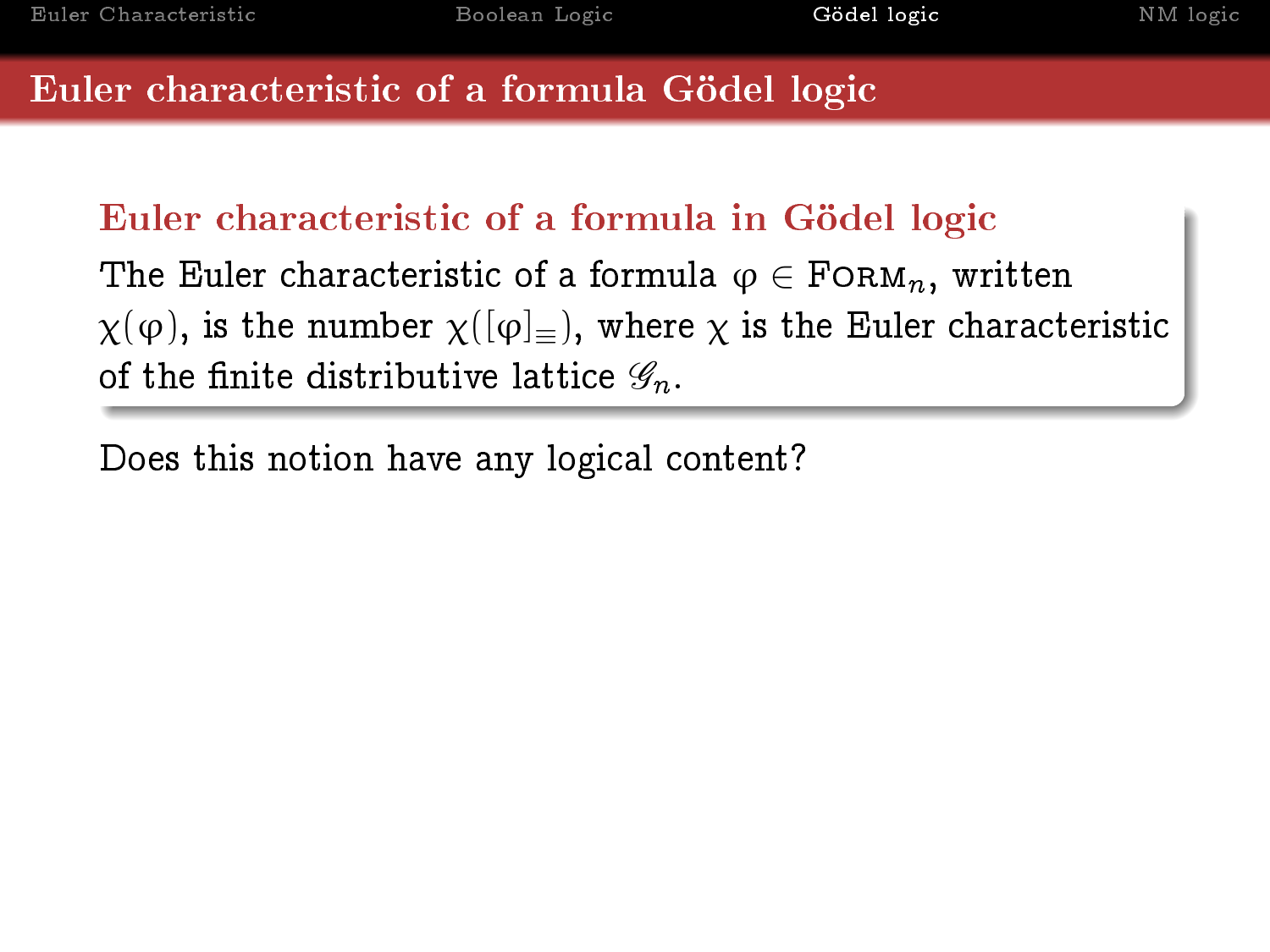## Euler characteristic of a formula in Gödel logic

The Euler characteristic of a formula  $\varphi \in \text{FoRM}_n$ , written  $\chi(\varphi)$ , is the number  $\chi([\varphi]_{=})$ , where  $\chi$  is the Euler characteristic of the finite distributive lattice  $\mathscr{G}_n$ .

Does this notion have any logical content?

### Theorem

Fix an integer  $n \geq 1$ . For any formula  $\varphi \in \text{FoRM}_n$ , the Euler characteristic  $\chi(\varphi)$  equals the number of Boolean assignments  $\mu$ : FORM $_n \to [0, 1]$  such that  $\mu(\varphi) = 1$ .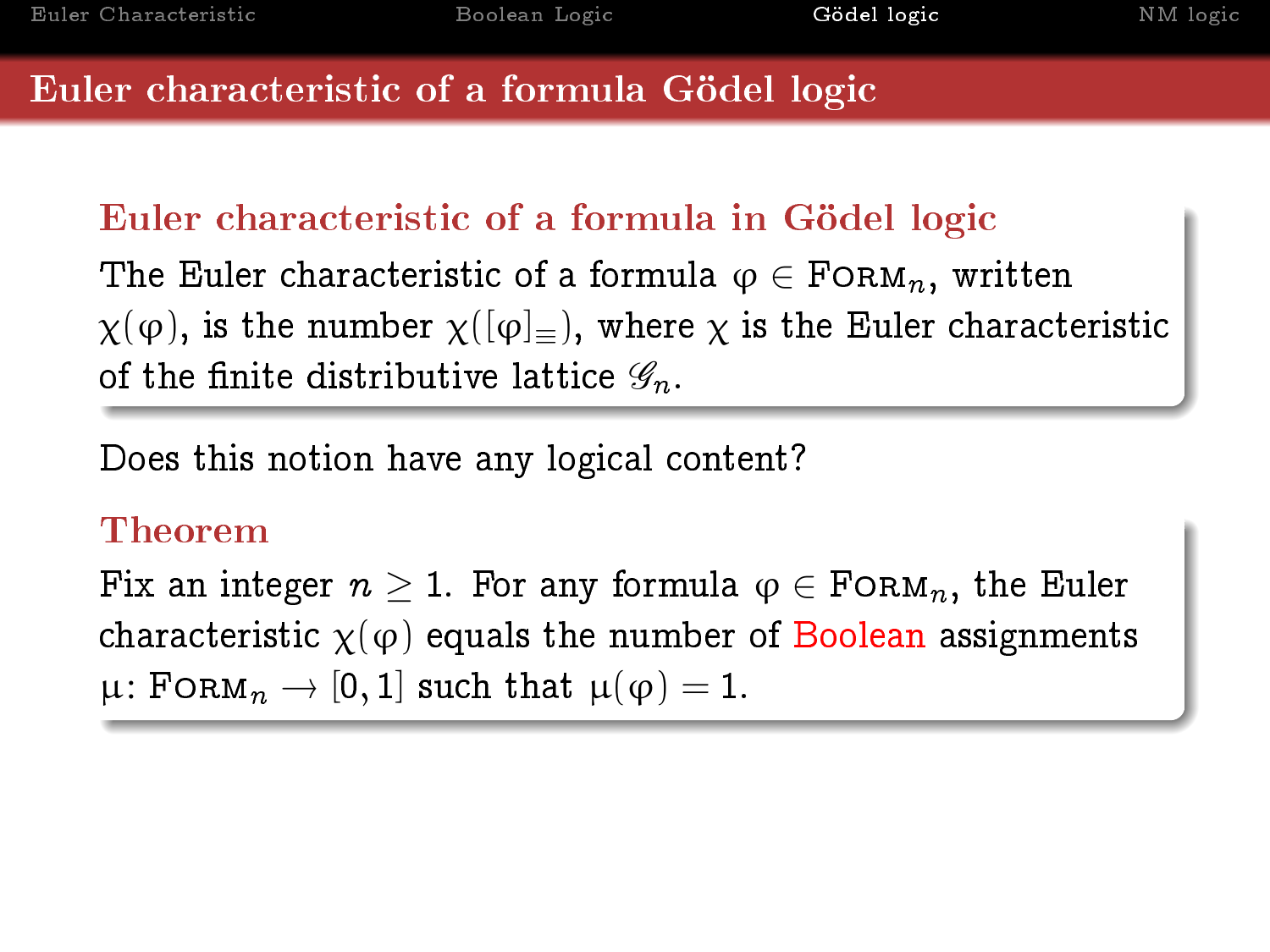## Euler characteristic of a formula in Gödel logic

The Euler characteristic of a formula  $\varphi \in \text{FoRM}_n$ , written  $\chi(\varphi)$ , is the number  $\chi([\varphi]_{=})$ , where  $\chi$  is the Euler characteristic of the finite distributive lattice  $\mathscr{G}_n$ .

Does this notion have any logical content?

### Theorem

Fix an integer  $n > 1$ . For any formula  $\varphi \in \text{FoRM}_n$ , the Euler characteristic  $\chi(\varphi)$  equals the number of Boolean assignments  $\mu$ : FORM $_n \to [0, 1]$  such that  $\mu(\varphi) = 1$ .

In the sense given by this result, the characteristic of a formula as defined above is a classical notion  $-$  it will not distinguish, for instance, classical from non-classical tautologies.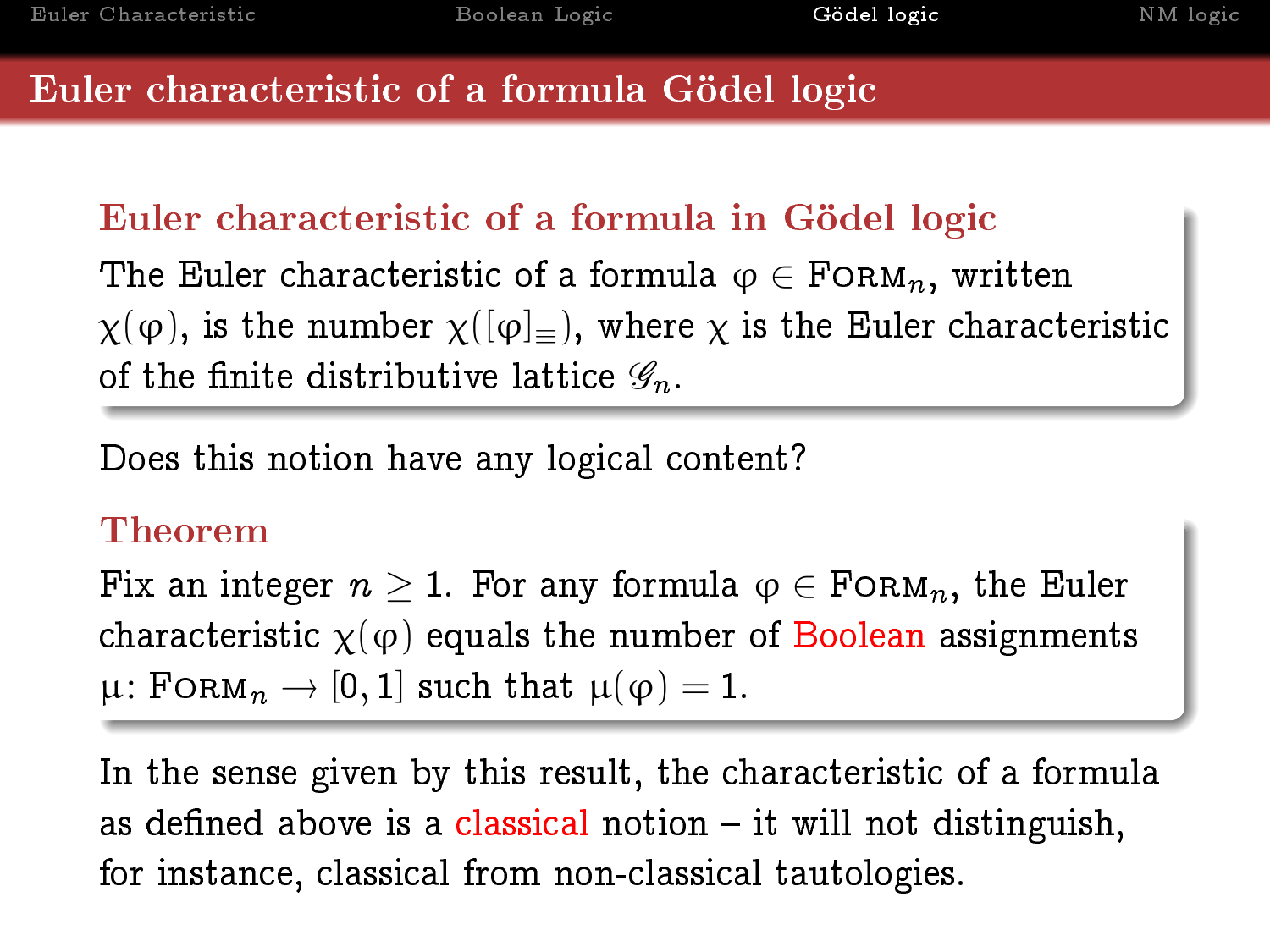## Gödel  $(k + 1)$ -valued logic

We shall use Gödel  $(k + 1)$ -valued logic, written  $\mathbb{G}_{k+1}$ , for an integer  $k \geq 1$ .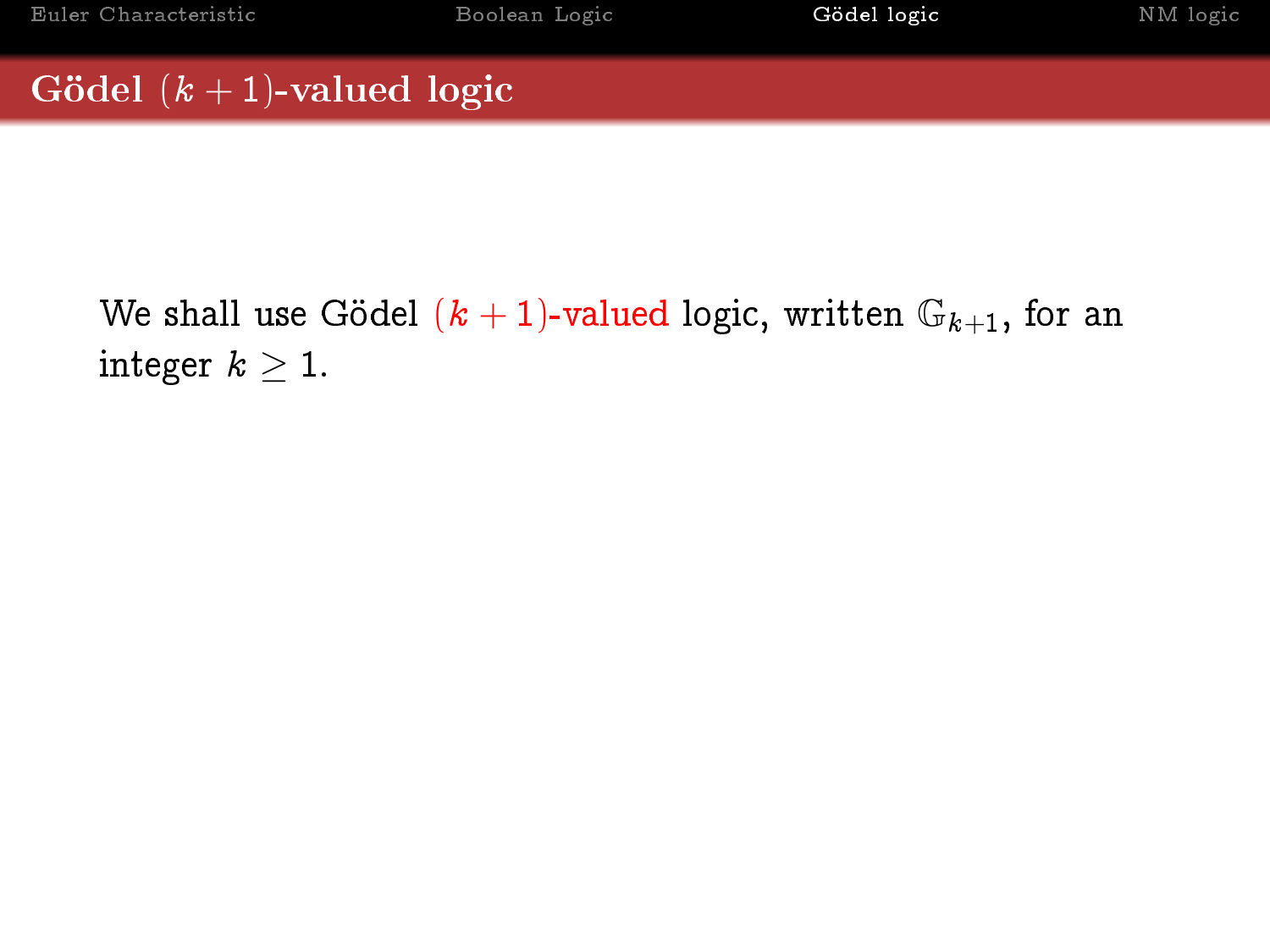## Gödel  $(k + 1)$ -valued logic

We shall use Gödel  $(k + 1)$ -valued logic, written  $\mathbb{G}_{k+1}$ , for an integer  $k \geq 1$ .  $\mathbb{G}_{k+1}$  is obtained from  $\mathbb{G}_{\infty}$ , Gödel (infinite-valued) logic recalled above, by restricting assignments to those taking values in the set

$$
V_{k+1} = \{0 = \frac{0}{k}, \frac{1}{k}, \ldots, \frac{k-1}{k}, \frac{k}{k} = 1\} \subseteq [0,1] \; ,
$$

that is, to  $(k + 1)$ -valued assignments.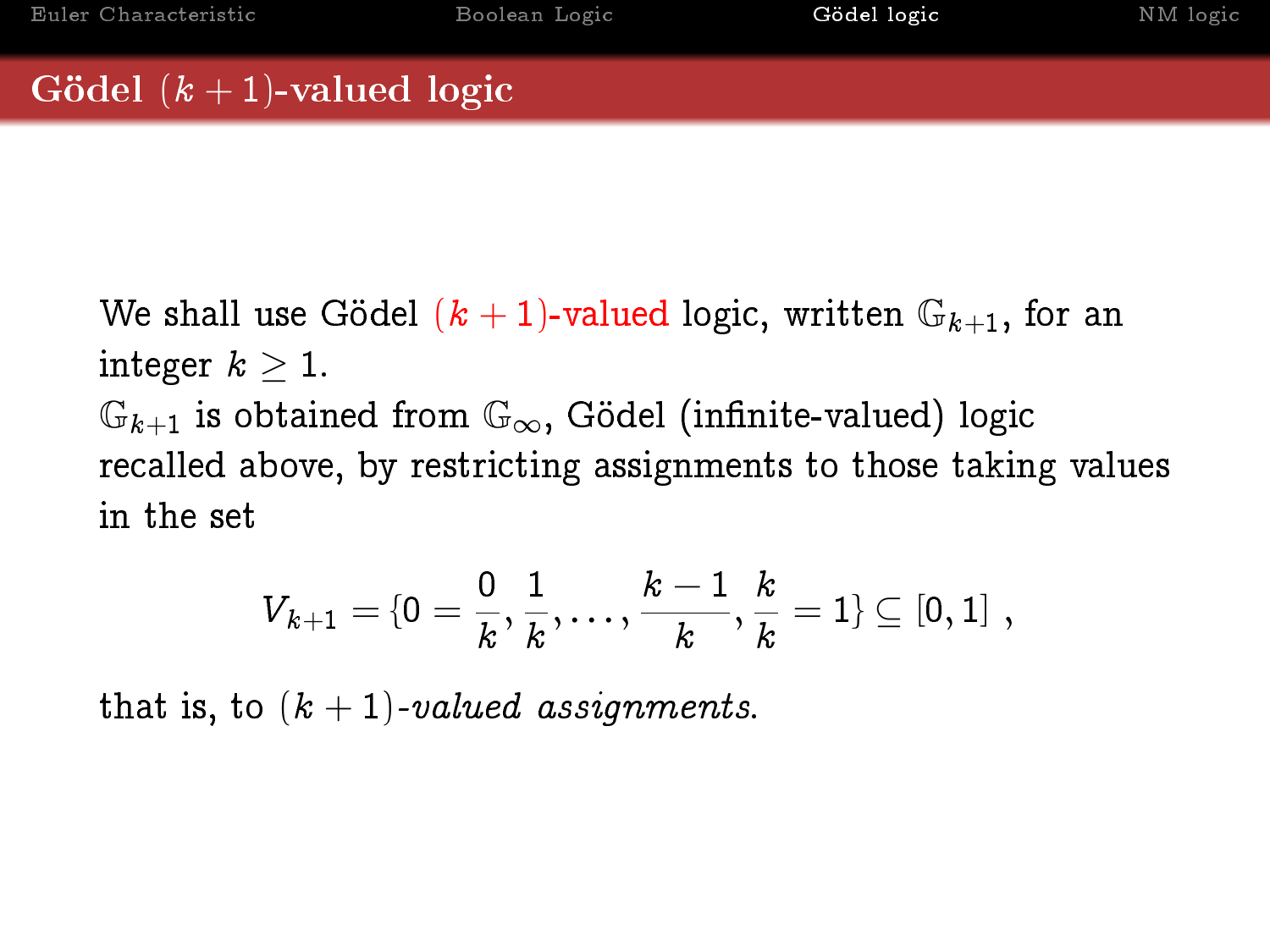Generalised Euler characteristic of a formula in Gödel logic

For a join-irreducible  $q \in \mathscr{G}_n$ , say g has height  $h(q)$  if the (unique) chain of join-irreducibles below q in  $\mathscr{G}_n$  has cardinality  $h(q)$ .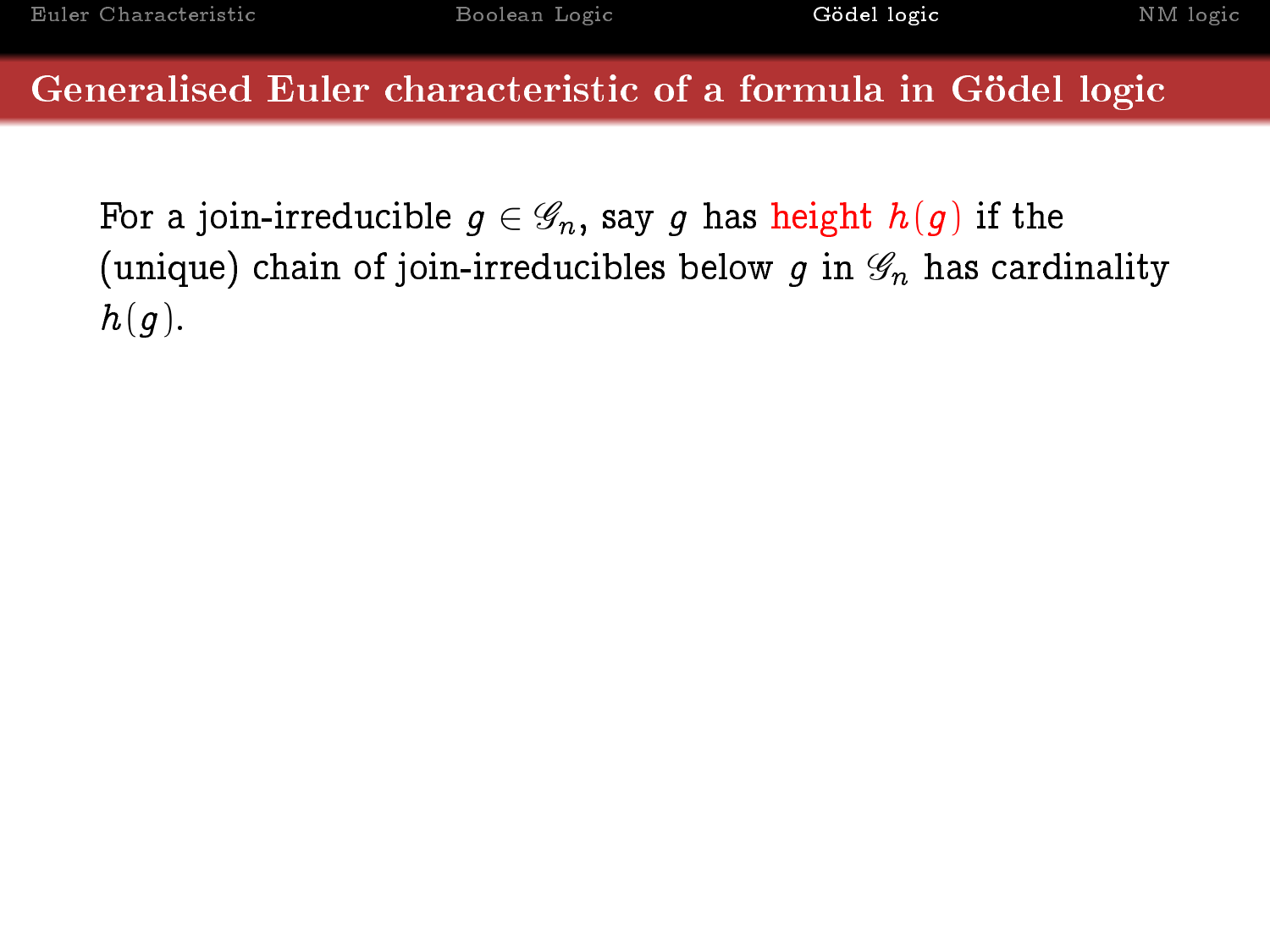### Generalised Euler characteristic of a formula in Gödel logic

For a join-irreducible  $q \in \mathscr{G}_n$ , say q has height  $h(q)$  if the (unique) chain of join-irreducibles below q in  $\mathscr{G}_n$  has cardinality  $h(q)$ .

## Generalised Euler characteristic

Fix integers  $n, k > 1$ . We write  $\chi_k : \mathscr{G}_n \to \mathbb{R}$  for the unique valuation on  $\mathscr{G}_n$  that satisfies

 $\chi_k(q) = \min\{h(q),k\}$ 

for each join-irreducible element  $q \in \mathscr{G}_n$ . Further, if  $\varphi \in \text{FoRM}_n$ , we define  $\chi_k(\varphi) = \chi_k([\varphi]_{\equiv}).$ 

It turns out that  $\chi_k$  is a "k-valued characteristic", as we proceed to show.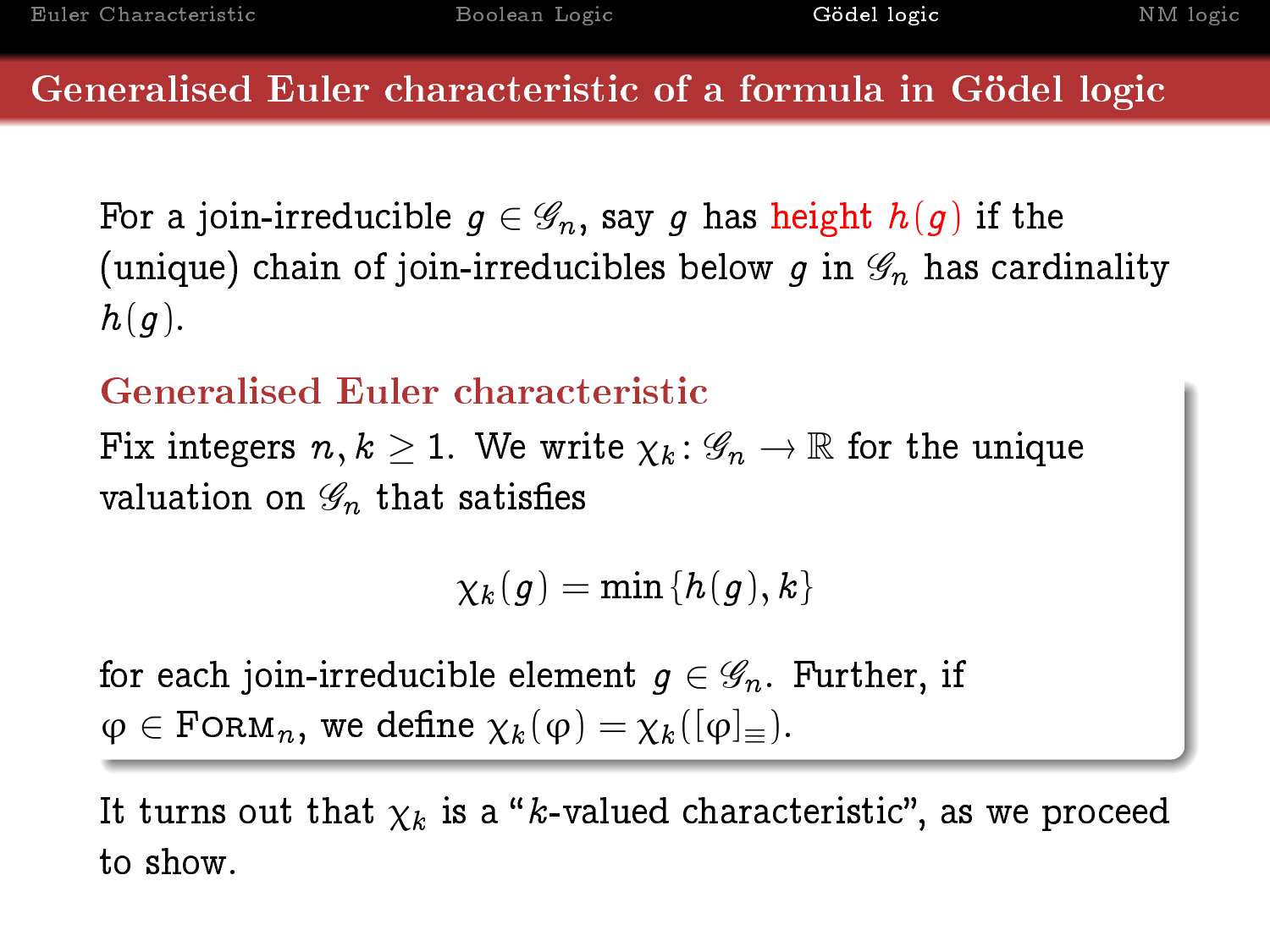### n-equivalence

Our next aim is to relate  $\chi_k$  with (not necessarily Boolean) [0, 1]-valued assignments. In general, even if  $n = 1$  and the language boils down to  $\{X_1\}$ , there are uncountably many assignments  $\mu: \{X_1\} \to [0, 1]$ . However, in Gödel logic there is the following important reduction to finiteness.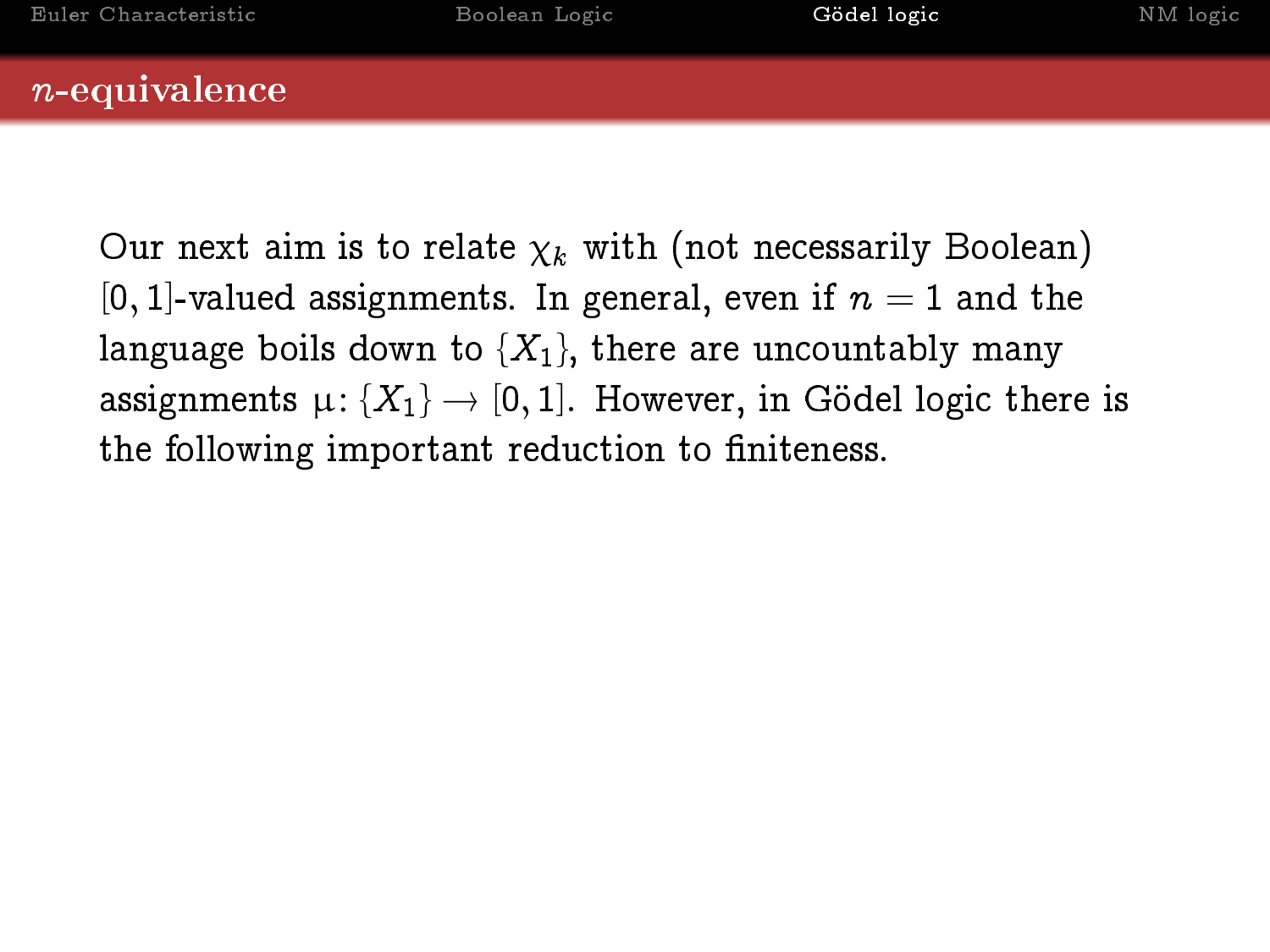### n-equivalence

Our next aim is to relate  $\chi_k$  with (not necessarily Boolean) [0, 1]-valued assignments. In general, even if  $n = 1$  and the language boils down to  $\{X_1\}$ , there are uncountably many assignments  $\mu: \{X_1\} \to [0, 1]$ . However, in Gödel logic there is the following important reduction to finiteness.

## n-equivalence

Fix integers  $n, k > 1$ . We say that two  $(k + 1)$ -valued assignments  $\mu$  and  $\nu$  are equivalent over the first n variables, or just n-equivalent, if and only if for all formulæ  $\varphi(X_1,\ldots,X_n)$  of  $\mathbb{G}_{k+1}$ ,  $\mu(\varphi)=1$  if and only if  $\nu(\varphi)=1$ . The same definition can be given, mutatis mutandis, for  $\mathbb{G}_{\infty}$ .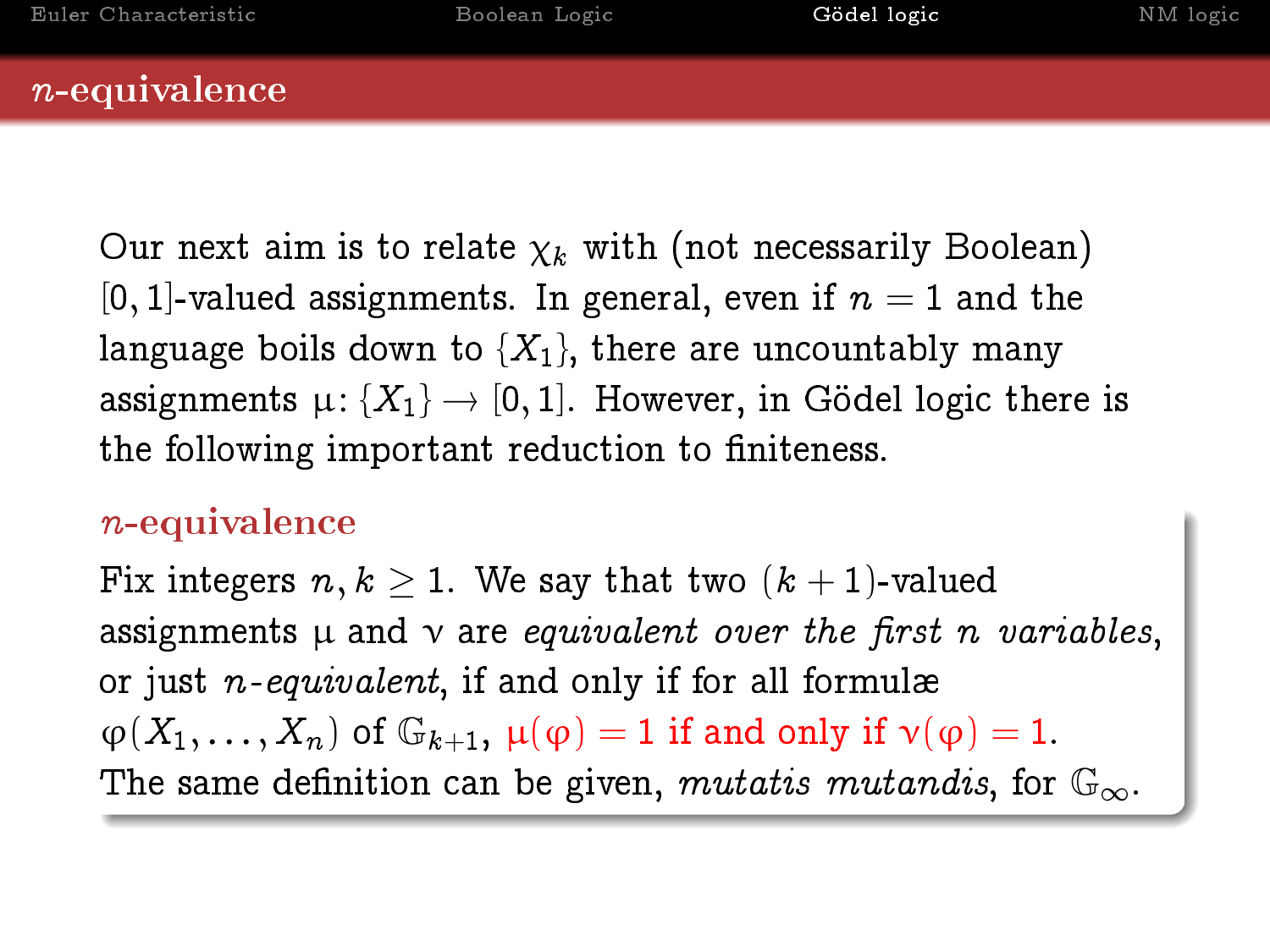### Reduction to finitely many possible worlds

In  $\mathscr{G}_{\infty}$ , there are only finitely many equivalence classes of  $[0, 1]$ -valued assignments to *n* variables.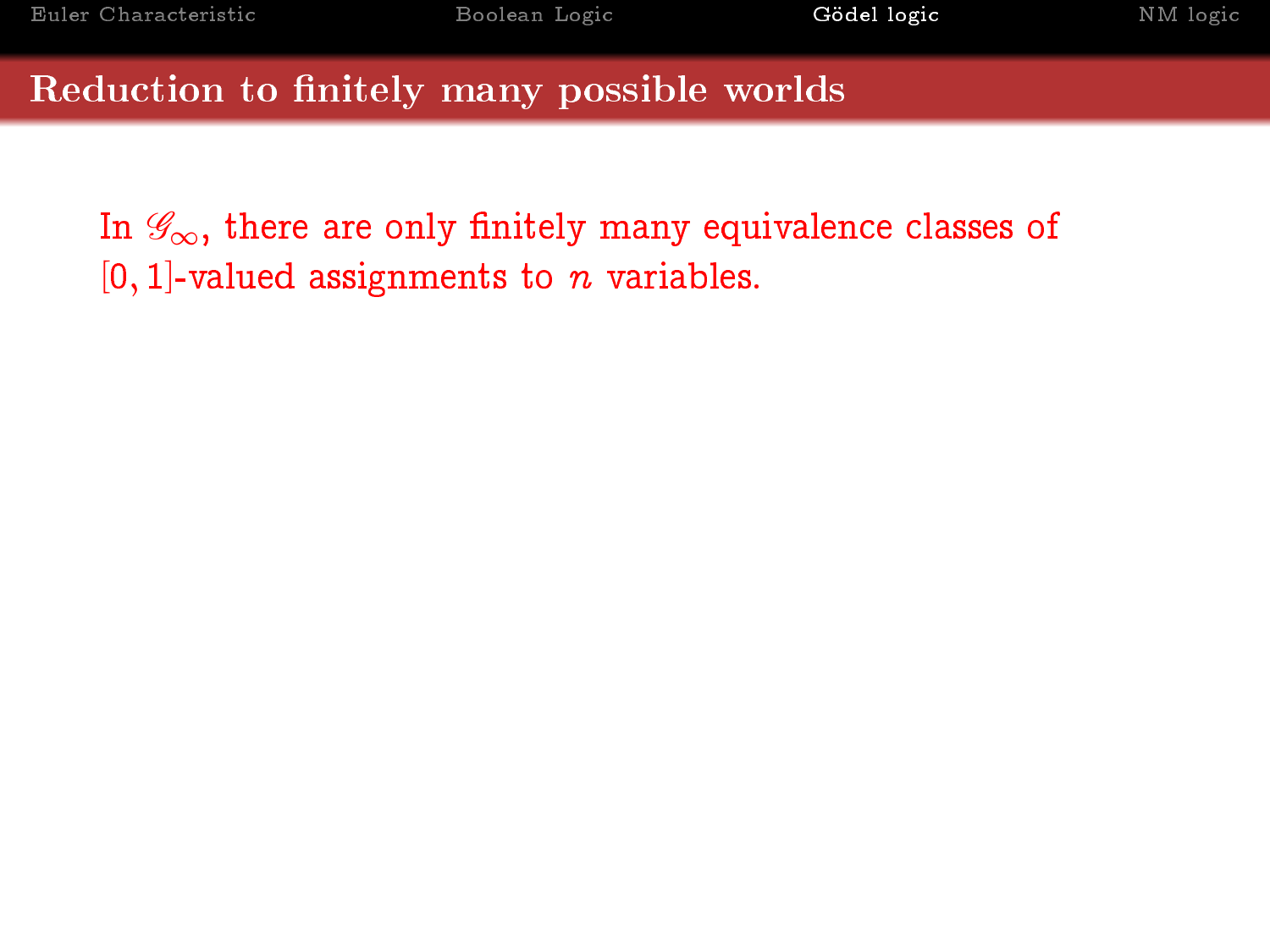#### Reduction to finitely many possible worlds

In  $\mathscr{G}_{\infty}$ , there are only finitely many equivalence classes of  $[0, 1]$ -valued assignments to n variables.

The number of such equivalence classes is counted by  $P(n, n + 1)$ ,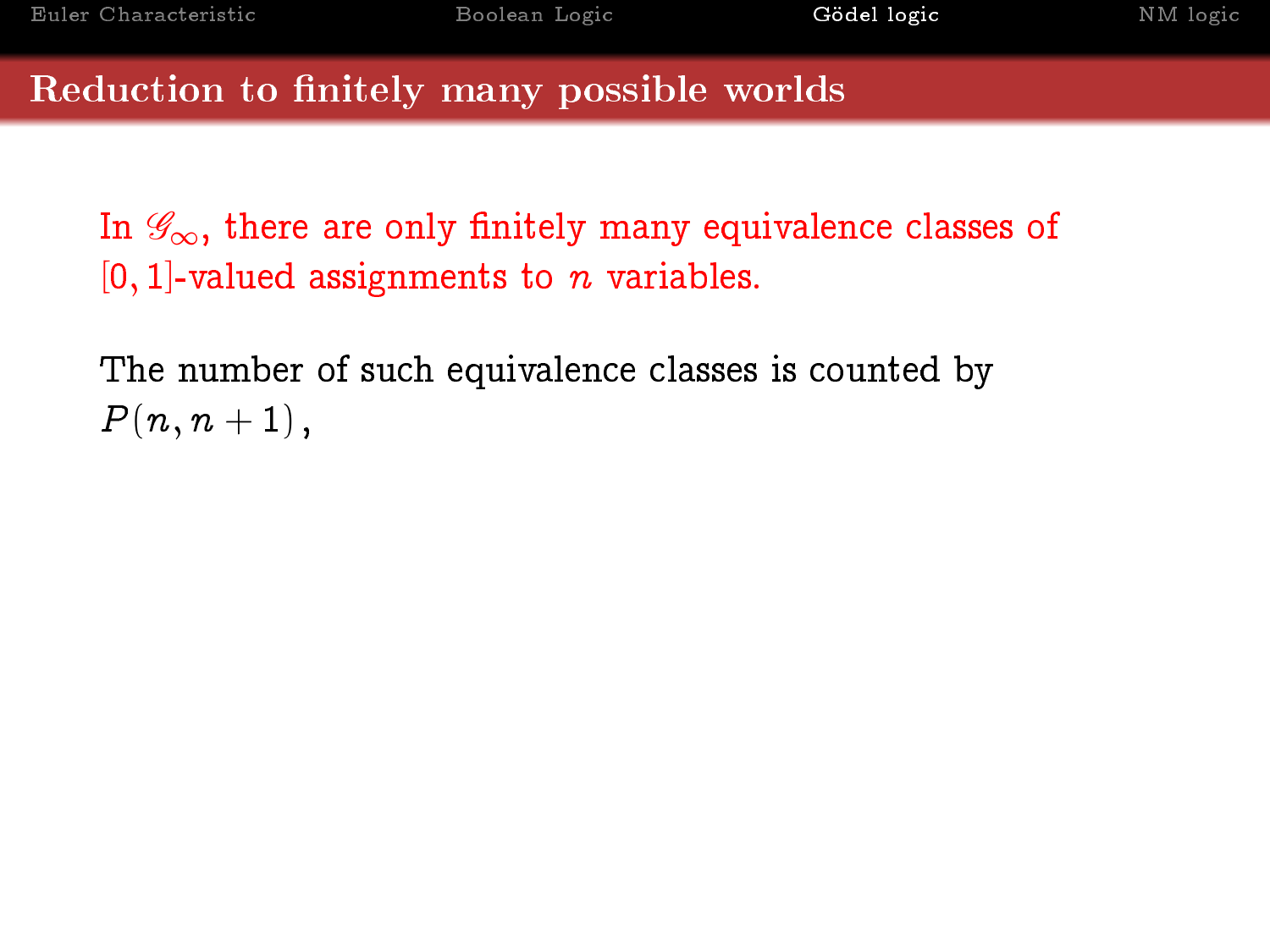#### Reduction to finitely many possible worlds

In  $\mathscr{G}_{\infty}$ , there are only finitely many equivalence classes of  $[0, 1]$ -valued assignments to n variables.

The number of such equivalence classes is counted by  $P(n, n + 1)$ , where  $P(n,k)=\sum_{i=1}^k\sum_{j=0}^n\binom{n}{j}$  $\binom{n}{j}\,T\!\left(j,i\right),\qquad \text{and}$  $T(n, k) =$  $\sqrt{ }$  $\int$  $\overline{\mathcal{L}}$ 1 if  $k = 1$ ,  $\hspace{.15cm} 0 \hspace{3cm} \text{if} \hspace{.1cm} k > n+1 \, ,$  $\sum_{n=1}^{\infty}$  $\frac{i=1}{}$  $\sqrt{n}$ i  $\Big) \, T(n-i,k-1) \quad \hbox{otherwise} \, .$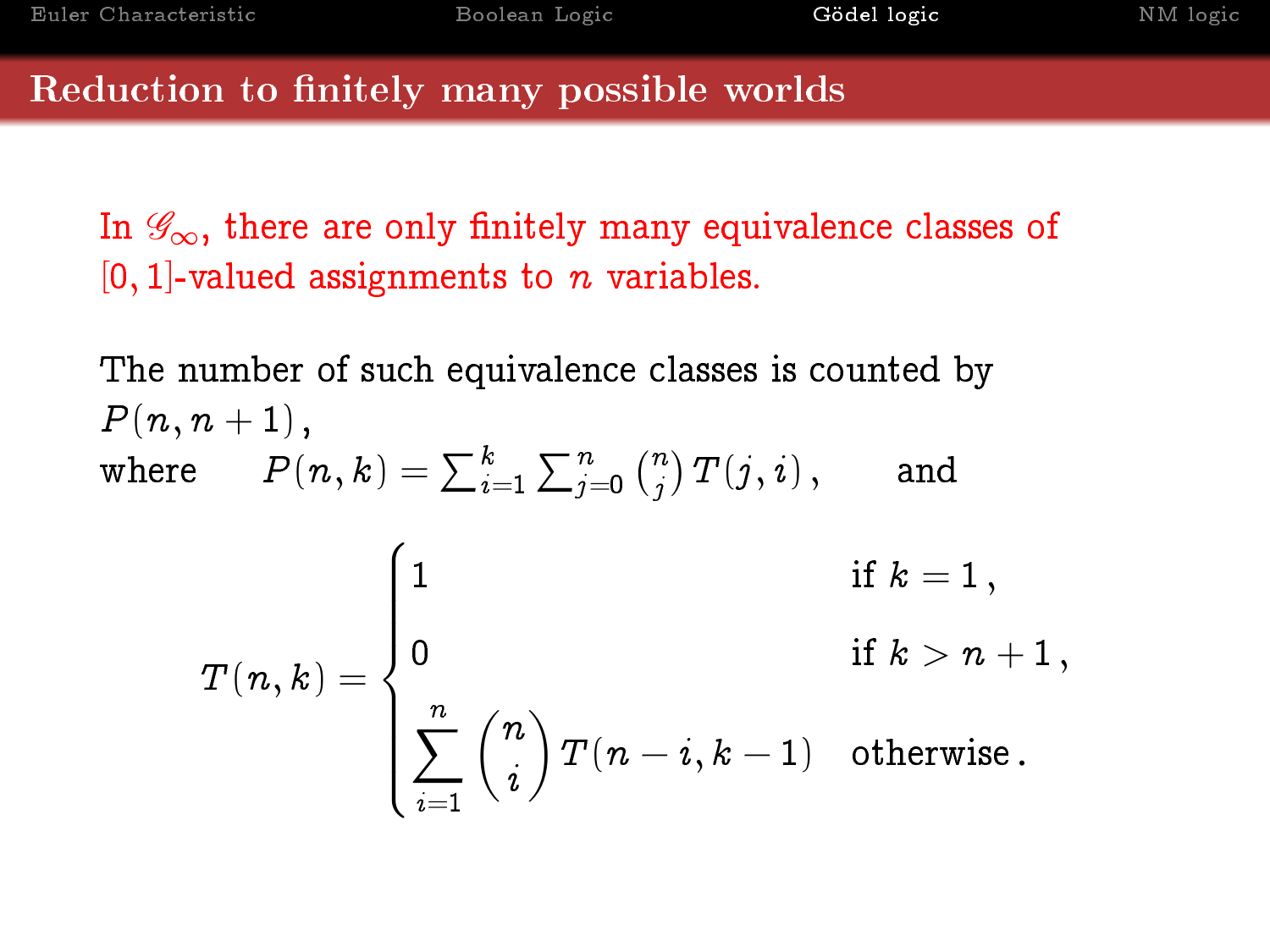## Table

|         | $k=1$          | $\overline{2}$ | 3      | 4       | 5       | 6        |          |
|---------|----------------|----------------|--------|---------|---------|----------|----------|
| $n = 1$ | $\overline{2}$ | 3              | 3      | 3       | 3       | 3        | 3        |
| 2       | 4              | 9              | 11     | 11      | 11      | 11       | 11       |
| 3       | 8              | 27             | 45     | 51      | 51      | 51       | 51       |
| 4       | 16             | 81             | 191    | 275     | 299     | 299      | 299      |
| 5       | 32             | 243            | 813    | 1563    | 2043    | 2163     | 2163     |
| 6       | 64             | 729            | 3431   | 8891    | 14771   | 18011    | 18731    |
| 7       | 128            | 2187           | 14325  | 49731   | 106851  | 158931   | 184131   |
| 8       | 256            | 6561           | 59231  | 272675  | 757019  | 1407179  | 1921259  |
| 9       | 512            | 19683          | 242973 | 1468203 | 5228043 | 12200883 | 20214483 |

The number  $P(n, k)$  of distinct equivalence classes of  $(k + 1)$ -valued assignments over n variables.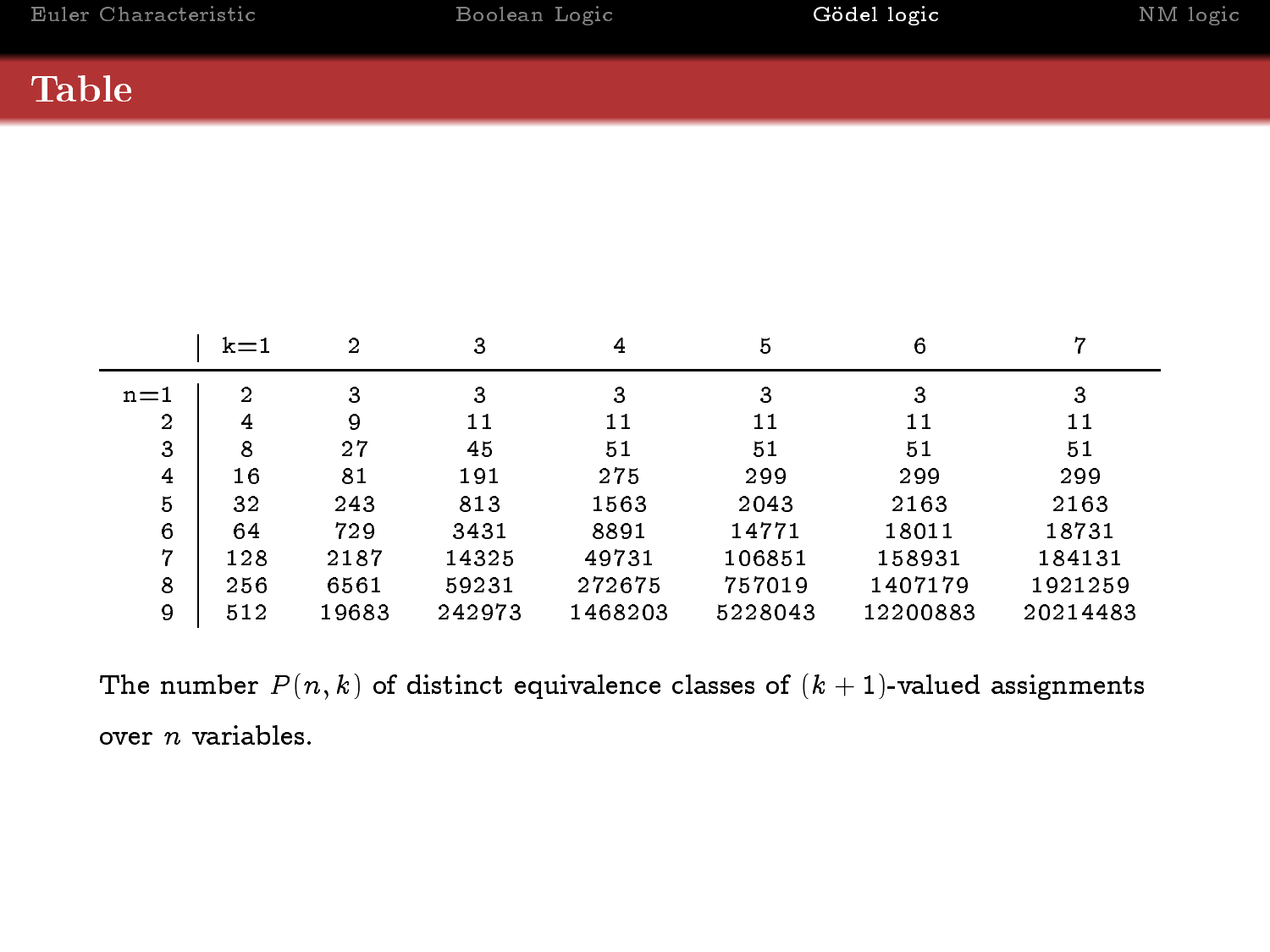## Theorem

Fix integers  $n, k \geq 1$ , and a formula  $\varphi \in \text{FoRM}_n$ .

1  $\chi_k(\varphi)$  equals the number of  $(k+1)$ -valued assignments  $\mu$ : FORM<sub>n</sub>  $\rightarrow$  [0, 1] such that  $\mu(\varphi) = 1$ , up to n-equivalence.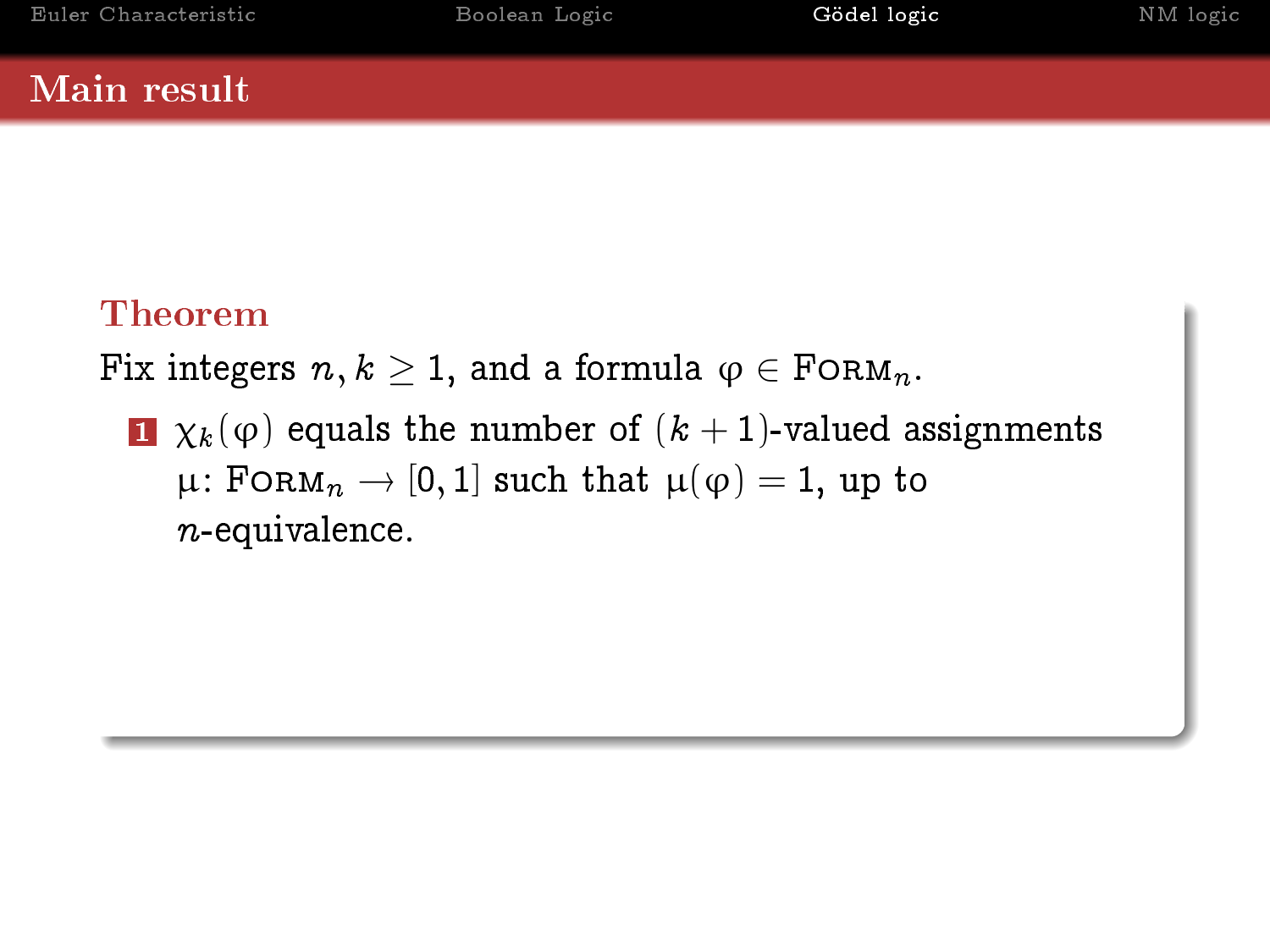## Theorem

Fix integers  $n, k \geq 1$ , and a formula  $\varphi \in \text{FoRM}_n$ .

- 1  $\chi_k(\varphi)$  equals the number of  $(k+1)$ -valued assignments  $\mu$ : FORM<sub>n</sub>  $\rightarrow$  [0, 1] such that  $\mu(\varphi) = 1$ , up to  $n$ -equivalence.
- 2  $\varphi$  is a tautology in  $\mathbb{G}_{k+1}$  if and only if  $\chi_k(\varphi) = P(n, k)$ .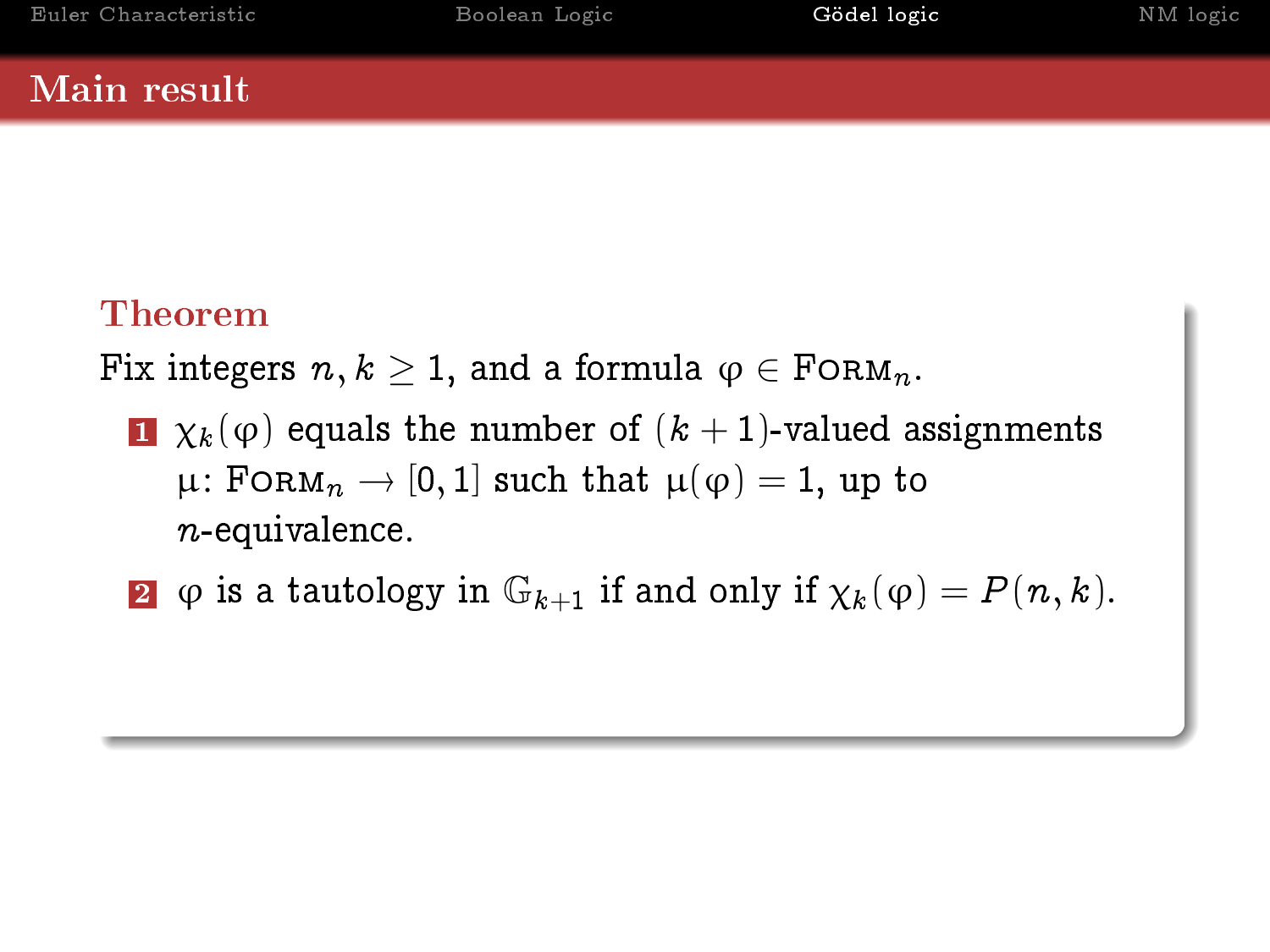## Theorem

Fix integers  $n, k \geq 1$ , and a formula  $\varphi \in \text{FoRM}_n$ .

- 1  $\chi_k(\varphi)$  equals the number of  $(k+1)$ -valued assignments  $\mu$ : FORM<sub>n</sub>  $\rightarrow$  [0, 1] such that  $\mu(\varphi) = 1$ , up to n-equivalence.
- 2  $\varphi$  is a tautology in  $\mathbb{G}_{k+1}$  if and only if  $\chi_k(\varphi) = P(n, k)$ .
- 3  $\phi$  is a tautology in  $\mathbb{G}_{\infty}$  if and only if it is a tautology in  $\mathbb{G}_{n+2}$  if and only if  $\chi_{n+1}(\varphi) = P(n, n+1)$ .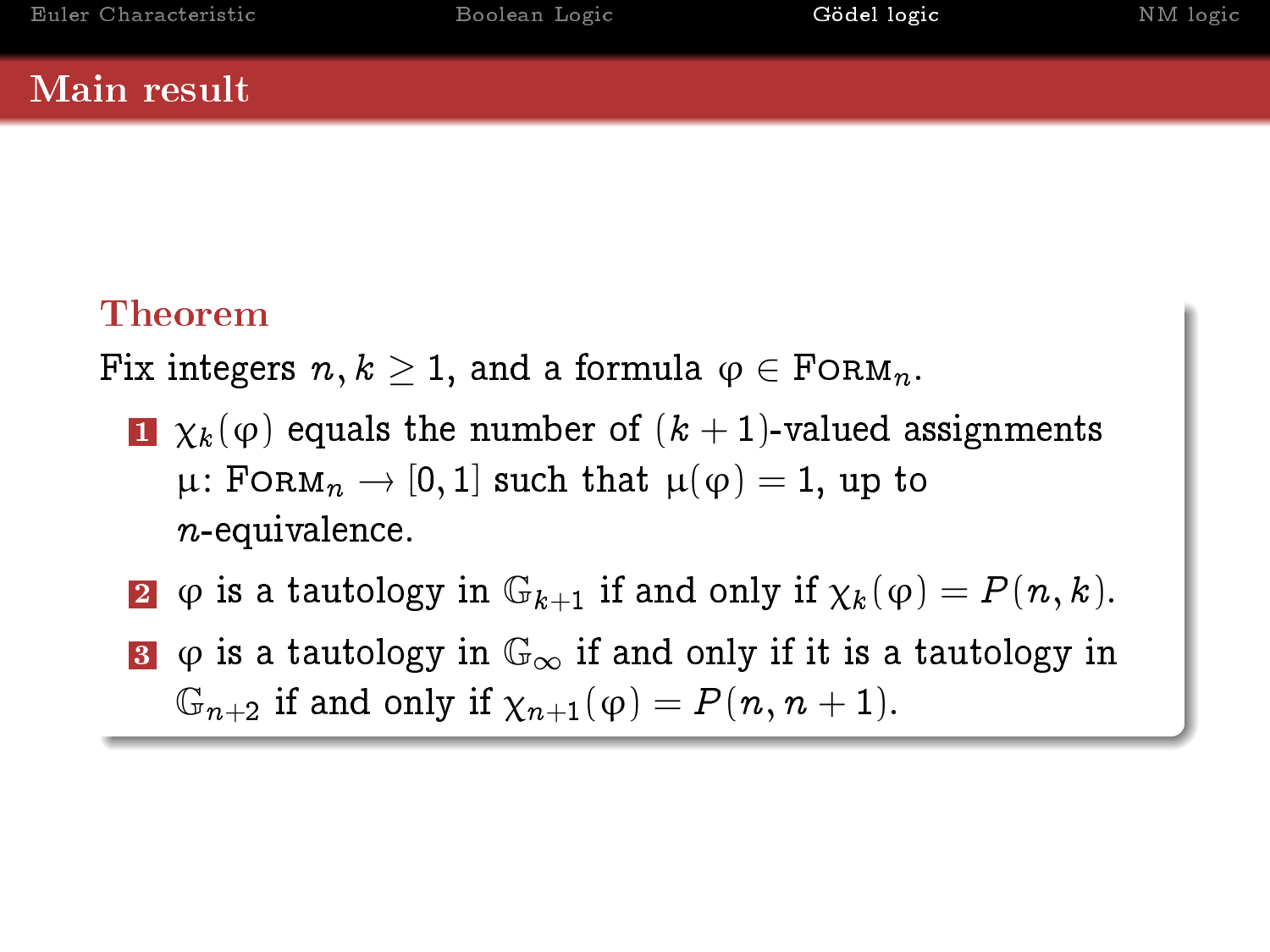## Proof of main result

## Lemma 1

Fix integers  $n, k \geq 1$ , let  $x \in \mathscr{G}_n$  and consider the valuation  $\chi_k: \mathscr{G}_n \to \mathbb{R}$ . Then,  $\chi_k(x)$  equals the number of join-irreducible elements  $q \in \mathscr{G}_n$  such that  $q \leq x$  and  $h(q) \leq k$ .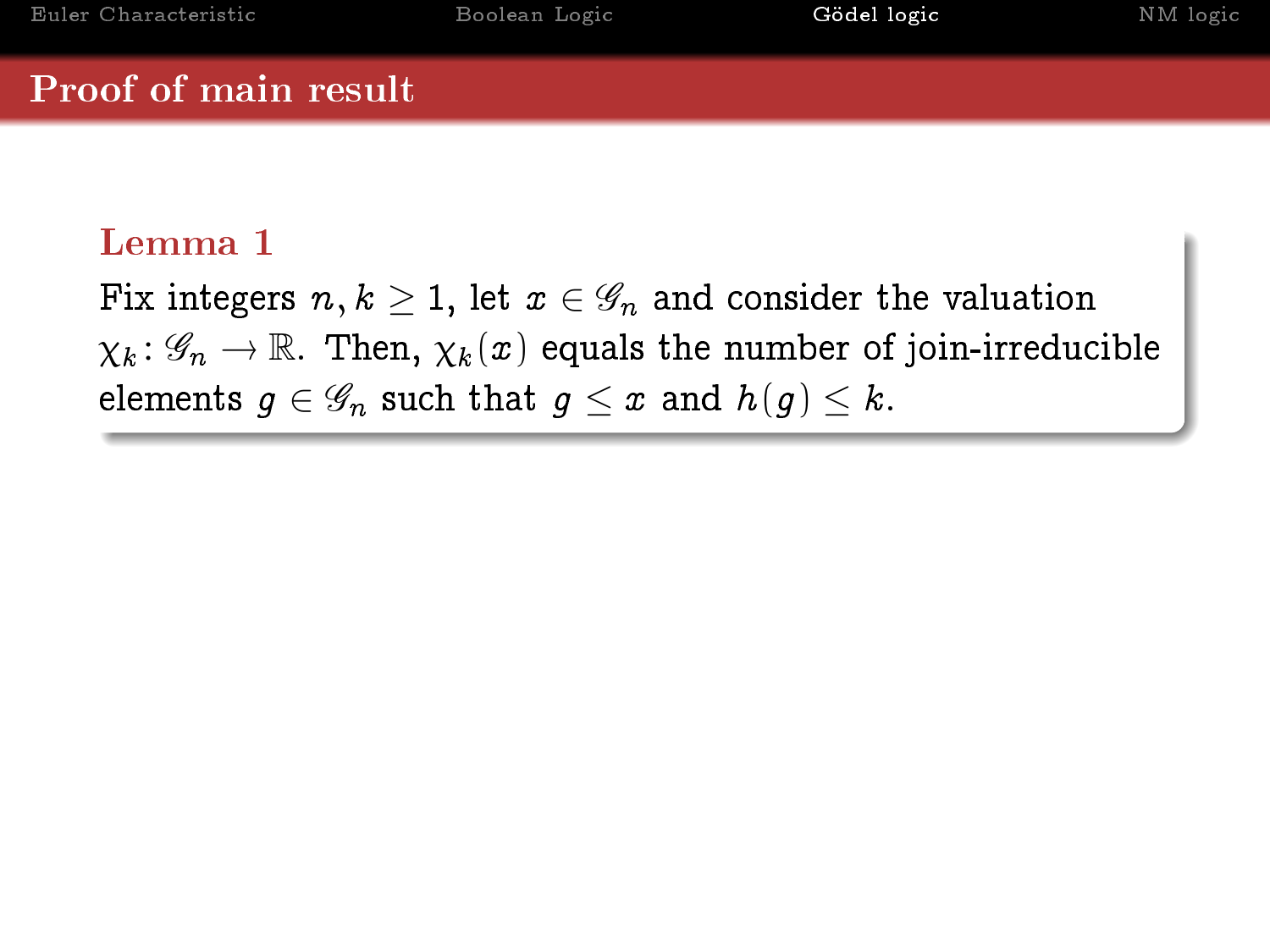## Proof of main result

## Lemma 1

Fix integers  $n, k \geq 1$ , let  $x \in \mathscr{G}_n$  and consider the valuation  $\chi_k: \mathscr{G}_n \to \mathbb{R}$ . Then,  $\chi_k(x)$  equals the number of join-irreducible elements  $q \in \mathscr{G}_n$  such that  $q \leq x$  and  $h(q) \leq k$ .

## Lemma 2

Fix integers  $n, k \geq 1$ , and let  $\varphi \in \text{FoRM}_n$ . Let  $O(\varphi, n, k)$  be the set of equivalence classes  $\left[\mu\right]_{\equiv_k^k}$  of  $(k+1)$ -valued assignments such that  $\mu(\varphi) = 1$ . Further, let  $J(\varphi, n, k)$  be the set of join-irreducible elements  $x \in \mathscr{G}_n$  such that  $x \leq [\varphi]$  and  $h(x) \leq k$ . Then there is a bijection between  $O(\varphi, n, k)$  and  $J(\varphi, n, k)$ .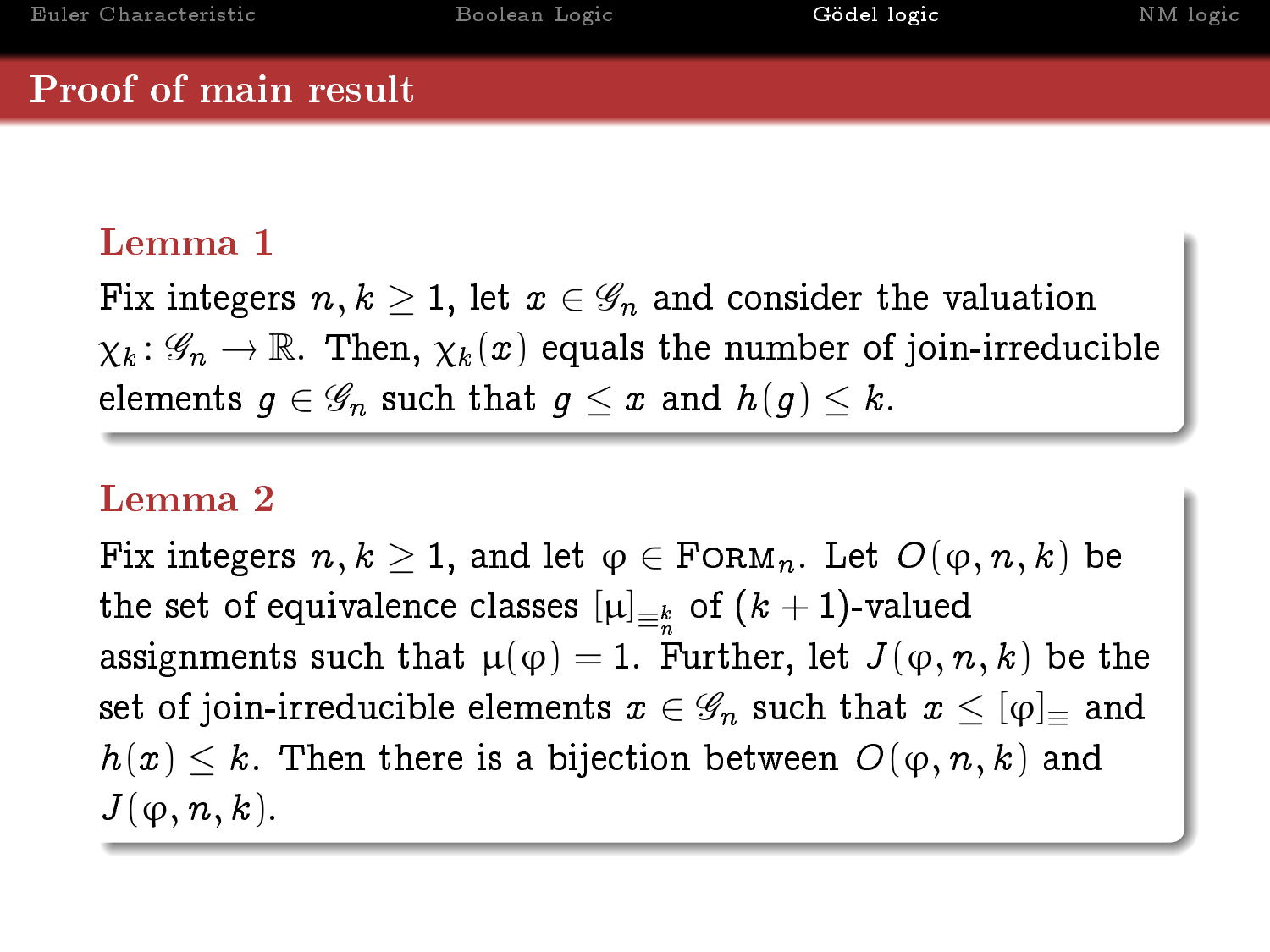### Example



The Gödel algebra  $\mathscr{G}_1$ , and the values of  $\chi = \chi_1 : \mathscr{G}_1 \to \mathbb{R}$  and  $\chi_2 : \mathscr{G}_1 \to \mathbb{R}$ .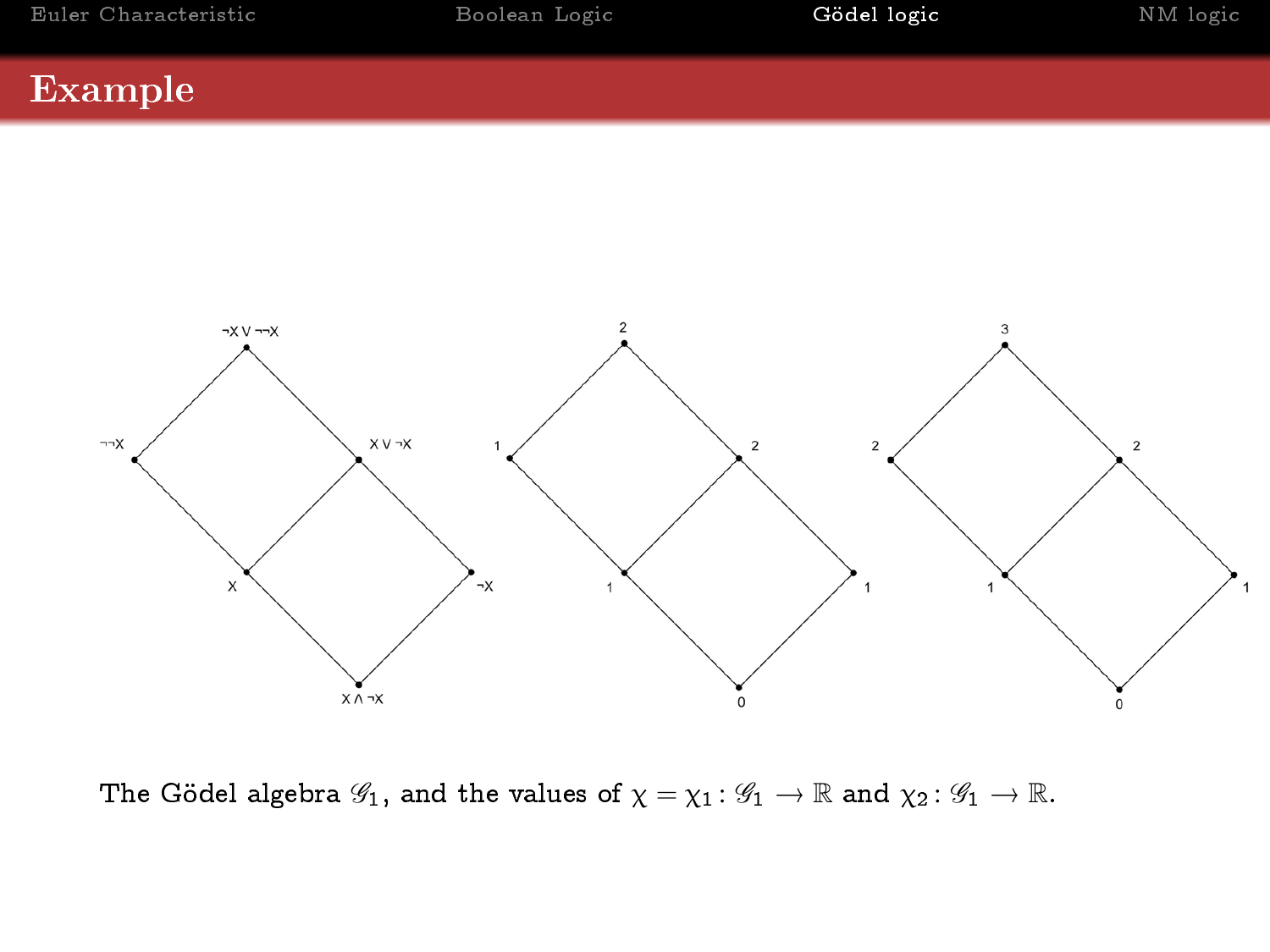<span id="page-44-0"></span>NM logic NM can be semantically defined as a many-valued logic.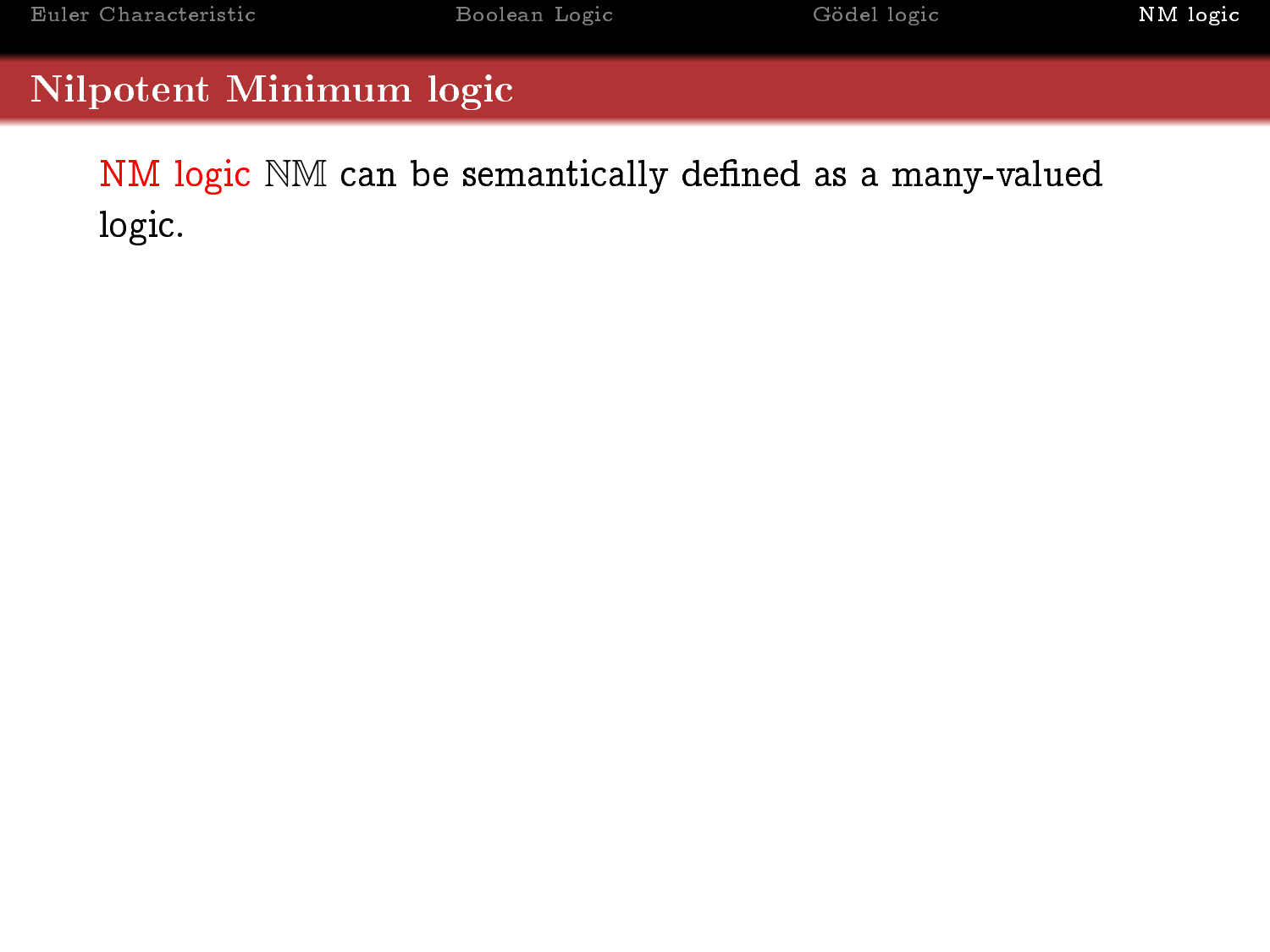NM logic NM can be semantically defined as a many-valued logic.

Let FORM be the set of formulæ over propositional variables  $X_1, X_2, \ldots$  in the language  $\odot, \wedge, \vee, \rightarrow, \neg, \perp, \top$ .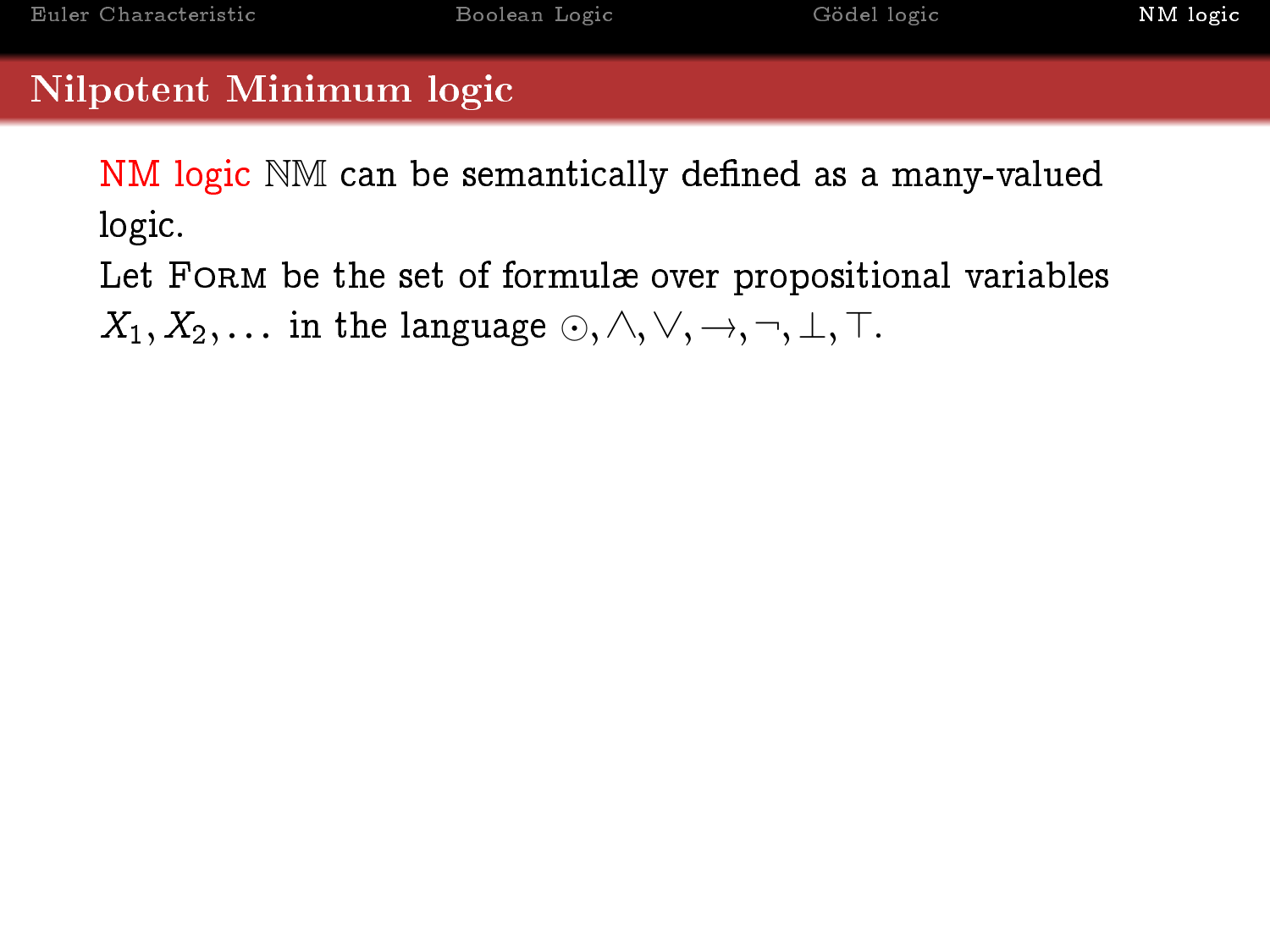NM logic NM can be semantically defined as a many-valued logic.

Let FORM be the set of formulæ over propositional variables  $X_1, X_2, \ldots$  in the language  $\odot, \wedge, \vee, \rightarrow, \neg, \perp, \top$ . An assignment is a function  $\mu$ : FORM  $\rightarrow$  [0, 1]  $\subset \mathbb{R}$  with values in the real unit interval such that, for any two  $\alpha, \beta \in$  FORM,

$$
\mu(\alpha \odot \beta) = \begin{cases} \min{\{\mu(\alpha), \mu(\beta)\}} & \text{if } \mu(\alpha) + \mu(\beta) > 1 \\ 0 & \text{otherwise} \end{cases}
$$
  

$$
\mu(\alpha \land \beta) = \min{\{\mu(\alpha), \mu(\beta)\}}
$$
  

$$
\mu(\alpha \lor \beta) = \max{\{\mu(\alpha), \mu(\beta)\}}
$$
  

$$
\mu(\alpha \rightarrow \beta) = \begin{cases} 1 & \text{if } \mu(\alpha) \le \mu(\beta) \\ \max\{1 - \mu(\alpha), \mu(\beta)\} & \text{otherwise} \end{cases}
$$
  
and 
$$
\mu(\neg \alpha) = 1 - \mu(\alpha), \mu(\bot) = 0, \mu(\top) = 1.
$$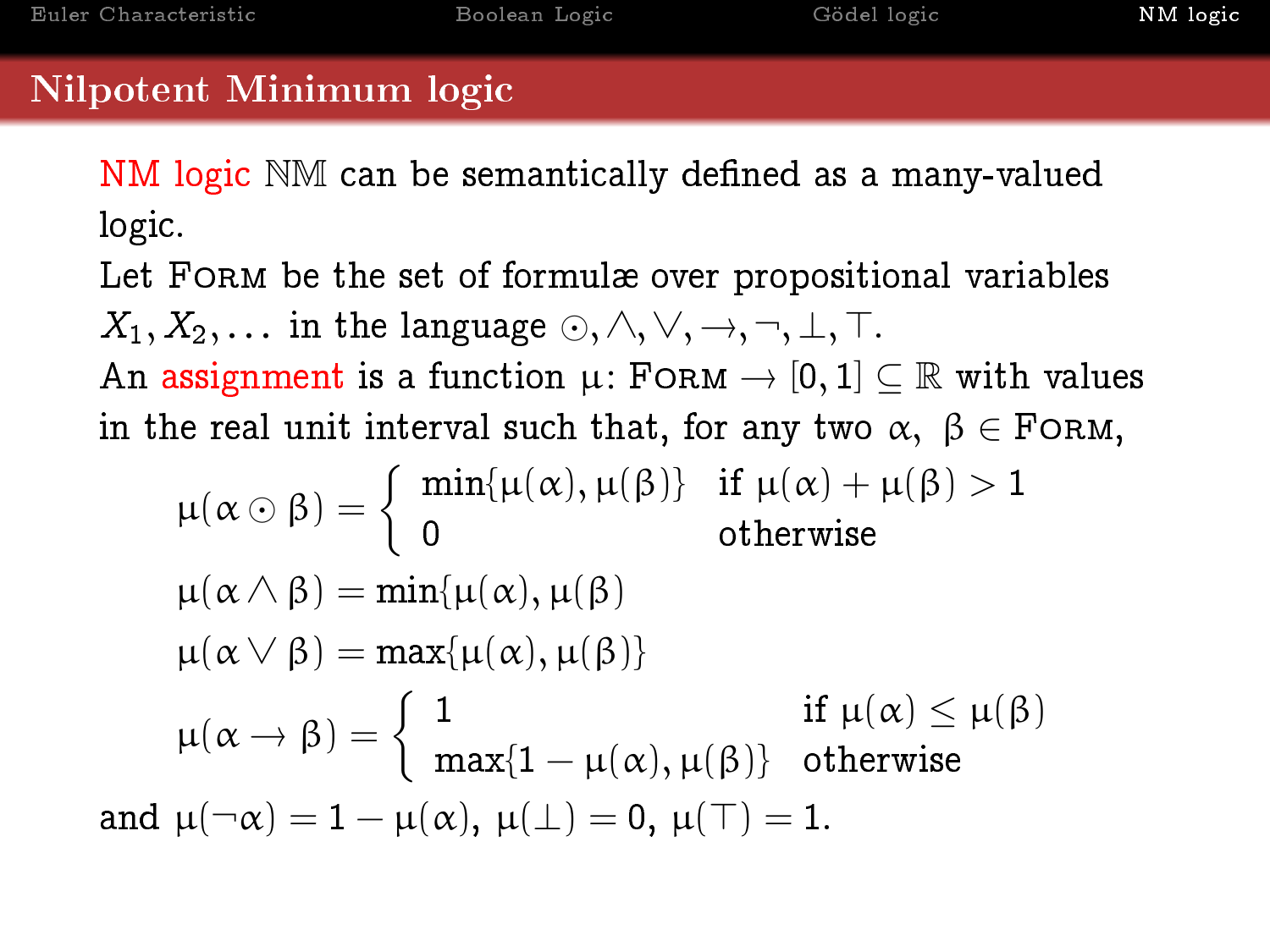NM logic NM can be semantically defined as a many-valued logic.

Let FORM be the set of formulæ over propositional variables  $X_1, X_2, \ldots$  in the language  $\odot, \wedge, \vee, \rightarrow, \neg, \perp, \top$ . An assignment is a function  $\mu$ : FORM  $\rightarrow$  [0, 1]  $\subset \mathbb{R}$  with values in the real unit interval such that, for any two  $\alpha, \beta \in$  FORM,

$$
\mu(\alpha \odot \beta) = \begin{cases} \min{\{\mu(\alpha), \mu(\beta)\}} & \text{if } \mu(\alpha) + \mu(\beta) > 1 \\ 0 & \text{otherwise} \end{cases}
$$
  

$$
\mu(\alpha \land \beta) = \min{\{\mu(\alpha), \mu(\beta)\}}
$$
  

$$
\mu(\alpha \lor \beta) = \max{\{\mu(\alpha), \mu(\beta)\}} \quad \text{if } \mu(\alpha) \le \mu(\beta)
$$
  

$$
\mu(\alpha \rightarrow \beta) = \begin{cases} 1 & \text{if } \mu(\alpha) \le \mu(\beta) \\ \max{1 - \mu(\alpha), \mu(\beta)\} & \text{otherwise} \end{cases}
$$
  
and  $\mu(\neg \alpha) = 1 - \mu(\alpha), \mu(\bot) = 0, \mu(\top) = 1$ .  
A tautology is a formula  $\alpha$  such that  $\mu(\alpha) = 1$  for every assignment  $\mu$ .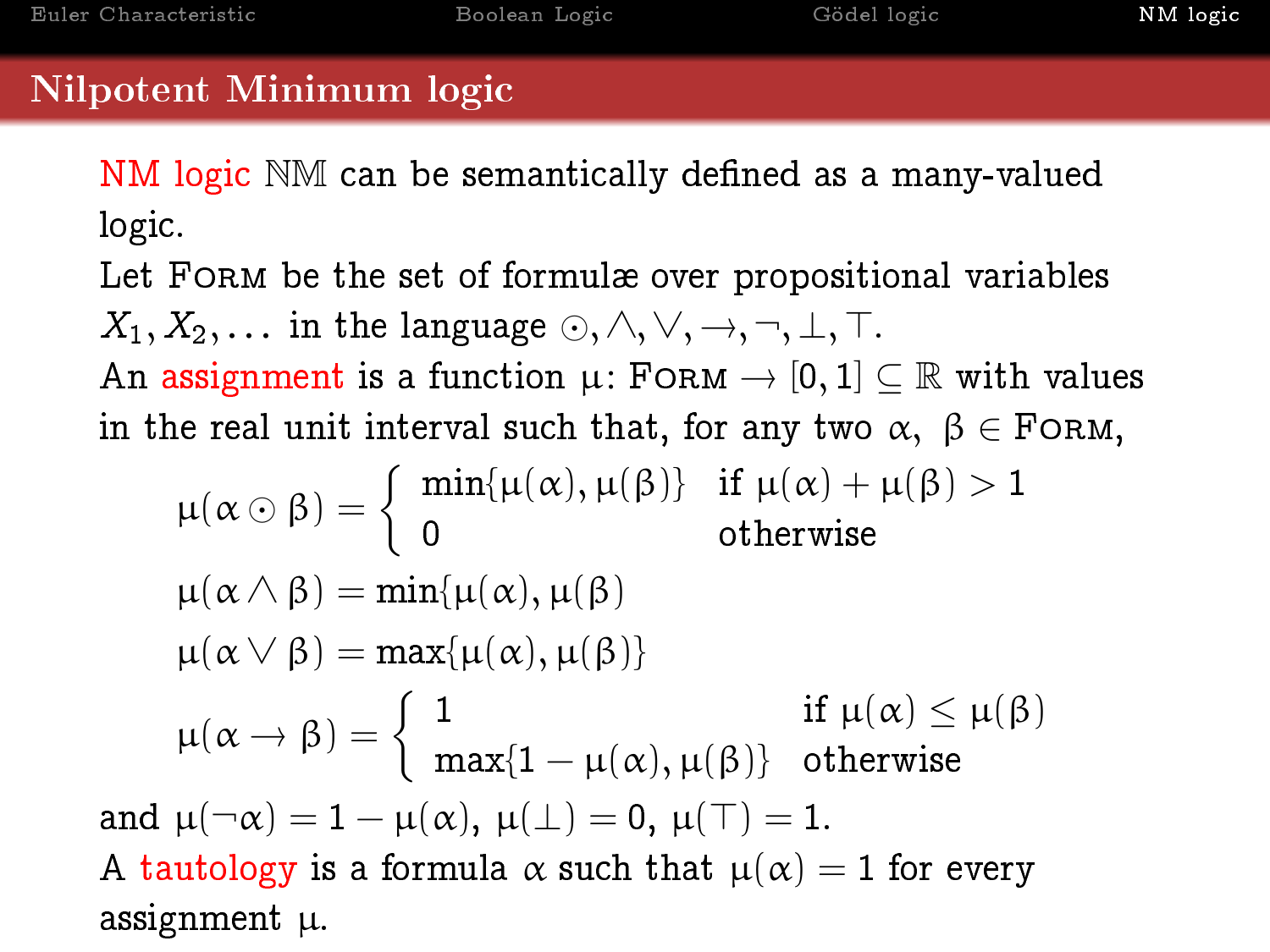## NM algebras

NM algebras are Nelson algebras satisfying the prelinearity axiom

$$
(x \to y) \vee (y \to x) = \top.
$$

They provide the equivalent algebraic semantics of NM logic. For an integer  $n \geq 0$ , let us write  $\mathcal{MM}_n$  for the Tarski-Lindenbaum algebra of NM logic over the variables  $X_1, \ldots, X_n$ , that is, the algebra  $F \circ R M_n / \equiv$ , where  $\equiv$  is the logical equivalence between formulæ.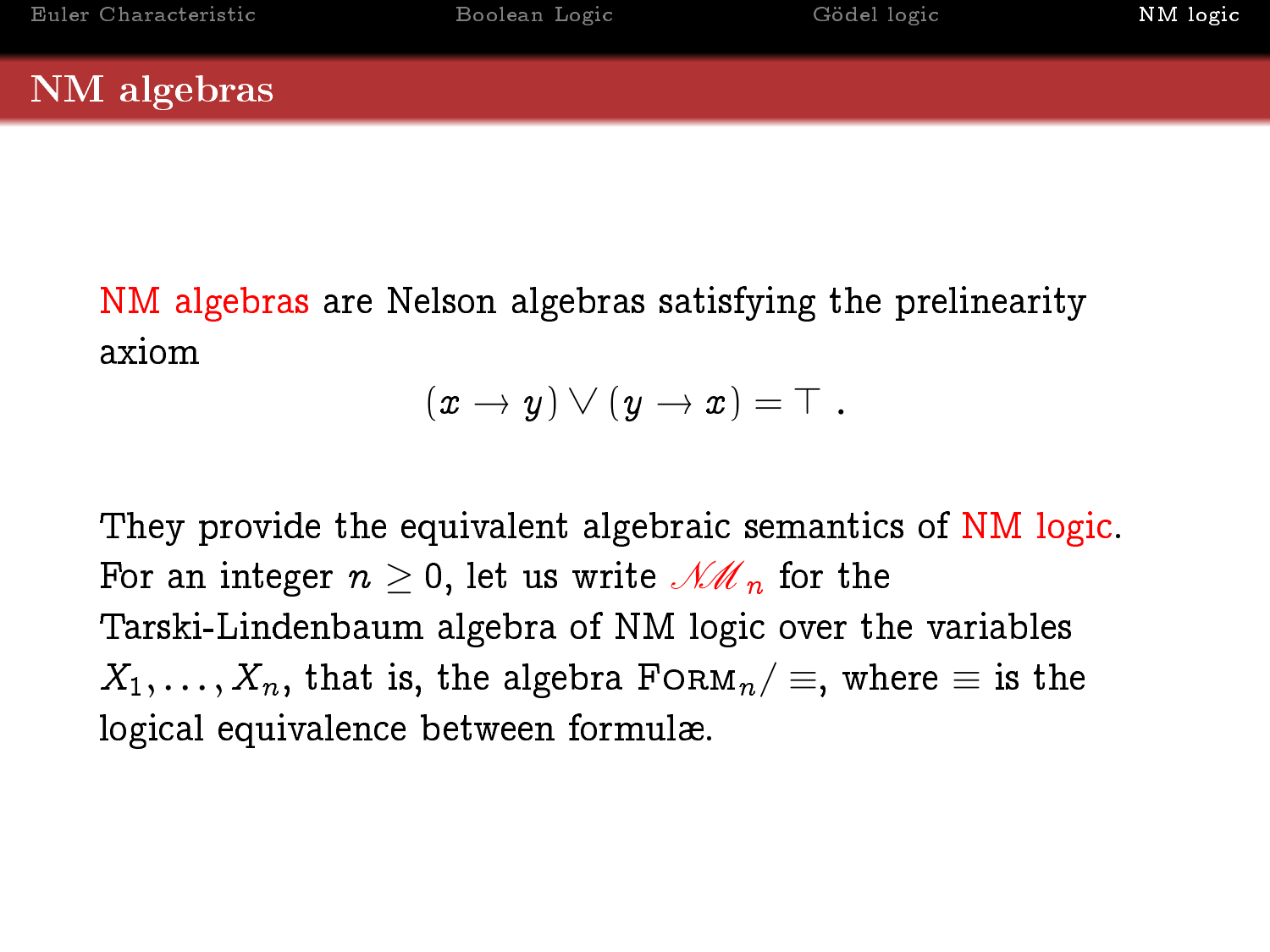## Euler characteristic of a formula in NM logic

The Euler characteristic of a formula  $\varphi \in \text{FoRM}_n$ , written  $\chi(\varphi)$ , is the number  $\chi([\varphi]_{\equiv})$ , where  $\chi$  is the Euler characteristic of the finite distributive lattice  $\mathcal{M}_{n}$ .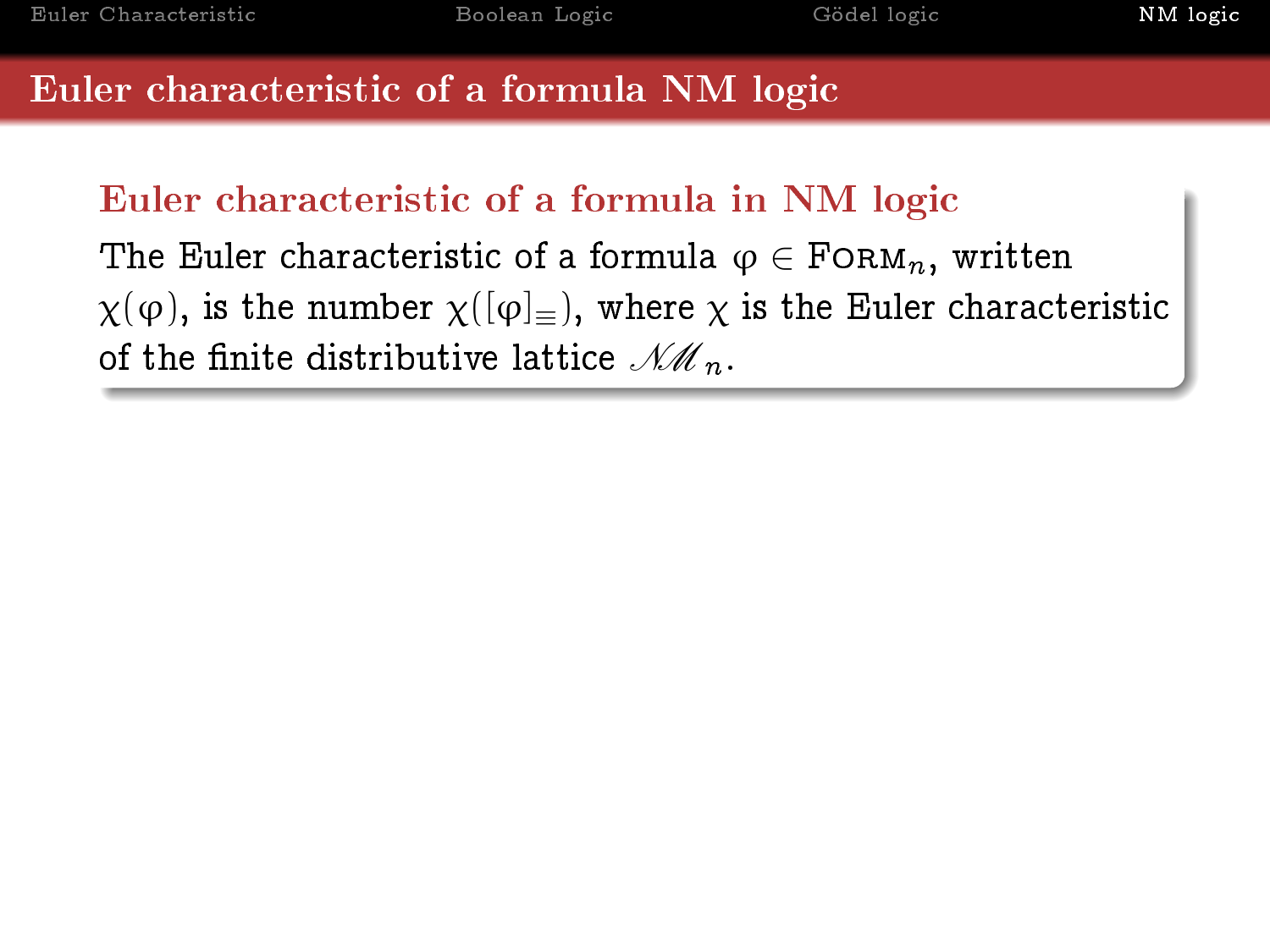## Euler characteristic of a formula in NM logic

The Euler characteristic of a formula  $\varphi \in \text{FoRM}_n$ , written  $\chi(\varphi)$ , is the number  $\chi([\varphi]_{\equiv})$ , where  $\chi$  is the Euler characteristic of the finite distributive lattice  $\mathcal{NM}_n$ .

We can now hope that the Euler characteristic of a formula  $\varphi$ can encode logical information similar to that encoded by the characteristic in the case of Gödel logic.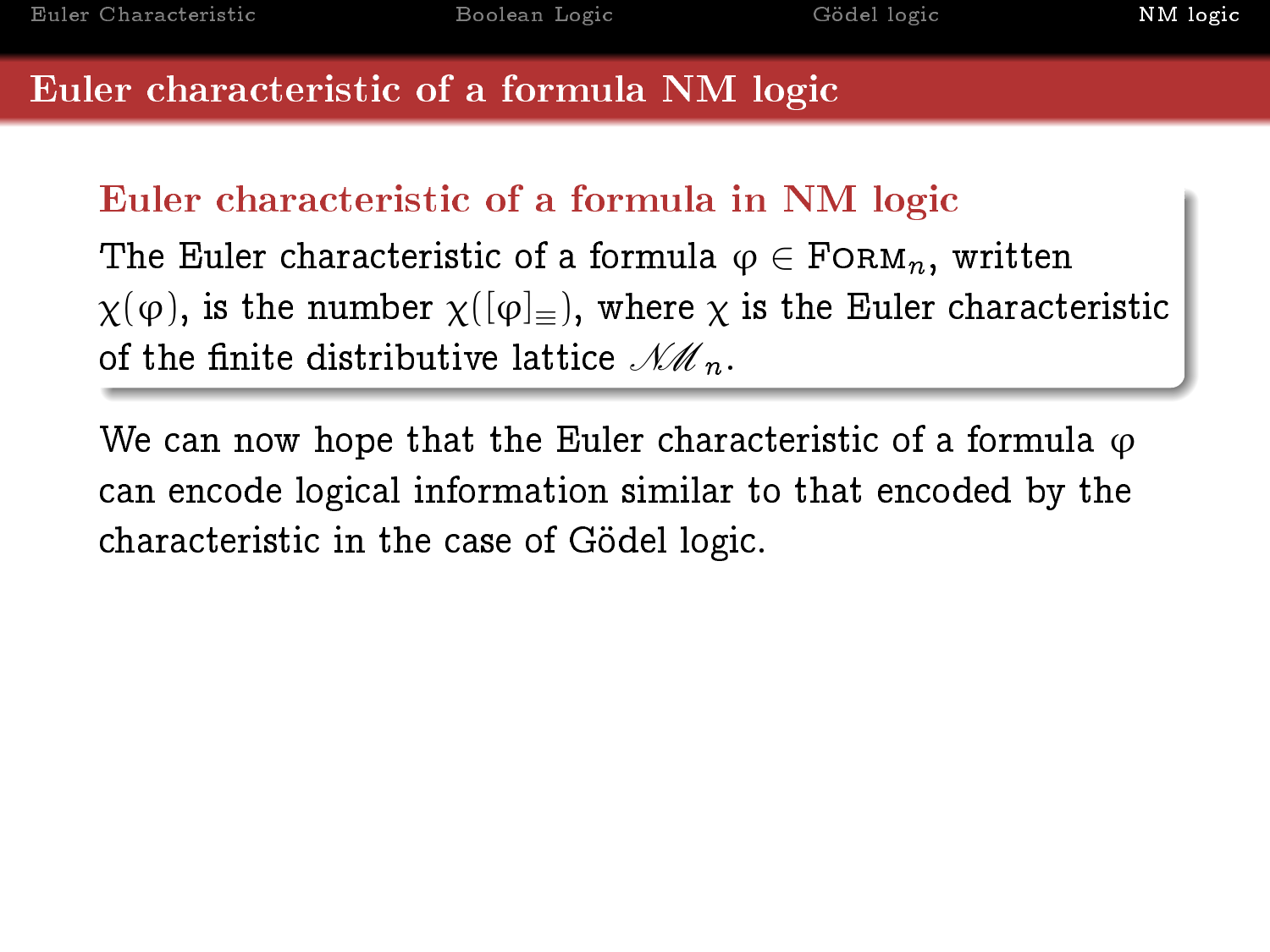## Euler characteristic of a formula in NM logic

The Euler characteristic of a formula  $\varphi \in \text{FoRM}_n$ , written  $\chi(\varphi)$ , is the number  $\chi([\varphi]_{\equiv})$ , where  $\chi$  is the Euler characteristic of the finite distributive lattice  $\mathcal{NM}_n$ .

We can now hope that the Euler characteristic of a formula  $\varphi$ can encode logical information similar to that encoded by the characteristic in the case of Gödel logic.

Unfortunately, this is not the case. Indeed, take, for instance, the formula

$$
\alpha=(X\leftrightarrow \neg X)^2\wedge X
$$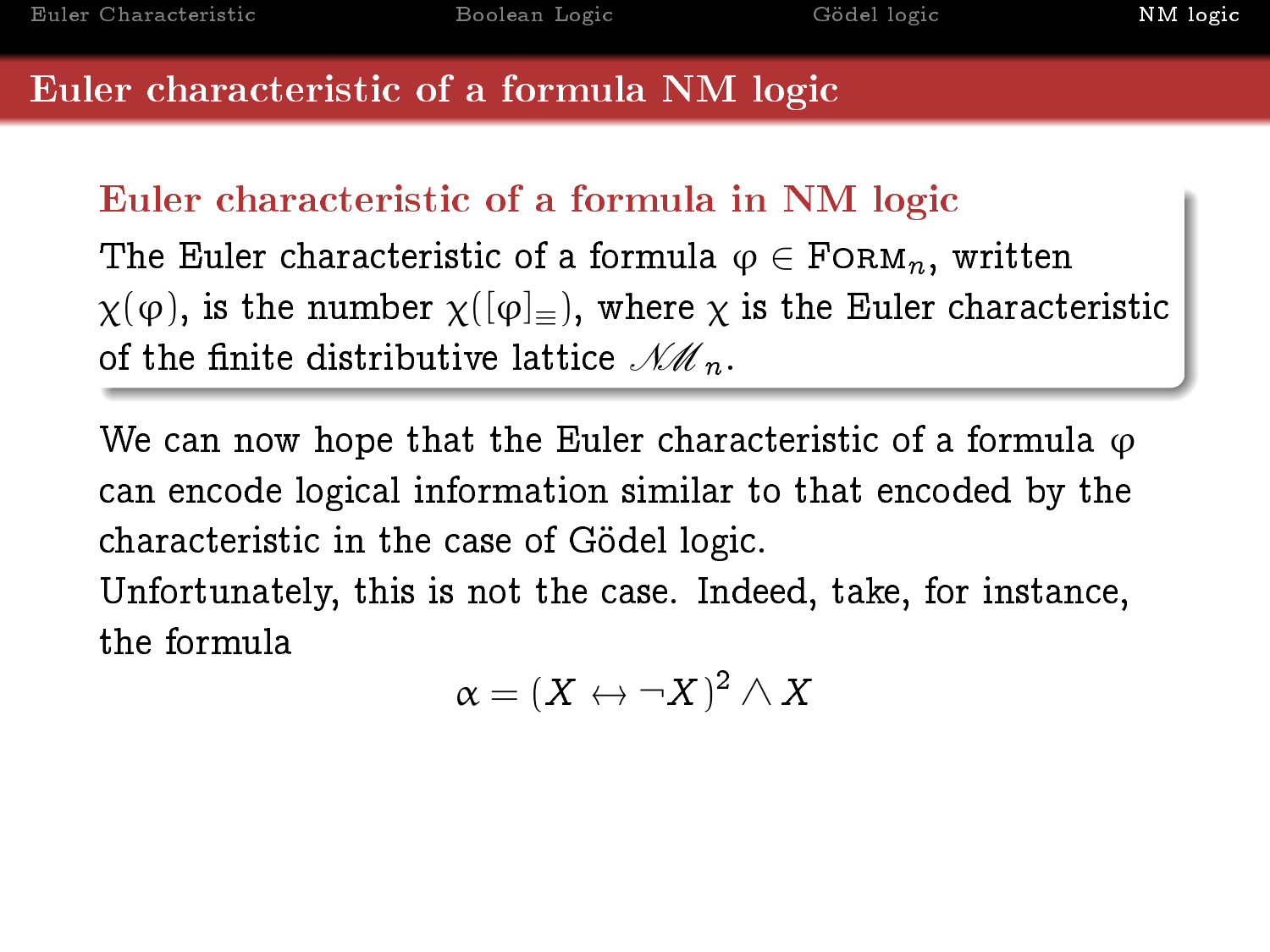## Euler characteristic of a formula in NM logic

The Euler characteristic of a formula  $\varphi \in \text{FoRM}_n$ , written  $\chi(\varphi)$ , is the number  $\chi([\varphi]_{\equiv})$ , where  $\chi$  is the Euler characteristic of the finite distributive lattice  $\mathcal{NM}_n$ .

We can now hope that the Euler characteristic of a formula  $\varphi$ can encode logical information similar to that encoded by the characteristic in the case of Gödel logic.

Unfortunately, this is not the case. Indeed, take, for instance, the formula

$$
\alpha=(X\leftrightarrow \neg X)^2\wedge X
$$

It turns out that: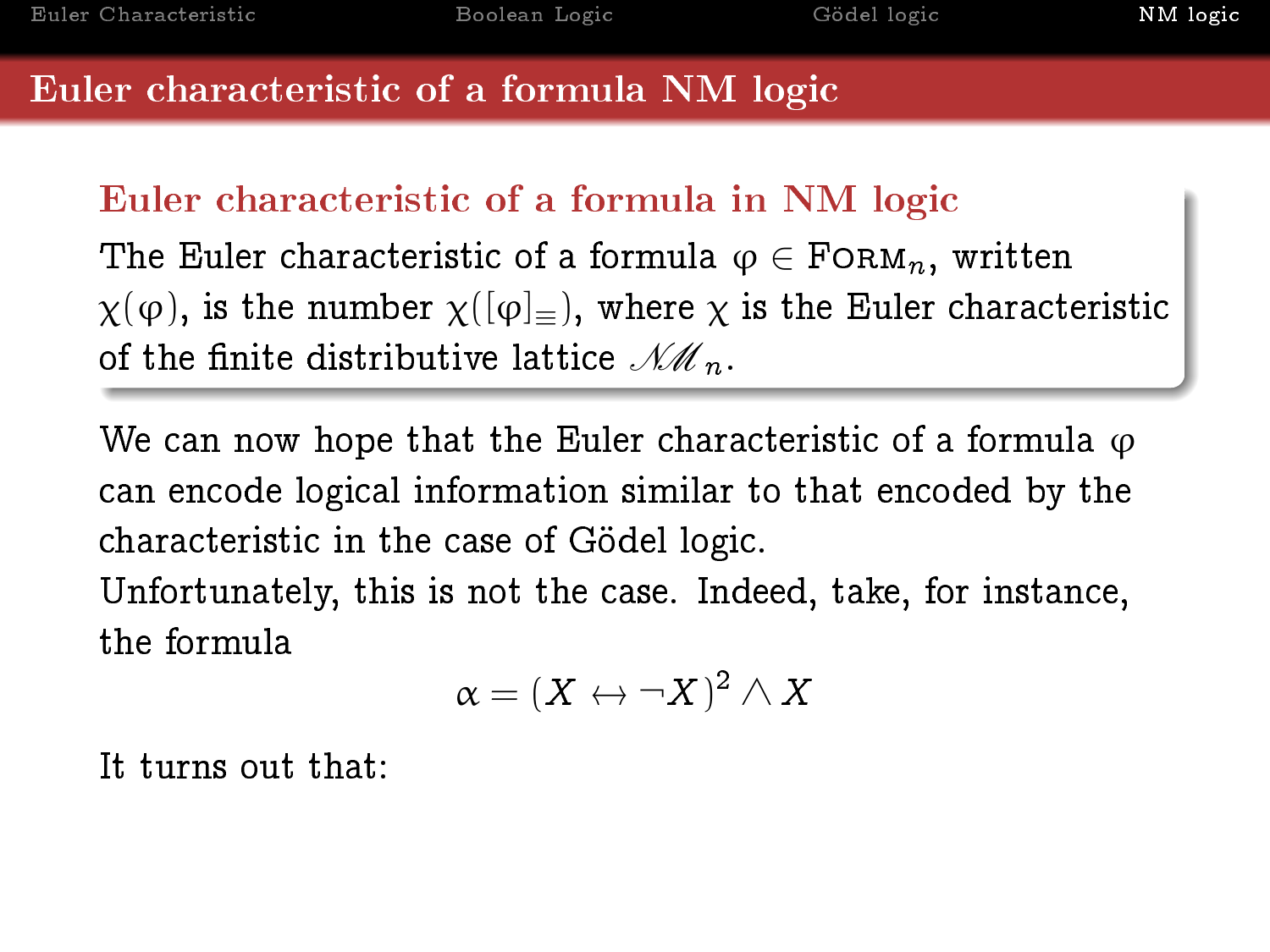## Euler characteristic of a formula in NM logic

The Euler characteristic of a formula  $\varphi \in \text{FoRM}_n$ , written  $\chi(\varphi)$ , is the number  $\chi([\varphi]_{\equiv})$ , where  $\chi$  is the Euler characteristic of the finite distributive lattice  $\mathcal{NM}_n$ .

We can now hope that the Euler characteristic of a formula  $\varphi$ can encode logical information similar to that encoded by the characteristic in the case of Gödel logic.

Unfortunately, this is not the case. Indeed, take, for instance, the formula

$$
\alpha=(X\leftrightarrow \neg X)^2\wedge X
$$

It turns out that:

**For every assignments**  $\mu$ **:** FORM<sub>n</sub>  $\rightarrow$  [0, 1],  $\mu(\alpha)$  < 1, but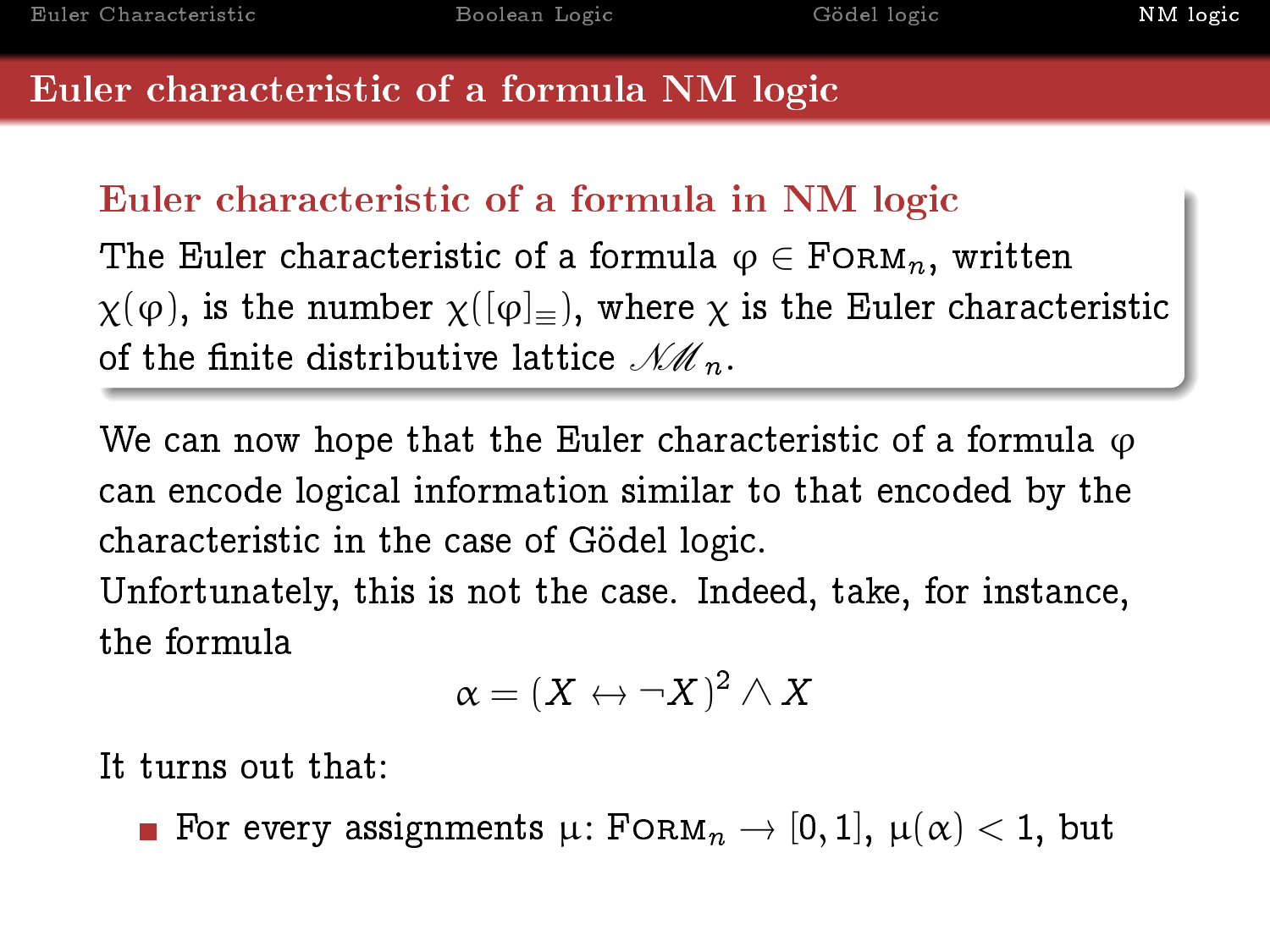## Euler characteristic of a formula in NM logic

The Euler characteristic of a formula  $\varphi \in \text{FoRM}_n$ , written  $\chi(\varphi)$ , is the number  $\chi([\varphi]_{\equiv})$ , where  $\chi$  is the Euler characteristic of the finite distributive lattice  $\mathcal{NM}_n$ .

We can now hope that the Euler characteristic of a formula  $\varphi$ can encode logical information similar to that encoded by the characteristic in the case of Gödel logic.

Unfortunately, this is not the case. Indeed, take, for instance, the formula

$$
\alpha=(X\leftrightarrow \neg X)^2\wedge X
$$

It turns out that:

- For every assignments  $\mu:$  FORM $_n \to [0,1]$ ,  $\mu(\alpha) < 1$ , but
- $[\alpha]_{\equiv}$  is a join irreducible and thus  $\chi(\alpha) = 1$ .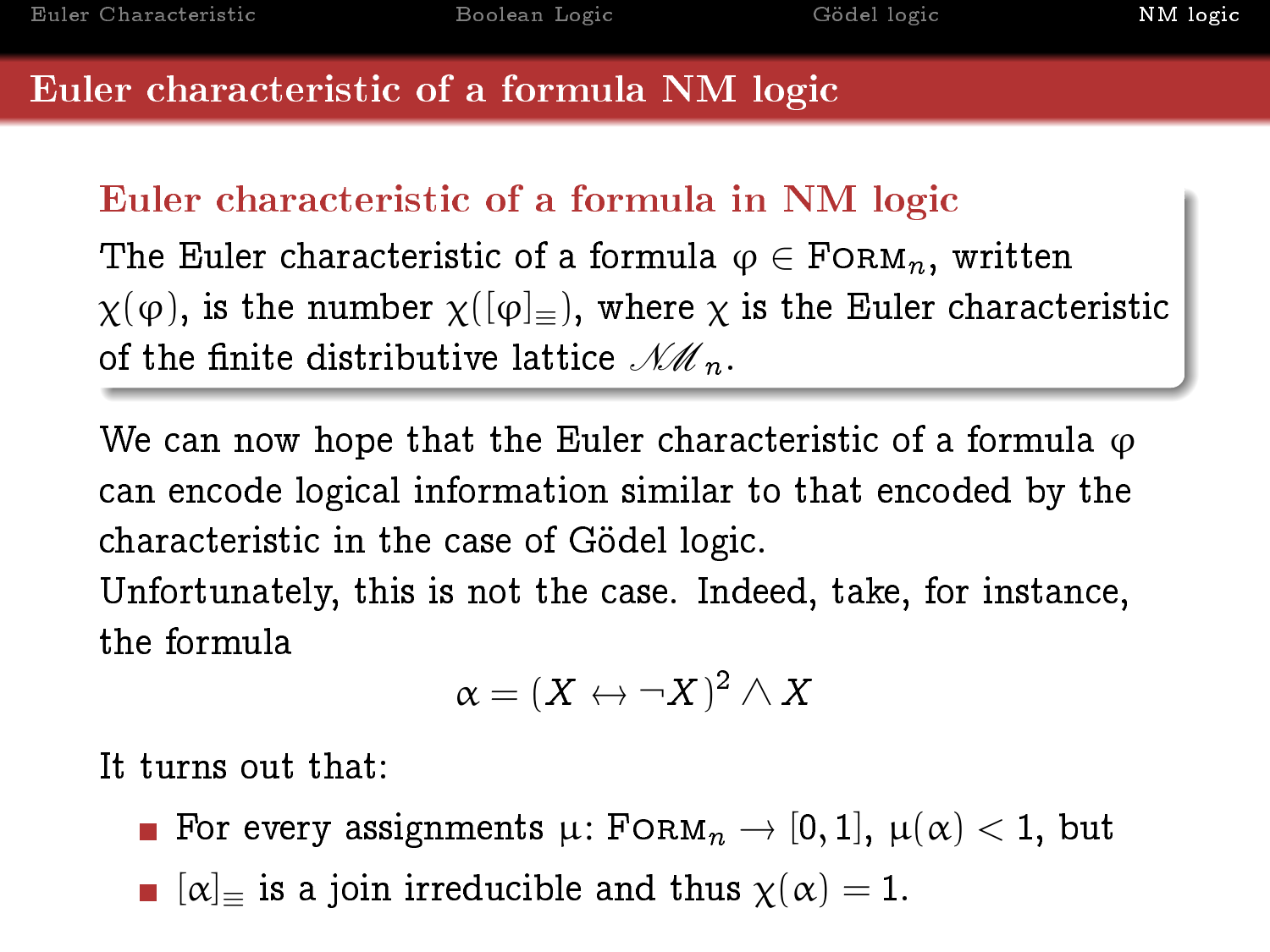### Positive Euler characteristic of a formula in NM logic

For an element  $x \in \mathcal{NM}_n$ , say x is idempotent if  $x \odot x = x$ .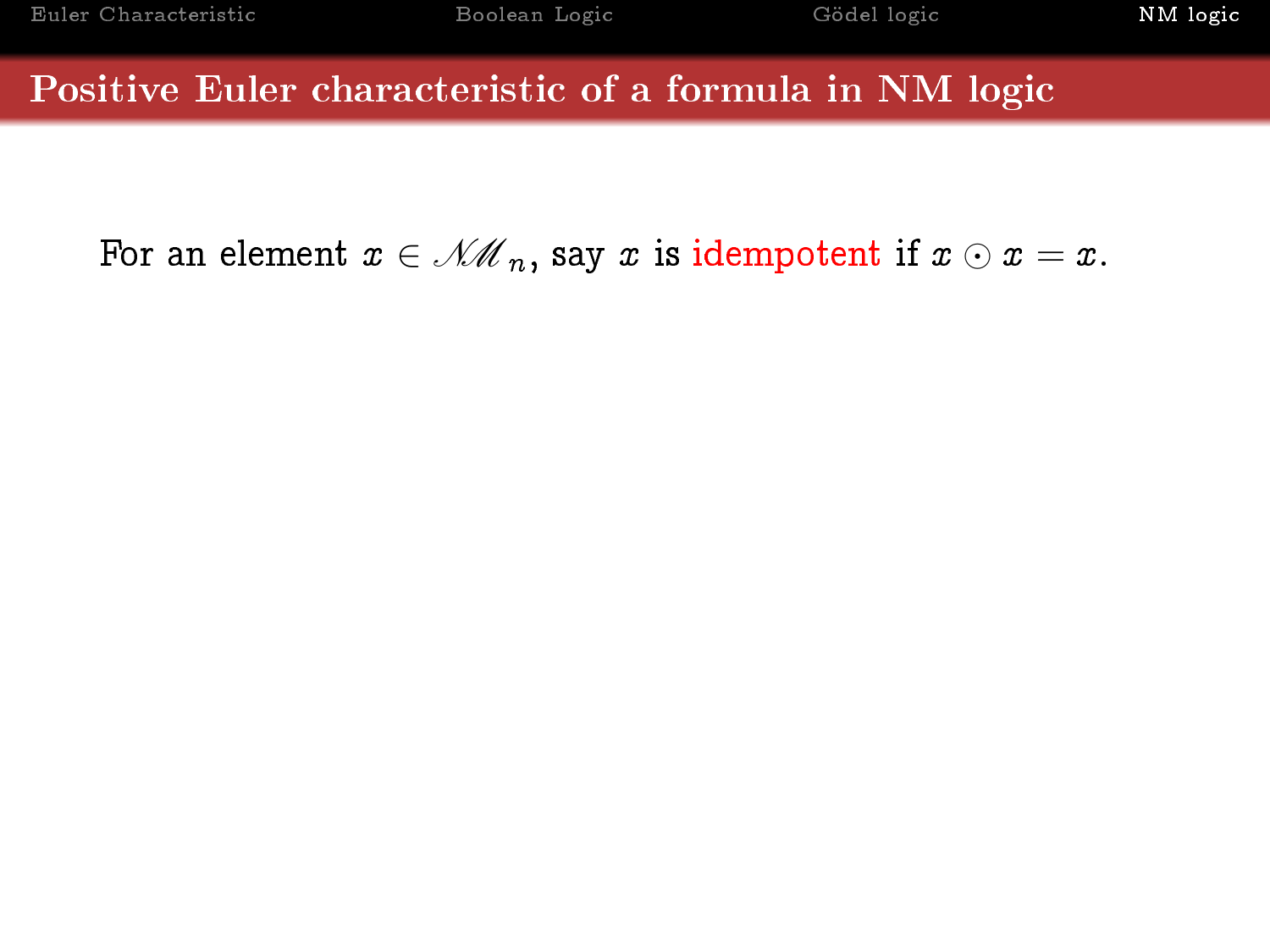### Positive Euler characteristic of a formula in NM logic

For an element  $x \in \mathcal{M}_n$ , say x is idempotent if  $x \odot x = x$ .

## Positive Euler characteristic

We write  $\chi^+$ :  $\mathcal{NM}_n \to \mathbb{R}$  for the unique valuation on  $\mathcal{NM}_n$ that satisfies:

 $\mathbf{1} \;\; \chi^+(x) = 1$  for each idempotent join irreducible element  $x \in \mathcal{NM}_{n}$ .

 $\mathbf{2}^-\chi^+(x\odot x)=\chi^+(x)$  for each  $x\in\mathscr{NM}_n;$ 

Further, if  $\varphi \in \text{FoRM}_n$ , we define  $\chi^+(\varphi) = \chi^+([\varphi]_\equiv)$ .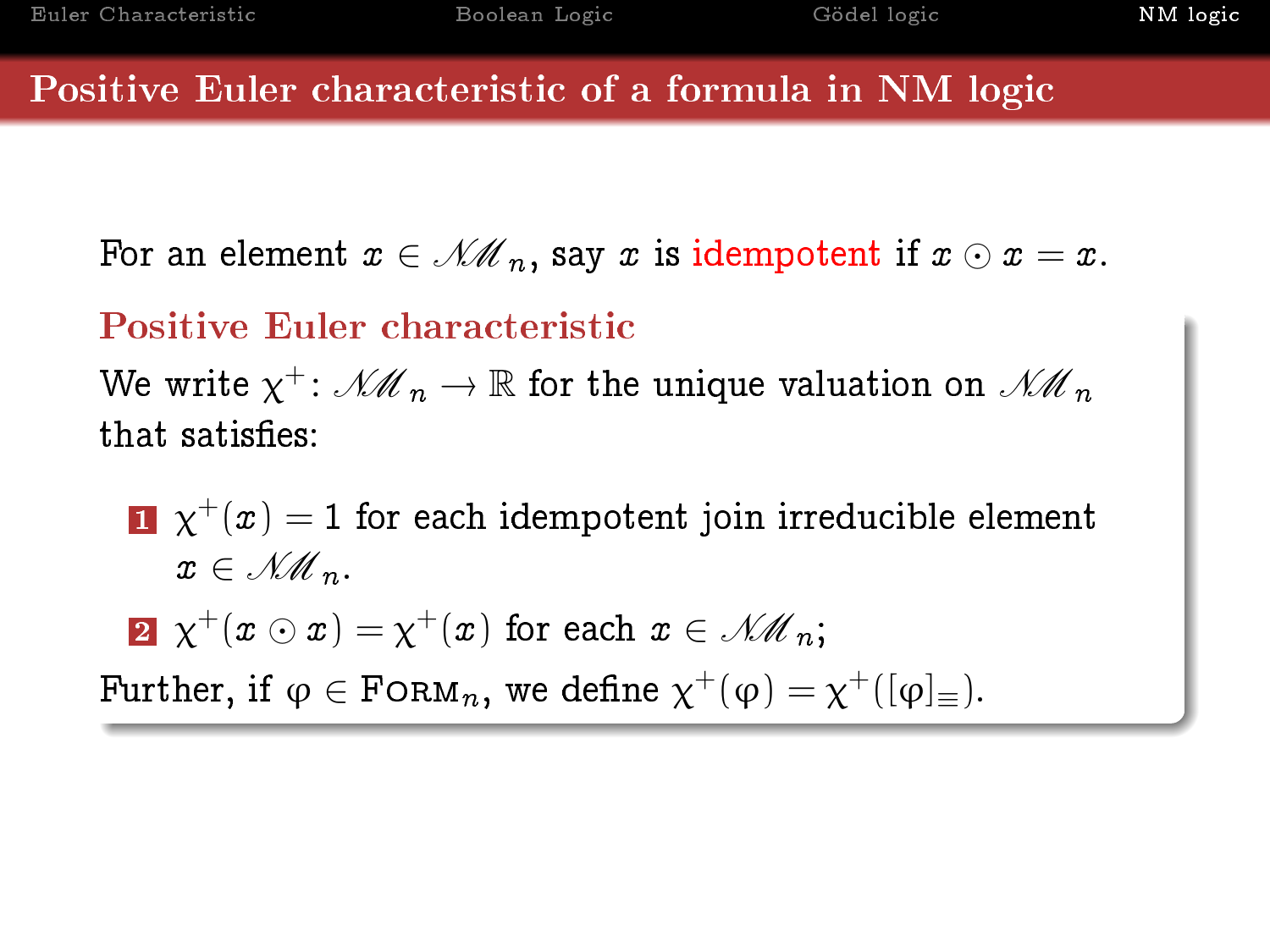### Positive Euler characteristic of a formula in NM logic

For an element  $x \in \mathcal{M}_n$ , say x is idempotent if  $x \odot x = x$ .

## Positive Euler characteristic

We write  $\chi^+$ :  $\mathcal{NM}_n \to \mathbb{R}$  for the unique valuation on  $\mathcal{NM}_n$ that satisfies:

 $\mathbf{1} \;\; \chi^+(x) = 1$  for each idempotent join irreducible element  $x \in \mathcal{NM}_{n}$ .

 $\mathbf{2}^-\chi^+(x\odot x)=\chi^+(x)$  for each  $x\in\mathscr{NM}_n;$ 

Further, if  $\varphi \in \text{FoRM}_n$ , we define  $\chi^+(\varphi) = \chi^+([\varphi]_\equiv)$ .

Note that  $\alpha \odot \alpha = \bot$ , thus  $\chi^+(\alpha) = 0$ .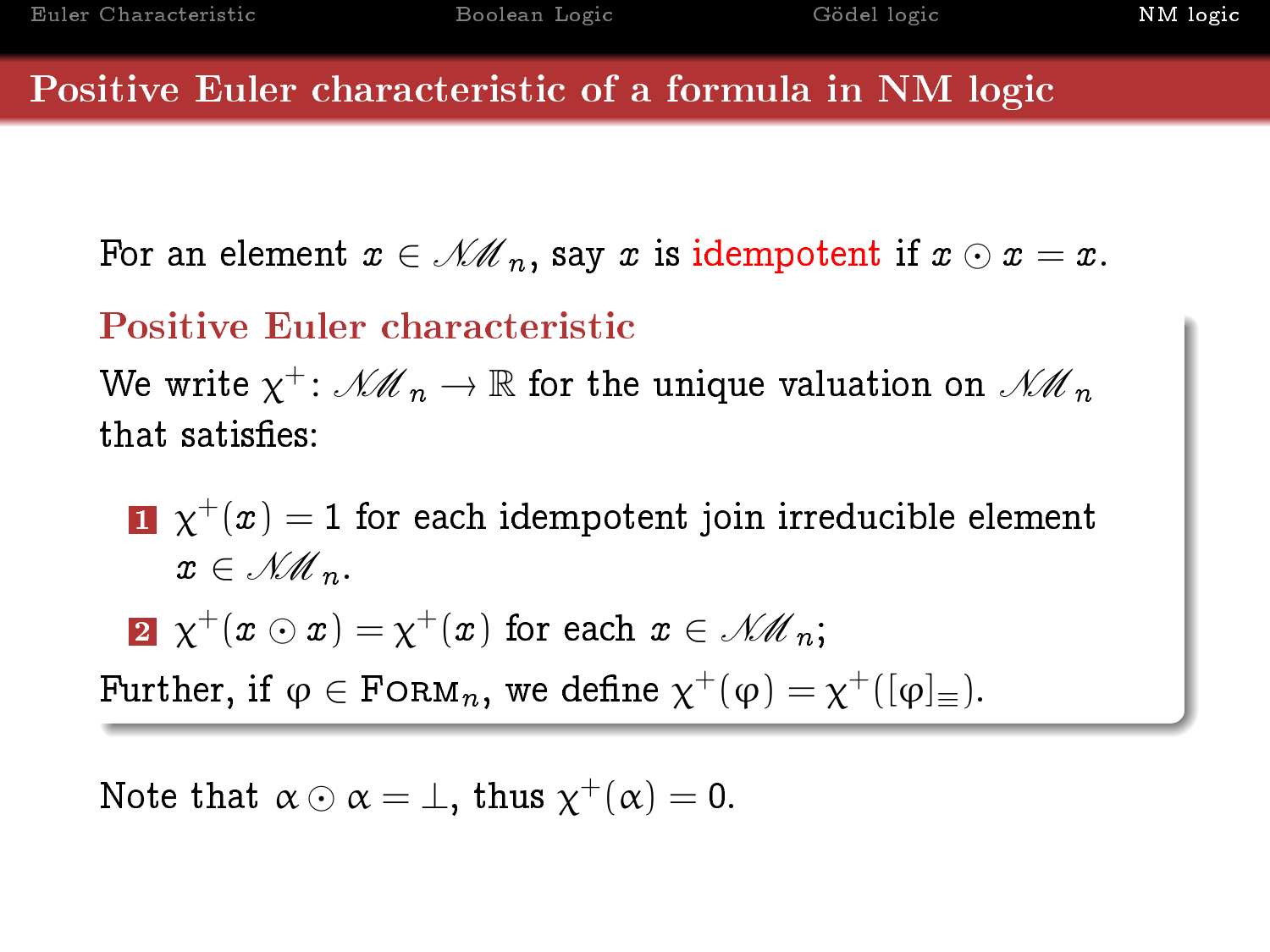## Theorem

Fix  $n > 1$ , and a formula  $\varphi \in \text{FoRM}_n$ .

 $\chi^+(\varphi)$  equals the number of assignments  $\mu\colon$  FORM $_n\to$   $\{0,\frac{1}{2}\}$  $\frac{1}{2}$ , 1} such that  $\mu(\varphi) = 1$ .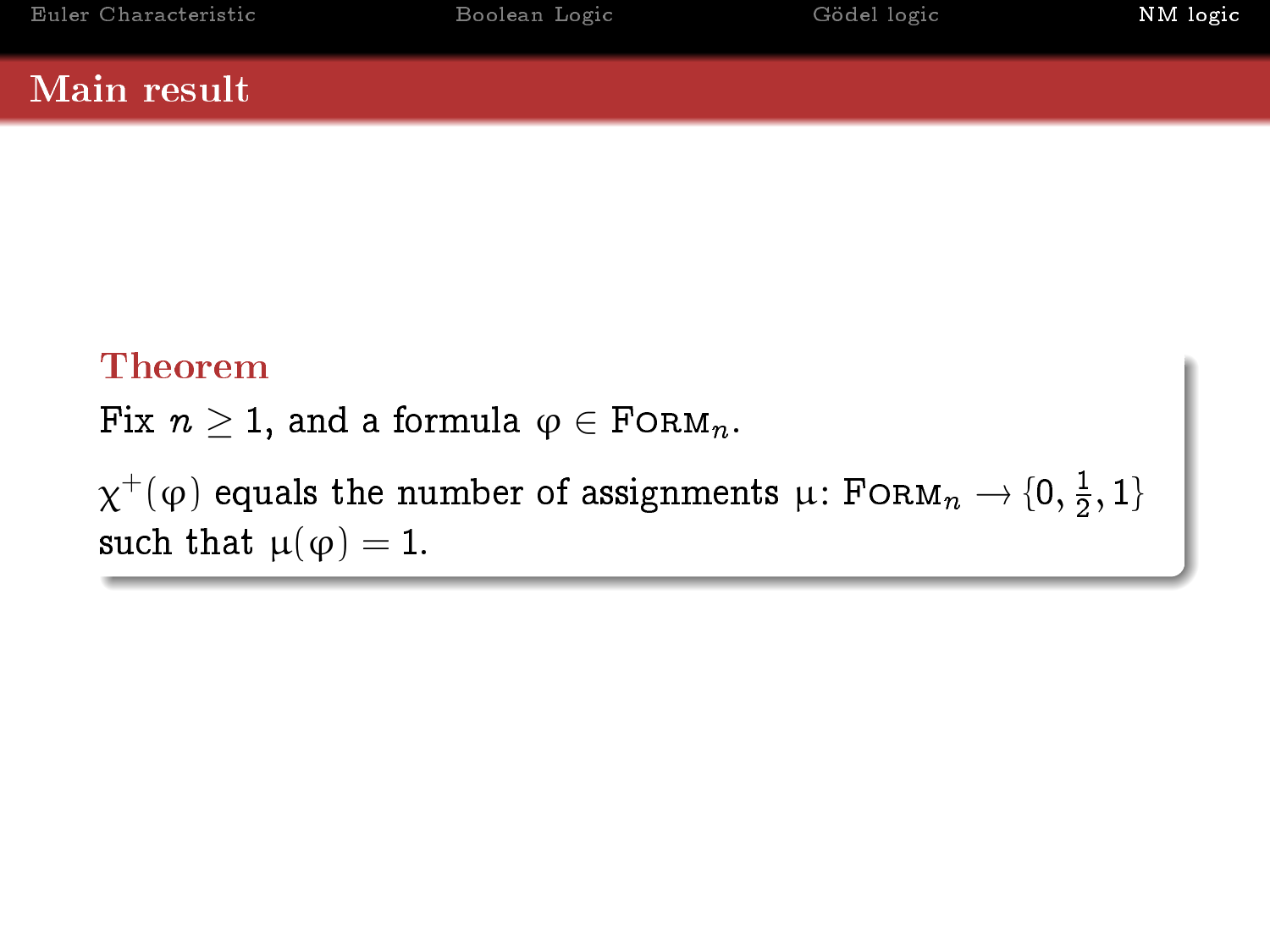## Theorem

Fix  $n \geq 1$ , and a formula  $\varphi \in \text{FoRM}_n$ .

 $\chi^+(\varphi)$  equals the number of assignments  $\mu\colon$  FORM $_n\to$   $\{0,\frac{1}{2}\}$  $\frac{1}{2}$ , 1} such that  $\mu(\varphi) = 1$ .

Remark. If  $\varphi$  is a tautology in NM, then  $\chi^+(\varphi)=3^n$ .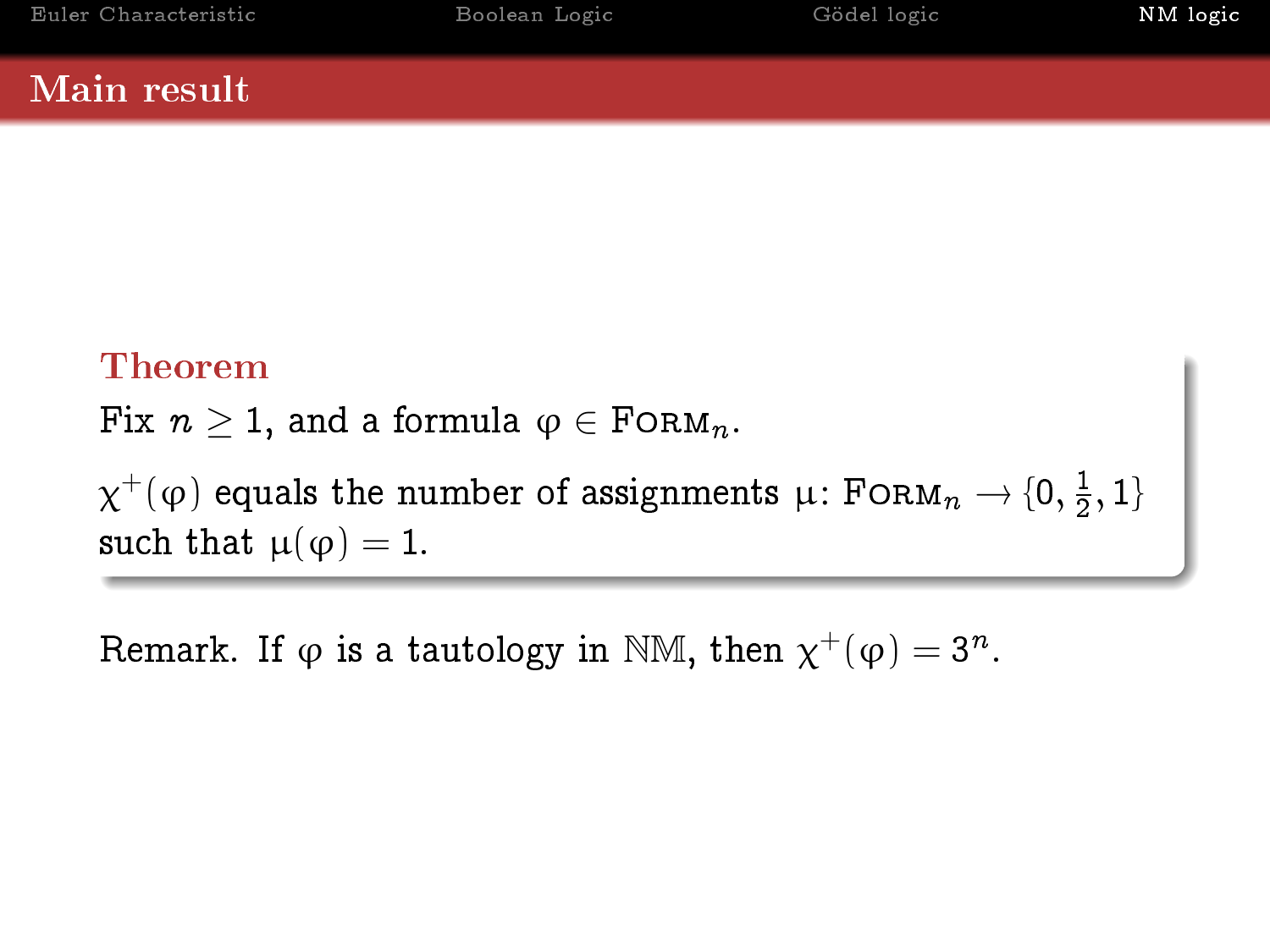### Proof of main result

## Lemma 1

Fix  $n \geq 1$ . Let  $x \in \mathcal{NM}_n$  and consider the valuation  $\chi^+$ :  $\mathcal{MM}_n \to \mathbb{R}$ . Then,  $\chi^+(x)$  equals the number of minimal idempotent join-irreducible elements  $q \in \mathcal{NM}_n$  such that  $q < x$ .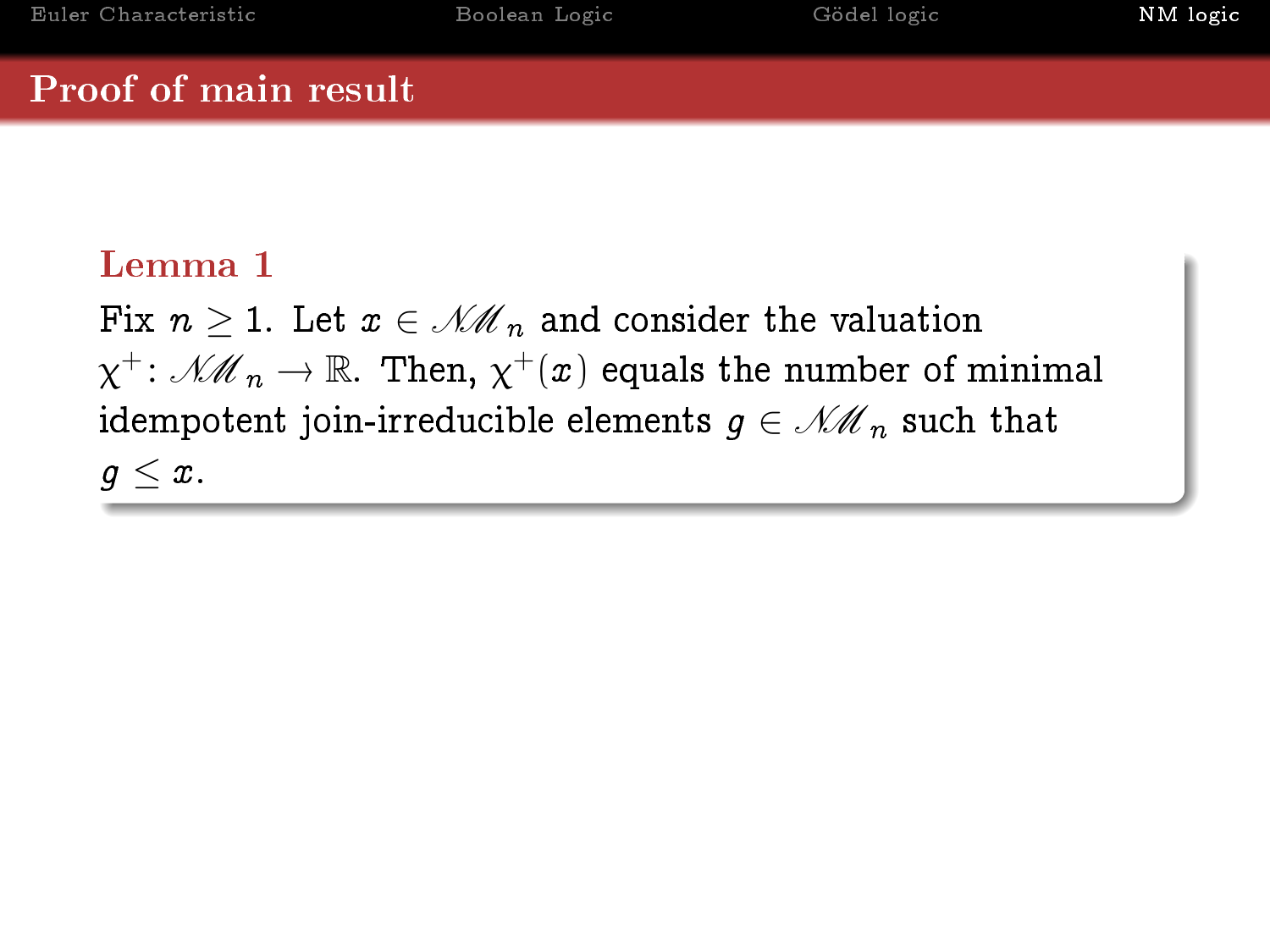### Proof of main result

## Lemma 1

Fix  $n \geq 1$ . Let  $x \in \mathcal{NM}_n$  and consider the valuation  $\chi^+$ :  $\mathcal{MM}_n \to \mathbb{R}$ . Then,  $\chi^+(x)$  equals the number of minimal idempotent join-irreducible elements  $q \in \mathcal{NM}_n$  such that  $q < x$ .

## Lemma 2

Fix  $n \geq 1$ , and let  $\varphi \in \text{FoRM}_n$ . There is a bijection between the set of equivalence classes  $\left[\mu\right]_{\equiv_n}$  of assignments to  $\{0,\frac{1}{2}\}$  $\frac{1}{2}, 1\}$ such that  $\mu(\varphi) = 1$  and the set of minimal idempotent join-irreducible elements  $x \in \mathcal{NM}_n$  such that  $x \leq [\varphi]_{\equiv}$ .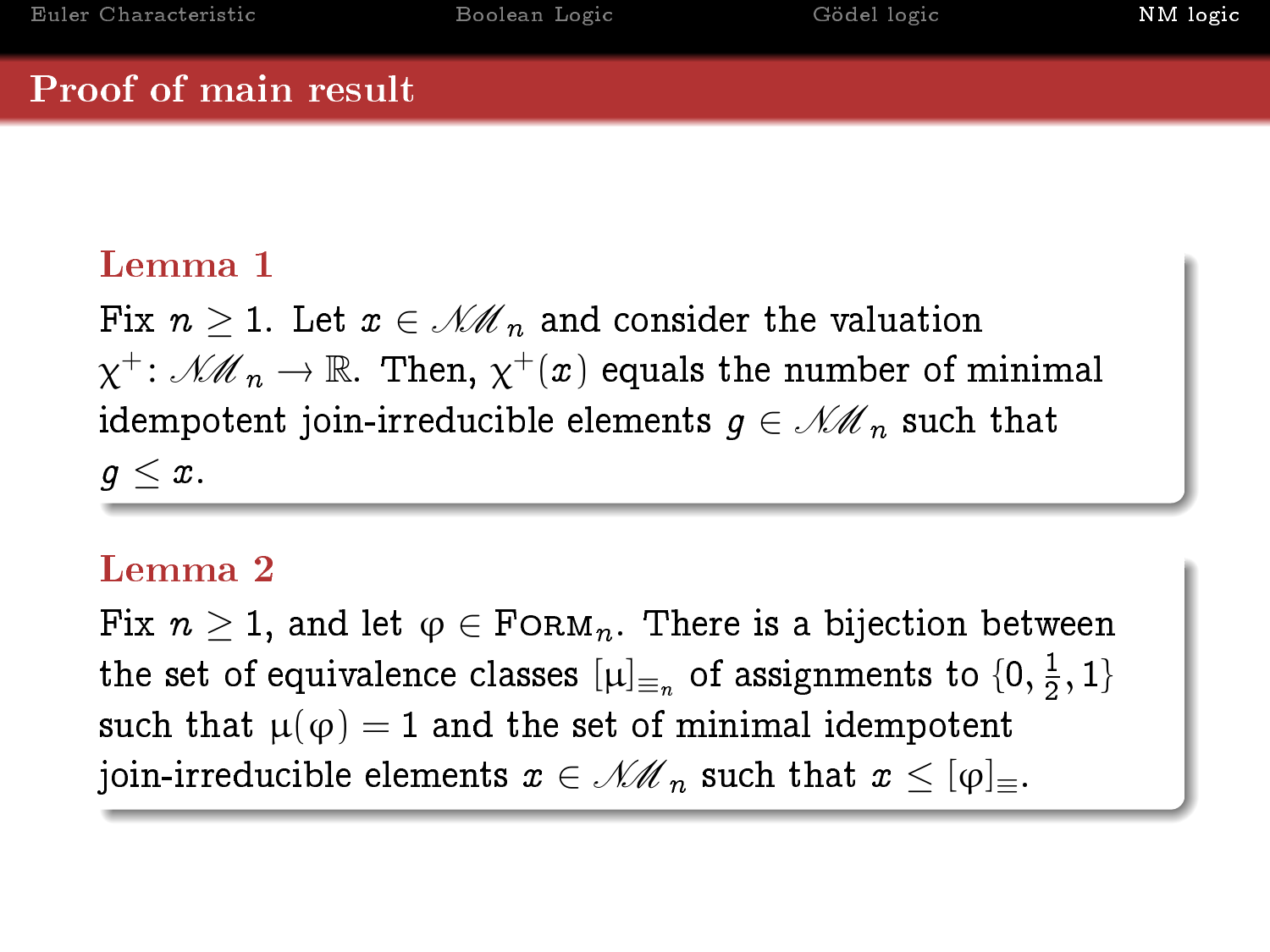### Further research

- **Investigate a generalised positive Euler characteristic for** NM logic, as done for Gödel logic.
- Investigate the logical content of the Euler characteristic in NM logic.
- **Investigate the Euler characteristic in NM<sup>-</sup>.**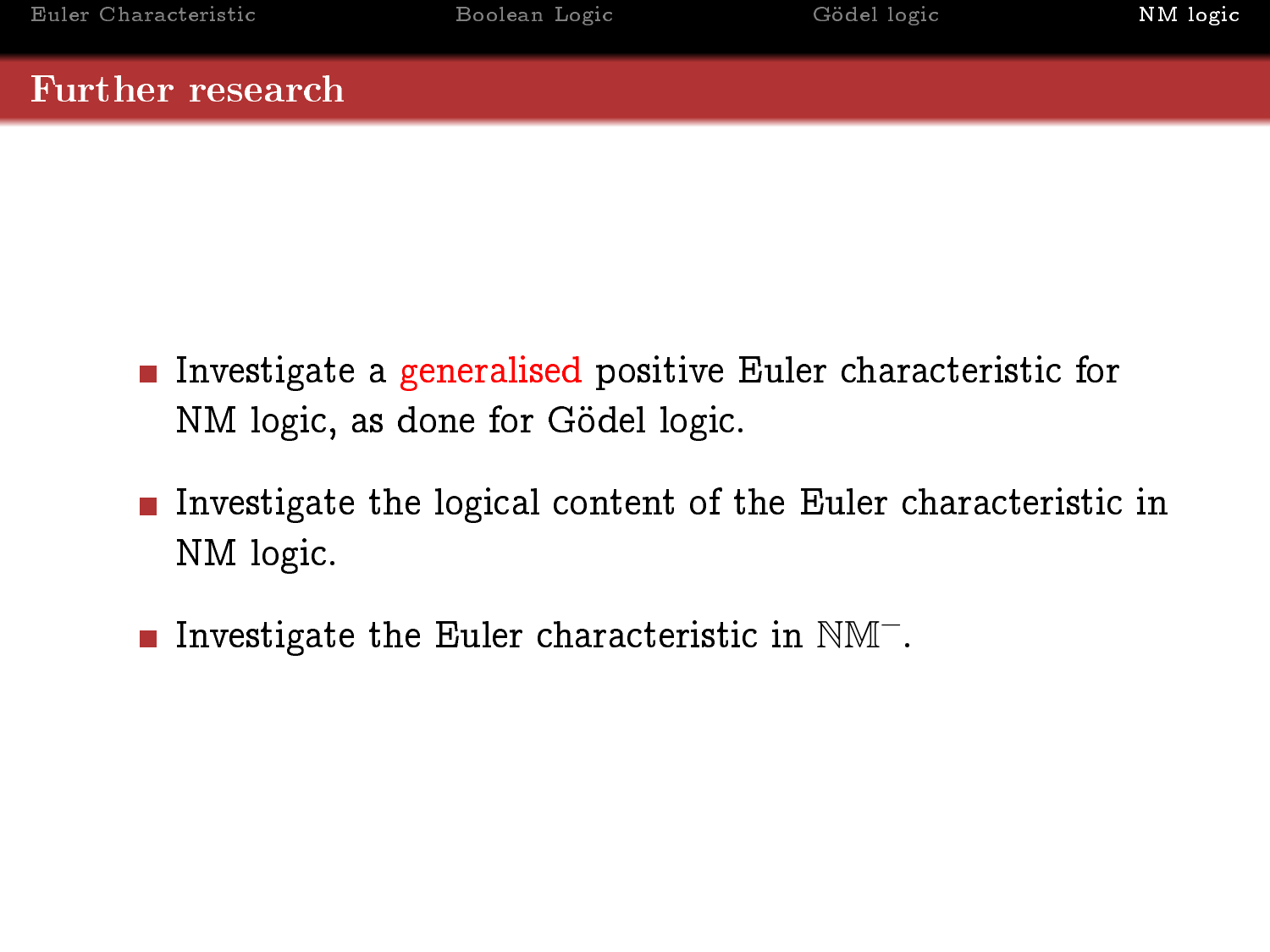## References

#### Euler Characteristic





Rota, G.C.: On the combinatorics of the Euler characteristic. In: Studies in Pure Mathematics, 221233. Academic Press, London (1971) Gödel Logic

Codara, P., D'Antona, O.M., Marra, V.: The Euler Characteristic of a Formula in Gödel Logic. 40th IEEE International Symposium on Multiple-Valued Logic (ISMVL) 2010,  $108-112(2010)$ 



Codara, P., D'Antona, O.M., Marra, V.: Valuations in Gödel logic, and the Euler characteristic. Journal of Multiple-Valued Logic and Soft Computing 19(1-3), 71-84 (2012)

NM Logic

Aguzzoli, S., Gerla, B.: Probability Measures in the Logic of Nilpotent Minimum. Studia Logica 94(2), 151-176 (2010)



Codara, P., Valota, D., et al.: Valutations in Nilpotent Minimum Logic. In preparation.